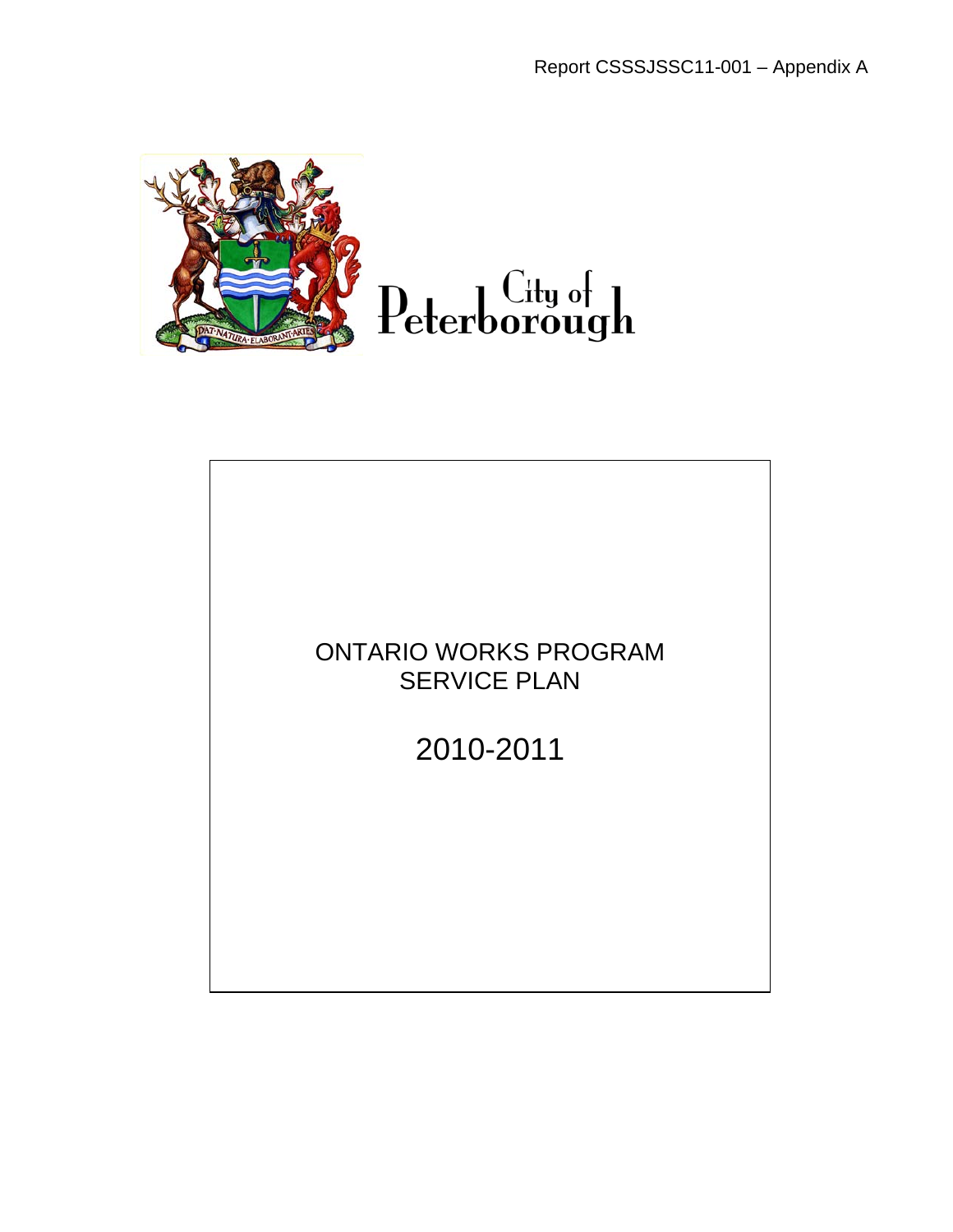# **Contact Information**

| City of Peterborough                                                                                                            |
|---------------------------------------------------------------------------------------------------------------------------------|
| 178 Charlotte Street<br>PO Box 4138<br>Peterborough, Ontario<br>K9J8S1                                                          |
| Linda Mitchelson<br>Social Services Division Manager<br>705-748-8830 ext 3770 (Phone)<br>705-742-0542 (Fax)<br>@peterborough.ca |
| <b>Central East Region</b>                                                                                                      |
|                                                                                                                                 |

Date Submitted: May 4, 2010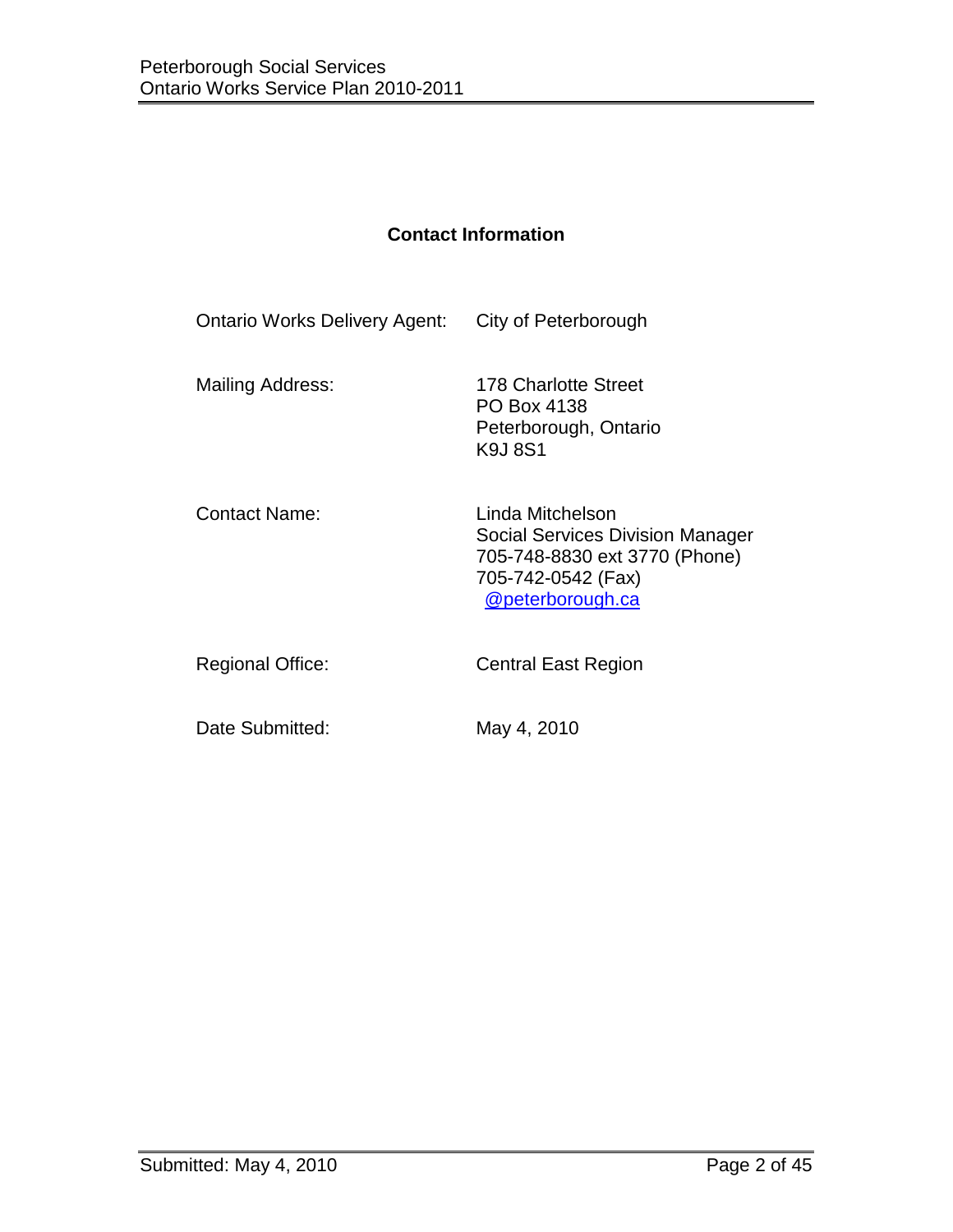# Table of Contents

<span id="page-2-0"></span>

| Section 6: Enhanced Employment Services for Vulnerable Persons (EES) 40 |  |
|-------------------------------------------------------------------------|--|
|                                                                         |  |
| Increased Employment and Employability Strategies / Monitoring Service  |  |
|                                                                         |  |
|                                                                         |  |
|                                                                         |  |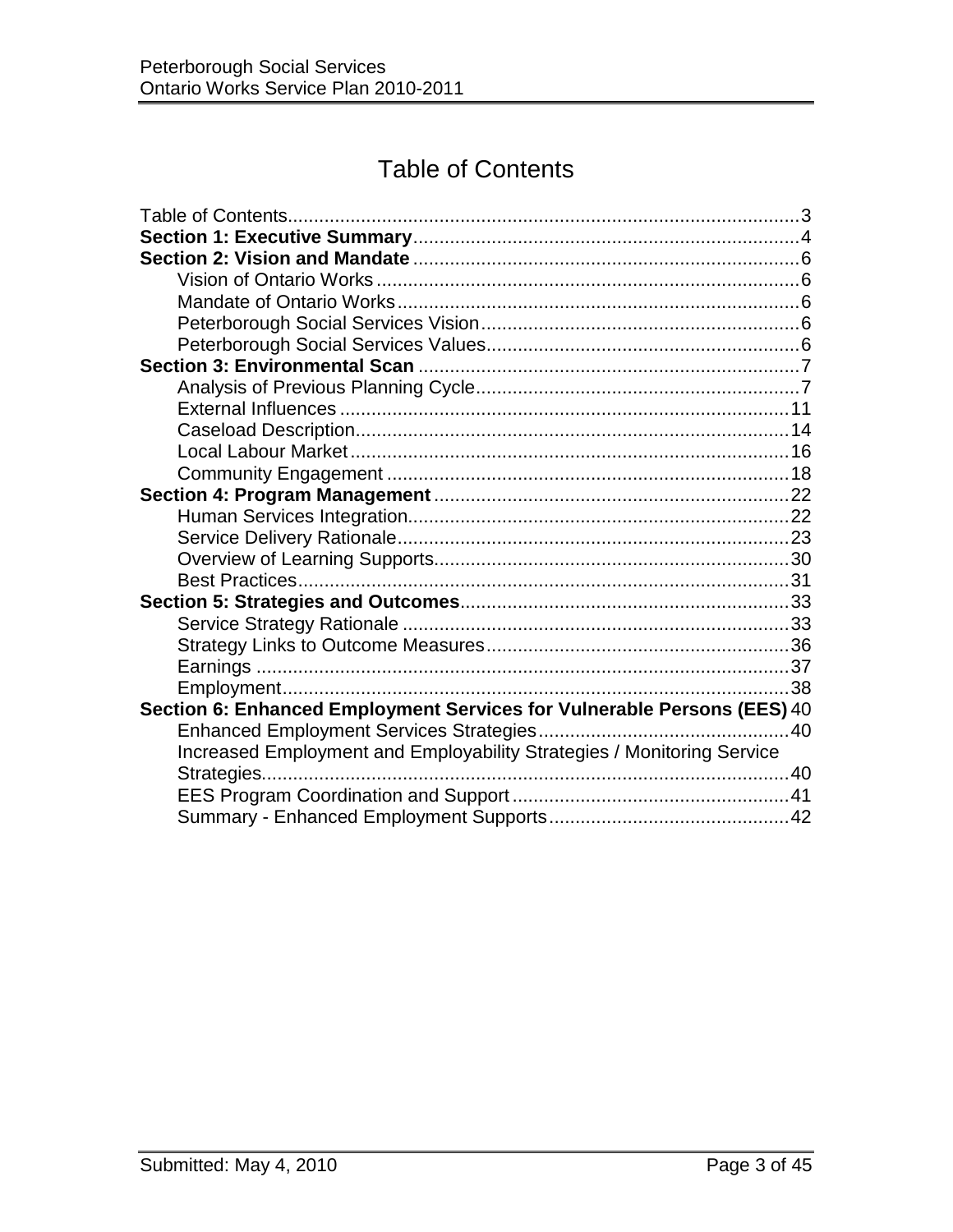# <span id="page-3-0"></span>**Section 1: Executive Summary**

The 2010-2011 Ontario Works service plan continues to build on the successes of our plan that was in place for the last planning cycle. While the outcome measures are all about achieving points and targets, this will be accomplished if we continue to do the right thing with each individual participant. This starts from the moment each person begins the process through our service path until he or she exits from social assistance.

The City is facing challenging economic times with increasing caseloads and a call for fiscal restraint from both the province and the municipality. We are more than ready to face the task to be creative, innovative, engaging more community collaboration and ensuring a more efficient delivery of services and programs to our clients and the community as a whole.

The Social Services Division strategies to achieve performance outcomes in earnings and employment will focus on the following activities:

- Continued emphasis on quality client centered service through individual employment action planning and regular participant feedback processes
- Data driven program planning including continued use of the Employment Readiness Scale and the setting of Outcome measurements for Programs including Family Support Programs and implementation of a new Hostel Client Data Base program
- Strengthen linkages between OW sponsored training programs and employers
- Maintain employer engagement through Employment Placement program
- Increase the number of Community Placement opportunities available for participants
- Community engagement and capacity building such as Peterborough Partnership Council on Immigration Integration, Community Employment Resource Partnership and Homelessness Support Service Coordination **Committee**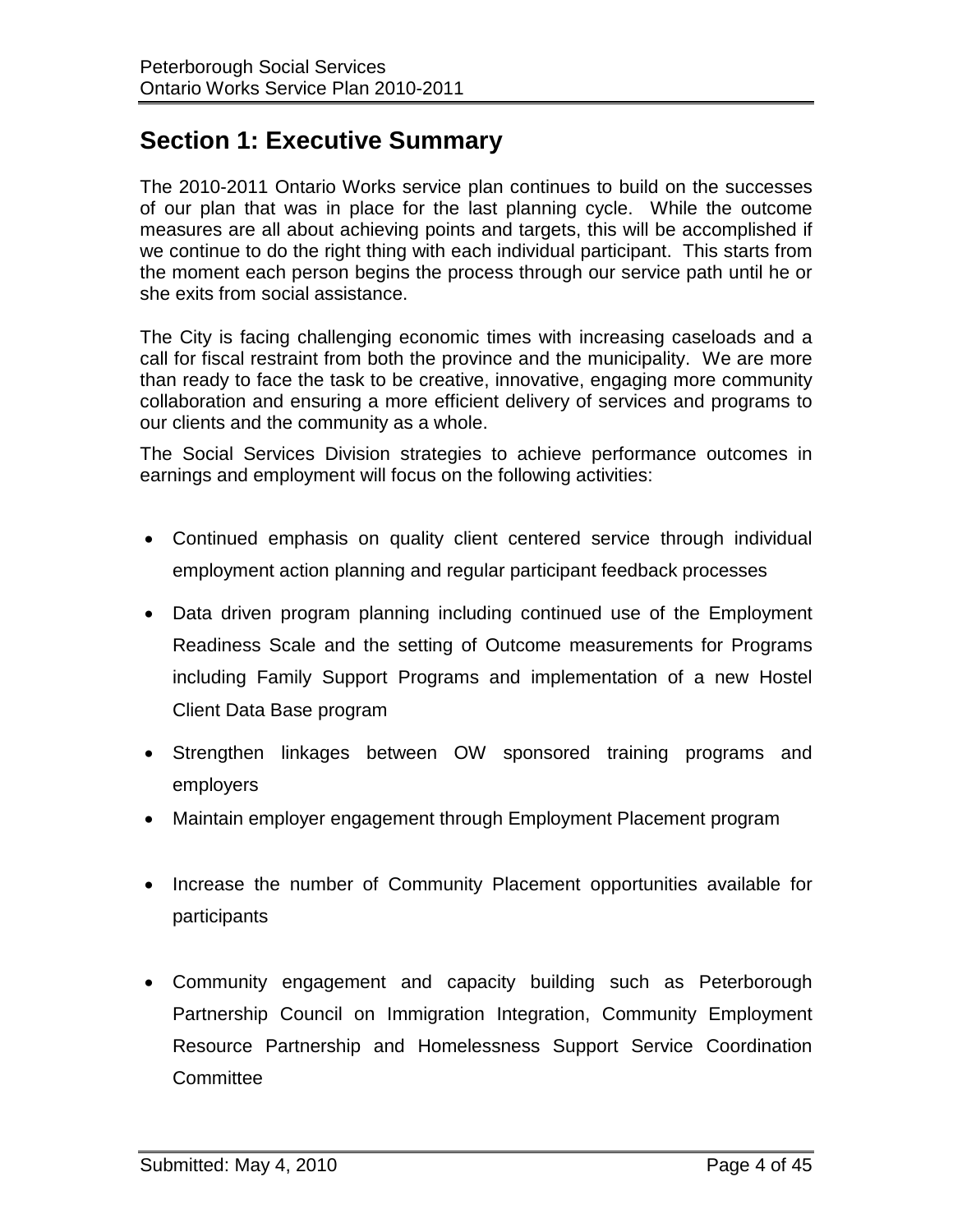The Social Services Division also has plans to implement a variety of program and process initiatives that are consistent with the overall objects of the Ontario Works Program to improve our people centred approach to service delivery. Integrated Service delivery teams were established at the end of 2009 to ensure better coordination between financial case managers and employment counsellors and other specialised functions. During 2010 and 2011 we will support staff through the implementation phase and continue to review internal working relationships and business processes to ensure the effectiveness of the new service model.

We will be expanding our telephone intake application pilot to allow this as an alternative for those clients that would prefer it to exclusively office based service. We are also using technology to improve outreach to clients through remote access in community settings such as the hostels, client homes, and other community agencies, which will assist in dealing with transportation barriers of rural clients or those with access issue. We will also be providing support to a neighbourhood hub development in a local school. An Ontario Works Caseworker will be on site once a week as a resource to the families in that schools jurisdiction. This is an initiative of the Peterborough Poverty Reduction Network and is also consistent with direction from the Early Learning policy framework, which will seek to improve the links between Ontario Works, children's services and broader human service system.

The most important customer service tool available to support the achievement of our program outcomes is the dedication and skill of our staff. SAIL training for front line staff and a number of community partner agencies began during 2009 and will be completed through 2010. We will continue to use the coach approach and other tools from SAIL as a framework in our service delivery model and to coach staff in effective communication, problem solving skills and systems thinking to further enhance customer service skills. We are building the SAIL competencies into our Performance Management process.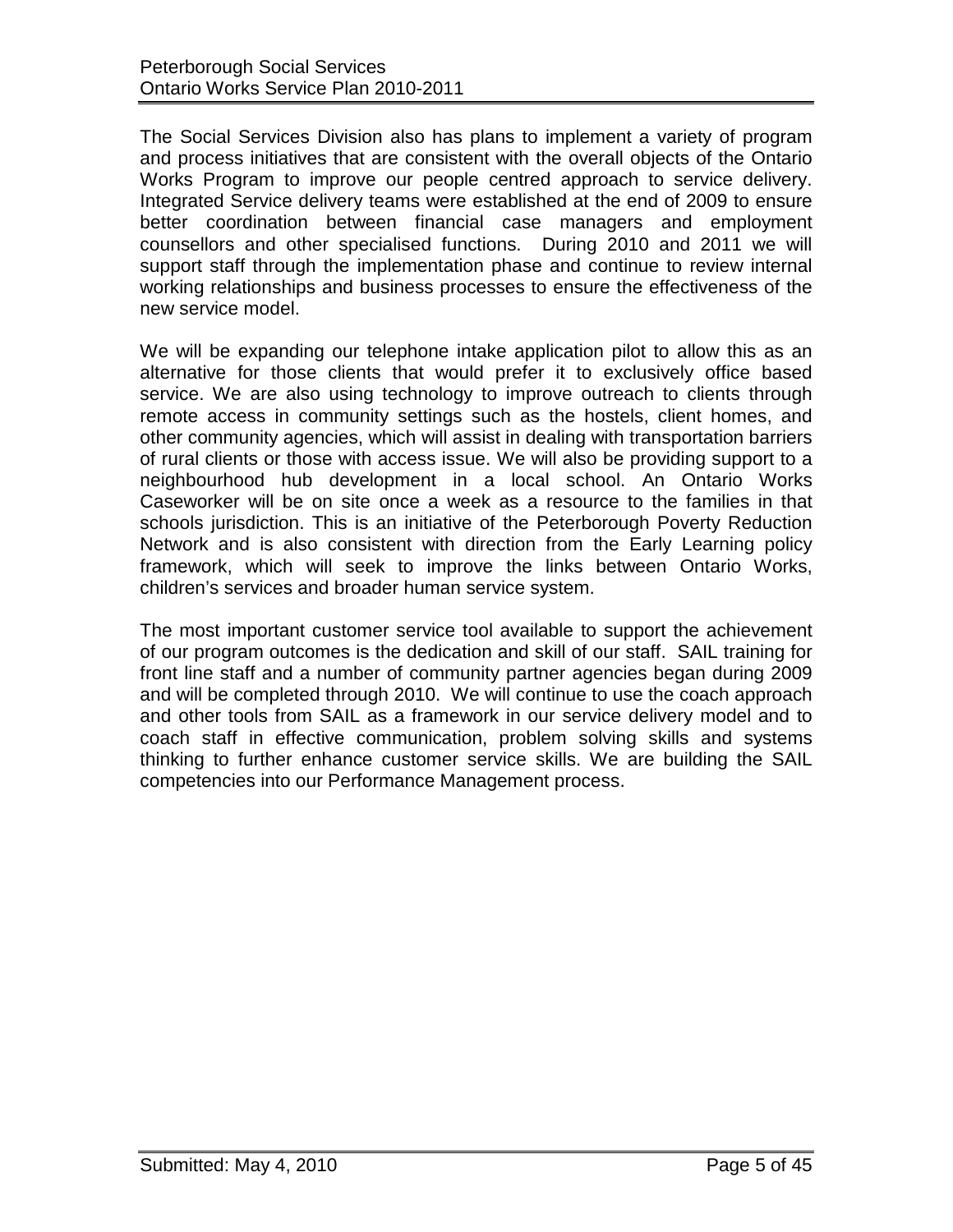# <span id="page-5-0"></span>**Section 2: Vision and Mandate**

# **Vision of Ontario Works**

<span id="page-5-1"></span>To achieve improved employment outcomes for Ontario Works participants, leading to sustainable employment and financial independence.

# **Mandate of Ontario Works**

<span id="page-5-2"></span>To provide employment assistance and temporary financial assistance to people in financial need. The Ontario Works program;

- Recognizes individual responsibility and promotes self-reliance through employment;
- provides temporary financial assistance to those most in need while they meet obligations to become and stay employed;
- effectively serves people needing assistance; and
- is accountable to the taxpayers of Ontario.

# **Peterborough Social Services Vision**

<span id="page-5-3"></span>We will work together to provide and promote the development of Social Services and community partnerships in an accountable, caring, responsive and respectful way for the well being of our community.

# **Peterborough Social Services Values**

<span id="page-5-4"></span>We will work together to:

- Operate a client centered organization
- Practice open and timely communication
- Promote dignity and independence through respect and mutual responsibility
- Involve staff effectively in the decision making process
- Solve problems openly, directly and constructively
- Strive for consistency and fairness in our working relationships
- Acknowledge and value innovation and contributions of all
- Foster an environment of learning and development and respect the need for work and life balance.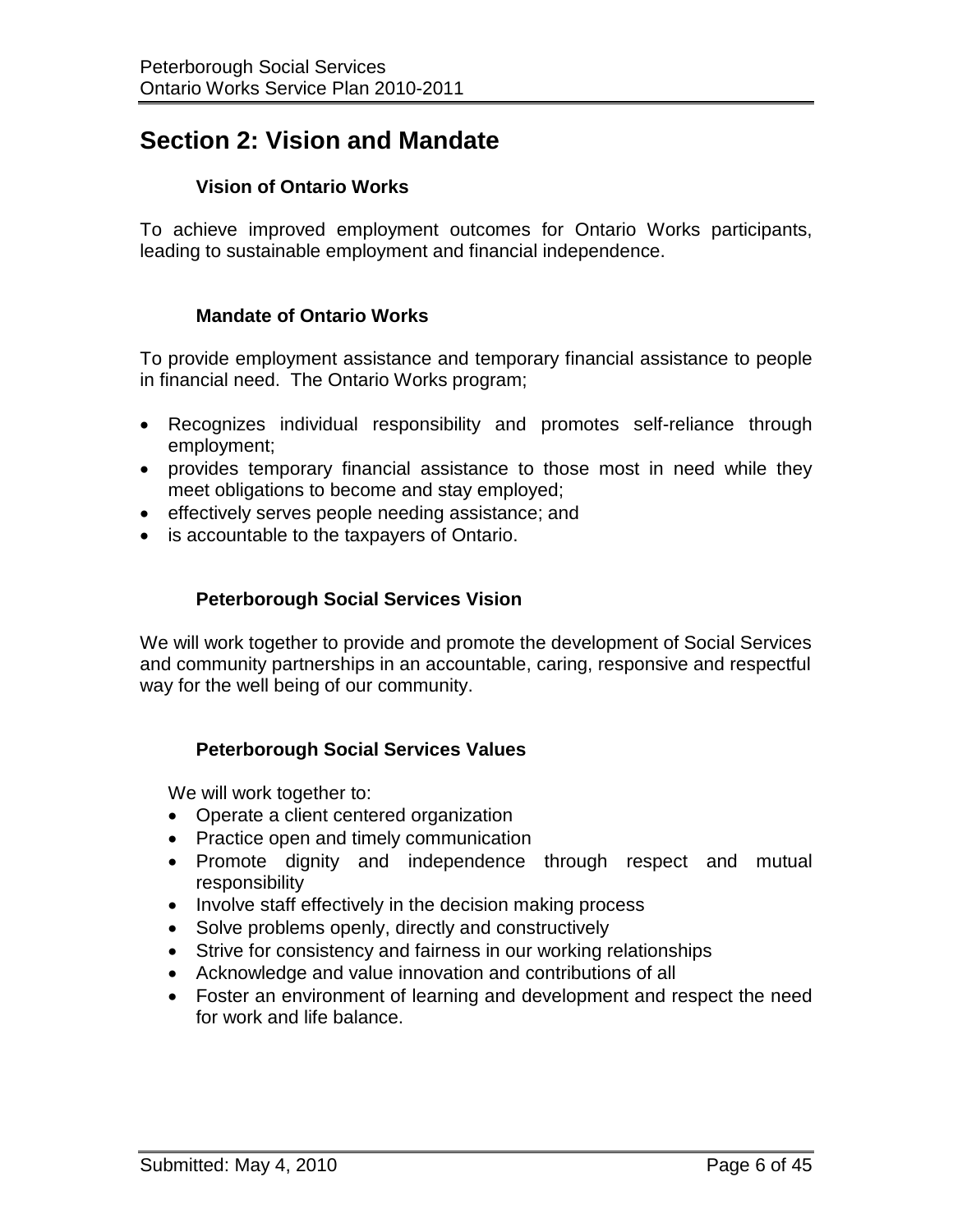# <span id="page-6-0"></span>**Section 3: Environmental Scan**

# <span id="page-6-1"></span>**Analysis of Previous Planning Cycle**

## Employment Outcomes

Peterborough experienced positive results in the 2008-2009 planning cycle. Earnings and employment outcomes resulted in 2,732.8 points, exceeding the 2 year target of 2,000. The proportional weighting of targets during the planning cycle were established with Earnings Outcomes assigned 600 points and Employment Outcomes assigned 400 points. A combined total of 1,788 points were earned in 2008 and 944.8 in 2009. Table 1.0 provides the relative weighting of measures and points earned.

| Table 1.0 Employment Assistance Outcome Measures 2008-2009 |  |  |  |  |  |
|------------------------------------------------------------|--|--|--|--|--|
|------------------------------------------------------------|--|--|--|--|--|

| <b>Measure</b>          | 1A  | 1B  | 2A  | 2B  | 2C  | 2D | 2E  | <b>Total Assigned</b> | <b>Total Earned</b> |
|-------------------------|-----|-----|-----|-----|-----|----|-----|-----------------------|---------------------|
| 2008                    | 300 | 300 | 100 | 100 | 100 | 0  | 100 | 1,000                 | 1788                |
| 2009                    | 300 | 300 | 100 | 100 | 100 | 0  | 100 | 1,000                 | 944.8               |
| <b>Total</b><br>12/2009 |     |     |     |     |     |    |     |                       | 2,732.8             |

Table 2.0 provides additional outcome performance data by individual measure including baselines, forecasts and achievement during the 2008/2009 planning cycle.

| 2008                     |                                                                                                     | <b>Earnings</b><br><b>Employment</b> |                |                                              |                               |                |                  |
|--------------------------|-----------------------------------------------------------------------------------------------------|--------------------------------------|----------------|----------------------------------------------|-------------------------------|----------------|------------------|
| <b>Measure</b>           | 1A <sub>s</sub>                                                                                     | 1B \$                                | 2A %           | 2B %                                         | 2C#                           | 2D%            | 2E#              |
| <b>Prior Year</b>        | 694.04                                                                                              | 979.44                               | 15.33          | 28.14                                        | 7.24                          | 9.10           | 9.54             |
| Forecasted               | 697.51                                                                                              | 984.34                               | 15.83          | 28.64                                        | 7.27                          | 8.10           | 9.49             |
| Actual                   | 729.50                                                                                              | 1123.23                              | 16.27          | 25.19                                        | 8.54                          | 12.78          | 8.60             |
| % Change                 | 1021.68                                                                                             | 2936.22                              | 188.30         | $-590.93$                                    | 3602.78                       | $-367.89$      | 1961.40          |
| Points                   | 600                                                                                                 | 600                                  | 188            | $\Omega$                                     | 200                           | $\Omega$       | 200              |
|                          |                                                                                                     |                                      |                |                                              |                               |                |                  |
| 2009                     | <b>Earnings 1A</b><br>(-3%Decrease)<br>2008 Baseline (2%) Target<br>1B<br>2008 Baseline (1%) Target |                                      |                | (-10% Decrease)<br>2008 Baseline (1%) Target | Employment 2A, 2B, 2C, 2D, 2E |                |                  |
| <b>Measure</b>           | 1A <sub>5</sub>                                                                                     | 1B \$                                | 2A %           | 2B %                                         | 2C #                          | 2D%            | 2E #             |
| <b>Prior Year</b>        | 729.50                                                                                              | 1123.23                              | 16.27          | 25.19                                        | 8.54                          | 12.78          | 8.60             |
| <b>Adjusted Baseline</b> | 707.61↓                                                                                             | 1123.23-                             | 14.64↓         | $22.67\downarrow$                            | $7.69\downarrow$              | 14.05↓         | $9.46\downarrow$ |
| <b>Forecasted Target</b> | 721.77                                                                                              | 1134.46                              | 15.64          | 23.67                                        | 7.76                          | 13.05          | 9.37             |
| Actual                   | 716.41                                                                                              | 1136.65                              | 13.25          | 21.87                                        | 9.16                          | 10.34          | 7.25             |
| % Change                 | 61.15                                                                                               | 119.47                               | $-139.41$      | $-80.25$                                     | 1917.85                       | 371.00         | 2343.12          |
| Points                   | 186                                                                                                 | 358                                  | $\overline{0}$ | $\overline{0}$                               | 200                           | $\overline{0}$ | 200              |

| Table 2.0 Employment Assistance Outcome Measures 2008-2009 Baselines and Forecasts |
|------------------------------------------------------------------------------------|
|------------------------------------------------------------------------------------|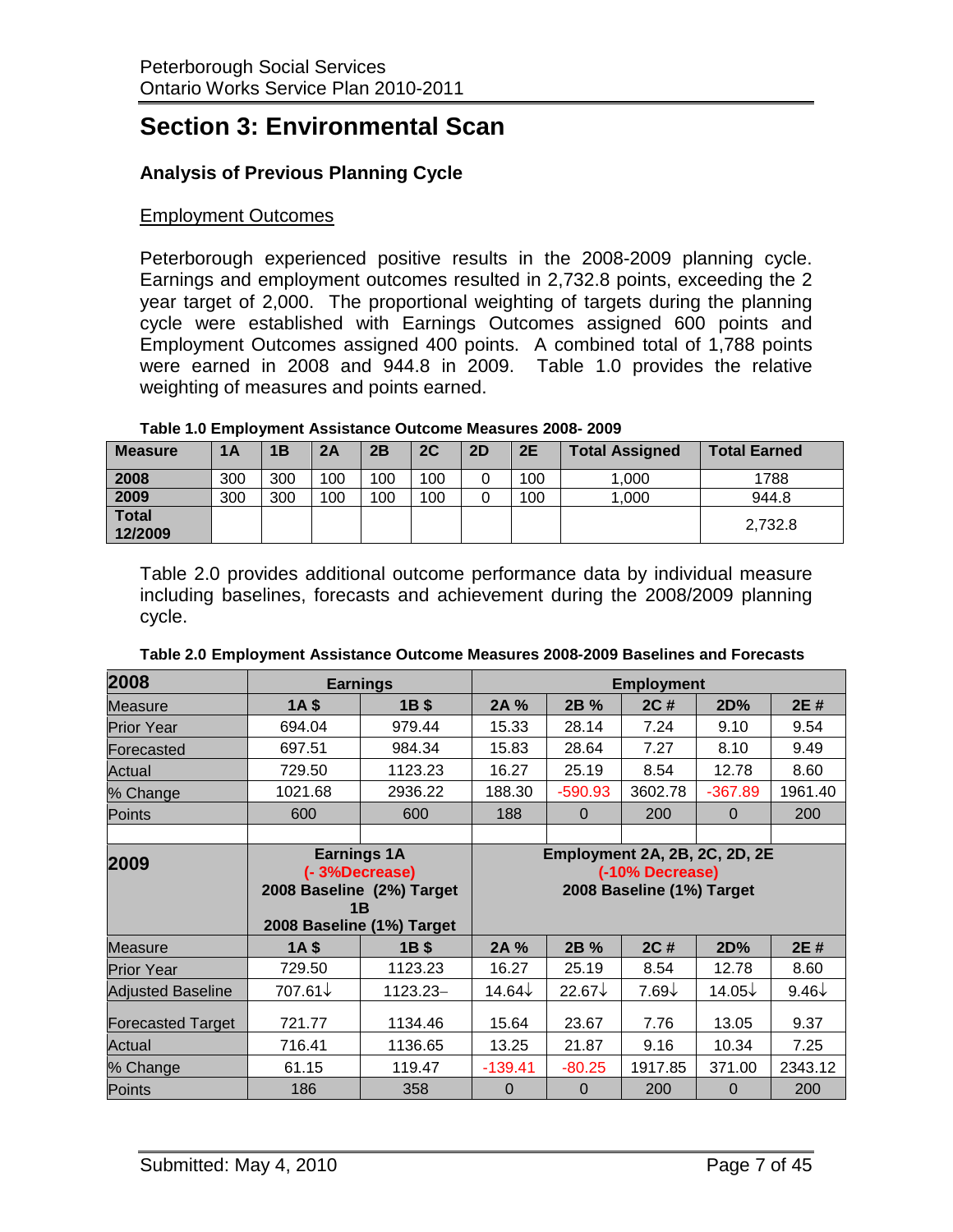A review of the performance data raises several questions regarding the predictability and usefulness of some employment measures for planning given the volatility observed. As in past planning cycles, individual outcome measures tend to either exceed targets by a wide margin, or under perform by a similarly wide margin even though comparable program supports were present in both years. Given this observation, planning and resources have focused on assisting participants to commence employment with a belief that this approach would drive positive outcomes in all other performance measures.

Increasing the relative number of participants starting employment has been a strategy to improve earnings and employment outcomes. Chart 3.0 indicates that considerable gains had been made in past years.



#### **Chart 3.0 SDMT-Participants Starting Employment Through Employment Assistance Services**

This trend was an important factor in achieving improvements and exceeding targets. In the 2008/2009 planning cycle, this strategy held for most of 2008. Locally, the impact of the recession clearly began to take hold in the  $3<sup>rd</sup>$  quarter of 2008. Participant employment starts had been forecasted to be approximately 2,228 by year-end based on outcomes from the first 2 quarters. A decline of approximately 30% in the average number of employment starts was recorded in the last quarter, ending the year at 2,063, slightly less than 2007. Employment starts continued to slide as area employment opportunities declined. By 2009 year-end, total employment starts had fallen 22% from 2008 to 1,617.

Earnings outcome measures 1A- Average Employment Earnings for Participants with Earnings and 1B- Average Amount of Earnings at Exit (where earnings have taken benefit unit off assistance), had consistently exceeded targets. In 2009, these measures accounted for only 544 of a possible 1200 points, which is much lower than in previous years. This result is due to declining employment starts, and heavy employment losses among low paid, part-time and short tenured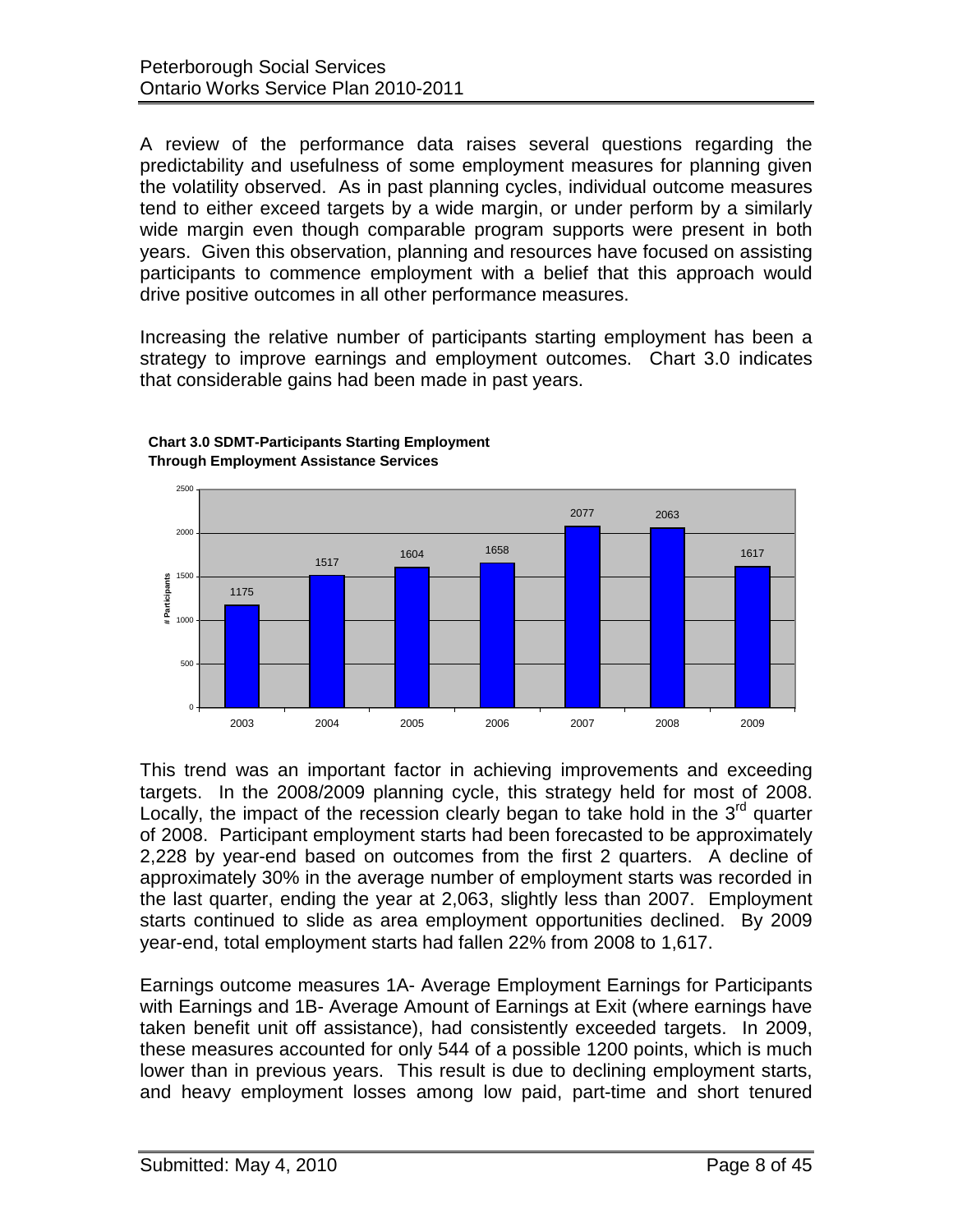workers, who make up a large percentage of social assistance participants. In the Statistics Canada *Perspectives on Labour and Income- Spring 2010*, a review of Canada's employment downturn concluded that employment losses during this recession were concentrated at the low end of pay and tenure scale, thus disproportionately affecting those who tend to hold these jobs. This trend challenges the CMSM's capacity to improve employment outcomes for social assistance participants with limited employment history and labour market attachment.

The five employment measures saw mixed results in 2008/2009. Measures 2C-Job Retention Rate Average Months to Re-entry and 2E- Average Length of Time to Employment showed continuous improvement during the previous planning cycle resulting in a combined 800 points out of a possible 800. This is much better than expected and the opposite of what had been anticipated in a declining economy. A review of case files where participants had commenced employment and exited social assistance suggests that, while fewer participants were starting employment, those sampled had recently been granted OW with relatively well-established work histories. As the recession deepened, staff began to see OW applicants with higher skill levels and stronger workforce attachment than in pre-recessionary periods. This observation was confirmed by aggregate Employment Readiness Scale (ERS) employability scores, which showed that a greater percentage of recent applicants are considered "employment ready." It appears that in a declining local labour market, the participants finding employment tended to be more skilled and made up a higher percentage of the sample set exiting to employment. This trend positively affected both Length of Time to Employment and Job Retention Rates as defined by measures 2C and 2E.

Measures 2A, 2B and 2D are based on percentage change of percentage indicators. Linking local program effectiveness to outcome targets of this nature may be of limited value, given the small monthly sample sizes at the municipal level and the variances recorded. These measures may be more effective on a regional or provincial basis to gauge overall program effectiveness. Performance in these measures varied over the 2 year planning cycle from a high of 371% above target in measure 2D, to a low of -591% below target in 2B. Connecting employment service outcome data to specific divisional initiatives in these particular measures continues to be challenging. It is difficult to assess the degree to which economic trends, employment rates and labour force participation impact social assistance application rates, caseload growth and performance outcomes overall. Positive growth in the local labour market will support increased employment levels for participants; however, these conditions do not guarantee success. Outcome measures are particularly sensitive to changes in caseload size, demographics and local labour market trends. Anticipated caseload growth and continued high unemployment, combined with fixed financial and staff resources, will test the CMSM's abilities to support client advancement and performance outcomes in the 2010/2011 planning cycle.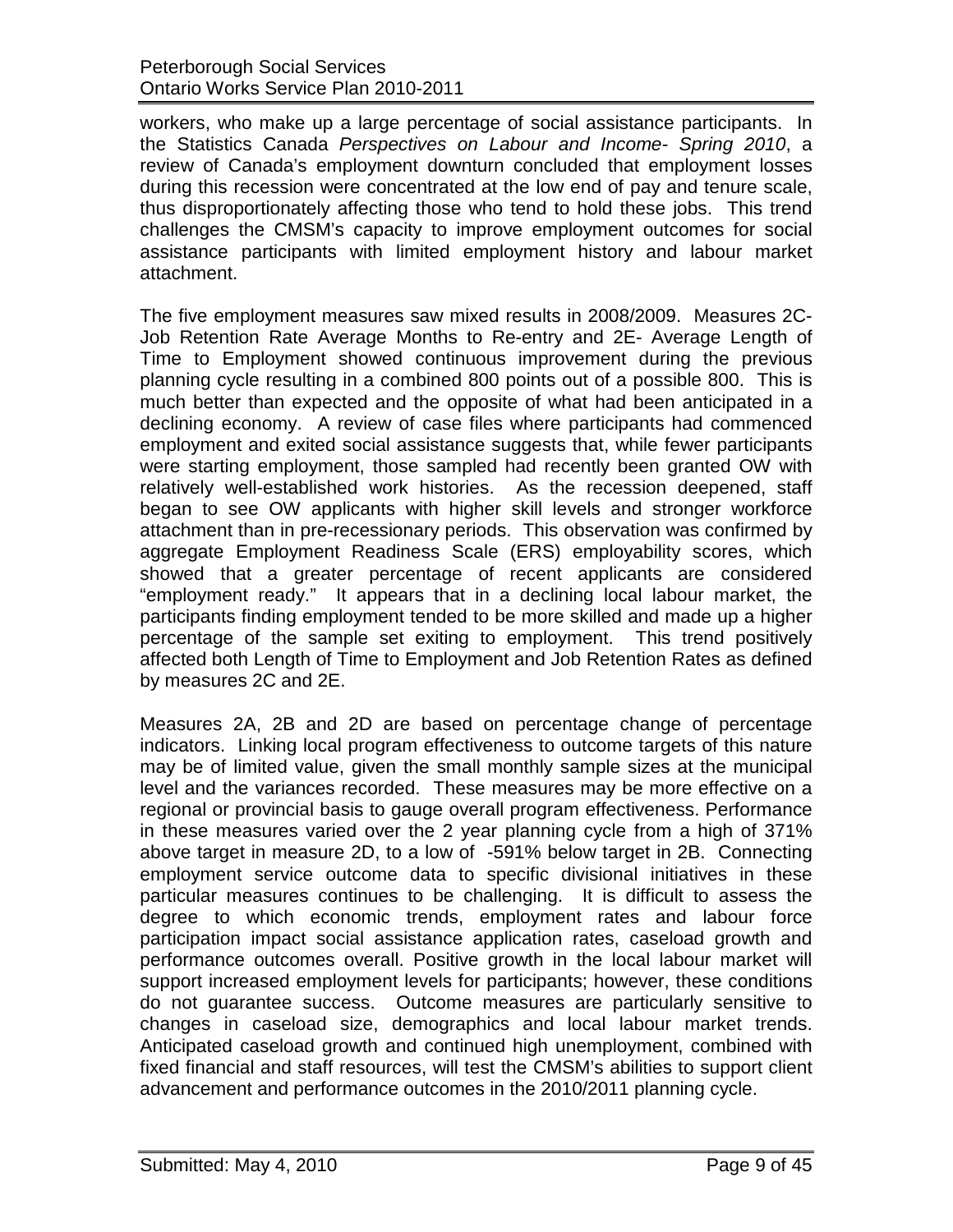## Addiction Services Initiative Outcomes

The ASI program continues to provide intensive case management to an average of 150 participants. In 2009, the ASI caseload increased upwards to 191 cases in the month of December. The ASI caseload increase is in congruence with the overall OW caseload increase. In 2009, the ASI program saw eleven participants obtain employment. Of those eleven participants, nine of them exited Ontario Works. These numbers may seem small, but given the complex situations many of the ASI participants present with, having this many individuals achieve employment while still in the ASI is positive. The intent of the ASI program was to assist participants in dealing with substance abuse as a barrier to employment, and many participants exit ASI back to mainstream OW where employment outcomes are likely to be achieved in the future with the substance use now better controlled.

Where possible, some ASI participants are also involved in other OW activities, including basic education and structured job search. The ASI program completed a very successful "Come Cook With Us" program. Nine participants entered and completed the five-week program.

The increase in ASI caseload was also experienced with the Assessment and Treatment component of the program provided by Four Counties Addiction Services Team (FourCAST). Historically, the Assessment and Treatment numbers were well below 100 participants. In December 2009, 123 ASI participants were receiving Assessment and Treatment services from FourCAST. As part of the Assessment and Treatment component, FourCAST is doing a shelter outreach program. One FourCAST counsellor is at the men's shelter equivalent to one full day a week and at the women's shelter equivalent to one full day a week. The shelter outreach program has connected with 74 participants with a complex combination of addictions and mental health needs. This program has been able to successfully link clients to Community Withdrawal Management, Needle Exchange, Peterborough AIDS Resource Network, CMHA (Four County Crisis, Court Diversion and Early Psychosis Intervention), PRHC mental health services, Methadone, Pharmacists, Psychiatrists/Doctors and Residential Addictions Programs.

#### Hostel Program

The City of Peterborough provides two case managers dedicated to working with the emergency shelters. The workers intensively case manage clients that are staying in the emergency shelters, assisting them to find and maintain housing. As a result of the intensive case management model 252 clients obtained housing in 2009, up from 185 in 2008. The hostel program had a total of 16,914 bed days in 2009, up from 14,623 in 2008 likely due in part to the worsening economy.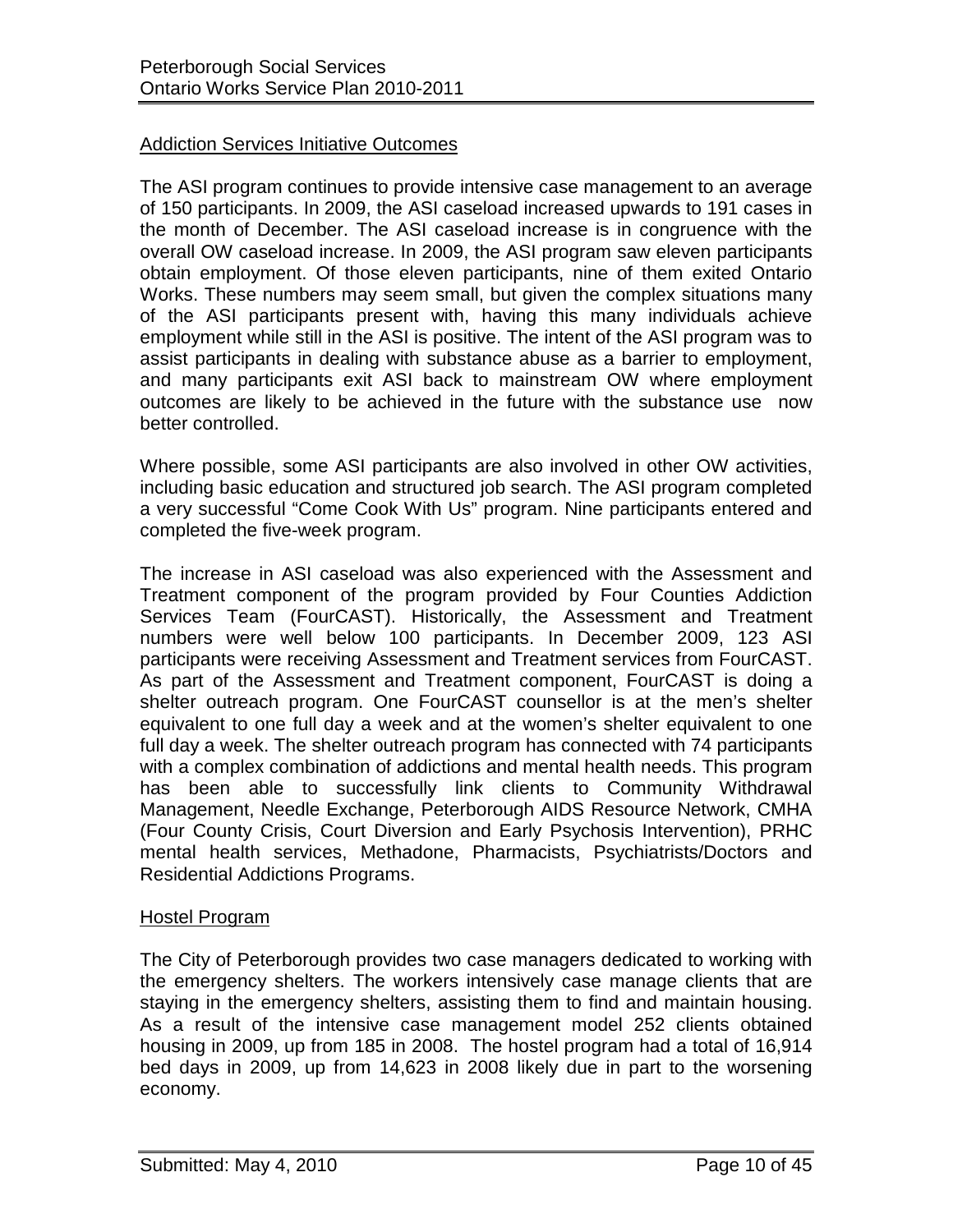In 2009, Social Services undertook a comprehensive review of the Hostel program. This review involved consultations with all emergency shelter providers, public consultations, client survey, staff survey, financial review of funding sources and assessment of cost of delivery of service, review of shelter occupancy rate, etc. The review resulted in a report entitled *"Strengthening the Foundation: A Review of the Peterborough Hostel System"* that has a total of eleven recommendations that cover four major themes:

1) Service, Safety and Security: Recommendations were made for security enhancements, Ontario Works hostel staff strengthening links to homelessness and housing agencies and the development of a protocol by the Homelessness Support Services Coordinating Committee regarding case managing people not able to stay at an emergency shelter. Security enhancements have occurred and a protocol has been developed. Strengthening links and community capacity building will be ongoing.

2) Staffing: Recommendations were made for Ontario Works hostel staff and resident care workers to develop a collaborative intensive case management approach with clients at the shelters. This work is ongoing.

In addition, there was a recommendation for shelter staff to be included in training opportunities by the division. As a result, shelter staff is participating in the Ministry initiated Supportive Approaches through Innovative Learning program.

3) Funding: Recommendations were made around changes in the definition of stay and funding formula from straight per diem funding to a combination of per diem and 100% municipal base funding. This change is intended to provide some stability in revenue to assist shelter operators with overhead costs no matter how many people are in the shelter. These recommendations have been implemented. The City has also committed to investing any municipal homelessness surplus funding due to a reduction in hostel beds into transitional housing and homelessness solutions.

4) Accountability: Recommendations made around accountability will be ongoing, including an annual review of the service agreement, inspection reviews and a semi-annual review of the report recommendations.

# <span id="page-10-0"></span>**External Influences**

There are a number of external influences that impact service planning for the local Ontario Works program. Key areas that affect programming include the political climate, economic drivers, significant policy decisions at the provincial and municipal levels and local demographics.

#### **Political Climate**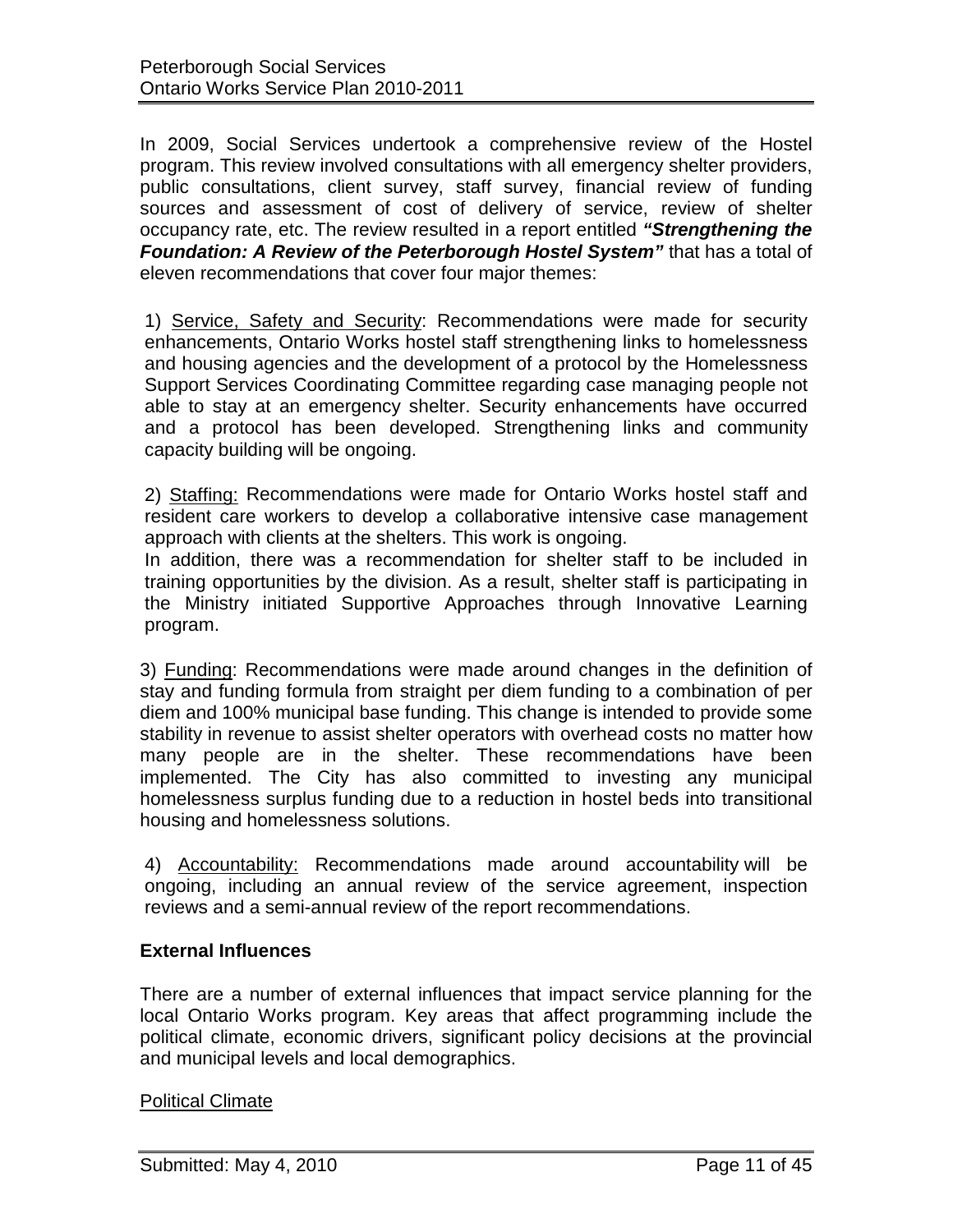The Peterborough Poverty Reduction Network is charged with the mandate to engage more people and organizations to achieve the goal of alleviating and ultimately eliminating poverty in our Community. The mayor started this initiative in early 2007 and during 2010 the Network has become a community led initiative and an incorporated body. There are currently four sub-committees: Food Action Network, Basic Needs Network, Housing Network and Income and Employment Network. Each network includes representation from Social Service staff that act as a resource to the committee. Short-term (1 to 3 years) goals include:

- Enhance food security by seeking community donations to the "Come Cook with us" program;
- Establishment of a community hub to unite a neighbourhood to have families help families through a variety of activities;
- Provide outreach and aftercare to the needs of the homeless through ongoing support for the Peterborough Homelessness Outreach and Support Project and
- Improving supports to single parent families.

Many of these goals fit into the range of Ontario Works programs delivered by this CMSM.

Peterborough, like every other municipality, will experience an election in the fall of 2010. This event has the potential to delay implementation of initiatives that require Council approval. There is also a period of uncertainty regarding future program and financial planning until the new slate of elected officials is decided and future priorities determined.

#### Economic Environment

The Peterborough area economic conditions have continued to decline from October 2008 to the present. Despite some recent signs of economic recovery, it is widely expected that progress in the job market will lag behind improvements in economic output indicators. In March 2010, Statistics Canada reported that national employment levels rose by 17,900, but full-time employment was actually down by 14,200. This difference reflected 32,300 more part-time positions. This modest improvement in total employment was matched by an increase in the number of job seekers. As a result, the unemployment rate remained unchanged from the previous month at 8.2%.

Despite a levelling in the national rates, Peterborough City and County unemployment has continued to rise. From December 2008 to December 2009 unemployment rose from 4.9% to 8.7%, the largest increase among all Ontario economic regions. Area unemployment rates have continued to rise in the first quarter of 2010 with January at 9.5%, February at 9.4% and March at 10.3%.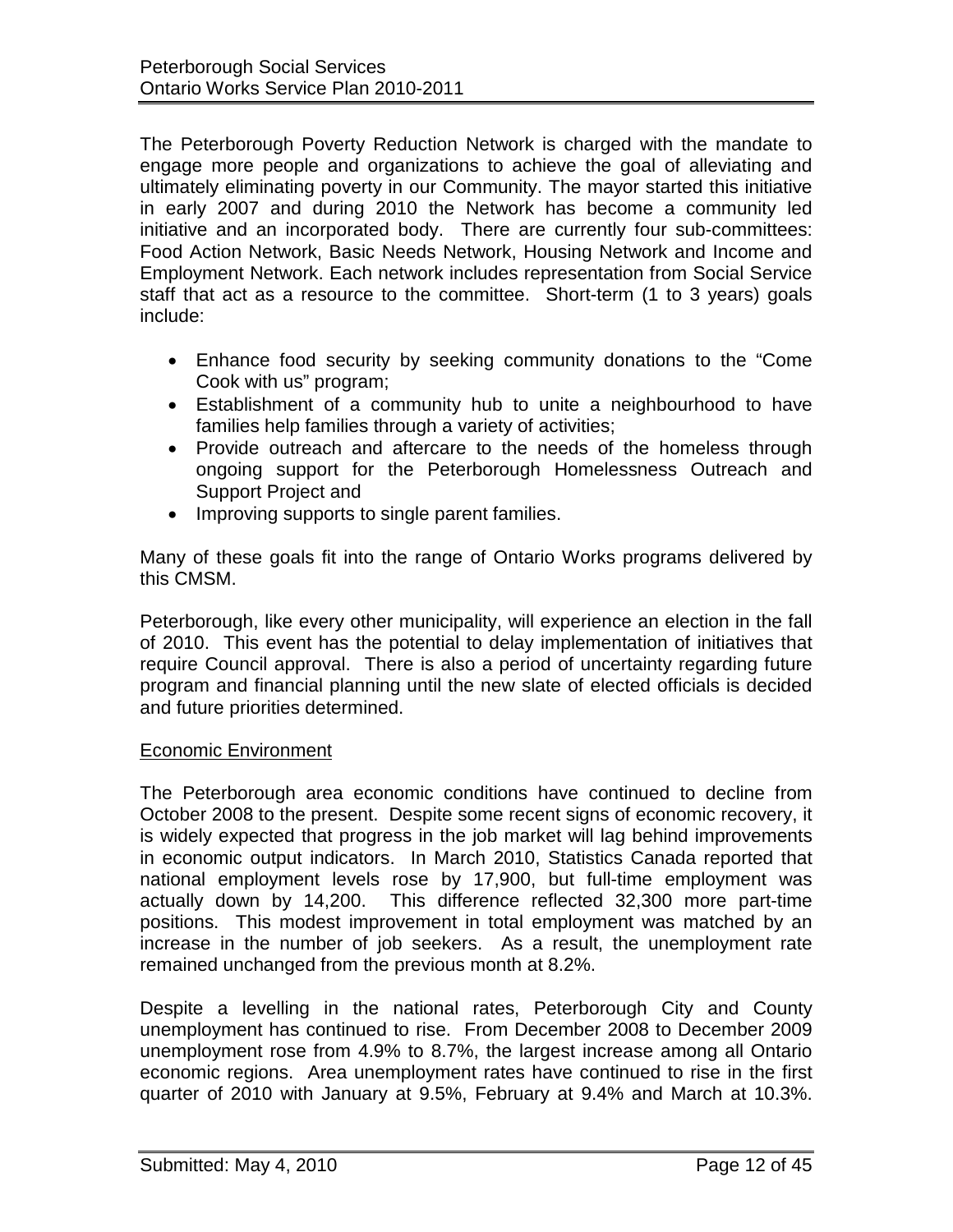March's high unemployment rate, combined with the lowest labour force participation rate in Ontario (tie with Windsor area) at 62%, is an indication that actual unemployment may be higher than reported rates suggest.

In April 2010, Employment Insurance (EI) program data set the unemployment rate for Central Ontario at 9.9%, which is important as this rate is used to determine EI eligibility. Statistics Canada data for the Economic Region 3520- Kawartha-Muskoka for July 2009 found that the number of individuals receiving EI regular benefits increased by 70.8% from July 2008 to 2,220 and 2,290 by January 2010. This would suggest that caseload increases could be expected for the balance of 2010 and into 2011. As the number of regular EI claimants rises in a weaker job market, the rate of claim expiry will also rise. A percentage of those individuals will require social assistance. An EI Assessment and Monitoring Report in 2005 found that EI beneficiaries who exhaust their claims were more likely to collect social assistance then those who do not. Up to 15% of claimants who exhausted EI had applied for social assistance.

Most of the major banks including RBC and Scotia, have recently revised 2010 forecasts to include higher than projected growth in Gross Domestic Product (GDP), which measures total economic output. A recent RBC provincial outlook noted that increased employment in government, manufacturing and resources is consistent with the latest GDP figures and reflects economic growth driven by government stimulus and the beginnings of an industrial recovery. Many regions may not feel this recovery yet, as unemployment rates remain near multi-year highs in many provinces, including Ontario. There are concerns that cautious consumer spending, increasing interest rates, declining government stimulus funding and spending restraints may halt the early stages of recovery. In completing the 2010-2011 Ontario Works Service Plan, recent forecasts and indicators have been considered in establishing lower projected baselines and modest targets in the first year of the 2-year planning cycle. It is expected that the performance of the local economy will lag behind any general recovery at the provincial level.

# Policy Issues

The Provincial-Municipal Fiscal and Services Delivery Review released in the fall of 2008 resulted in a task force being established to complete a social assistance review. We expect locally, to be implementing provincial policy changes that are designed to simply, modernize and better integrate the delivery of income assistance and employment related supports.

The 2009 provincial Auditor General Report identified approximately eight major Ontario Works issues that the Ministry is expected to respond to over the next year. Nine project streams have been identified and action plans in place that could ultimately result in policy and business process changes.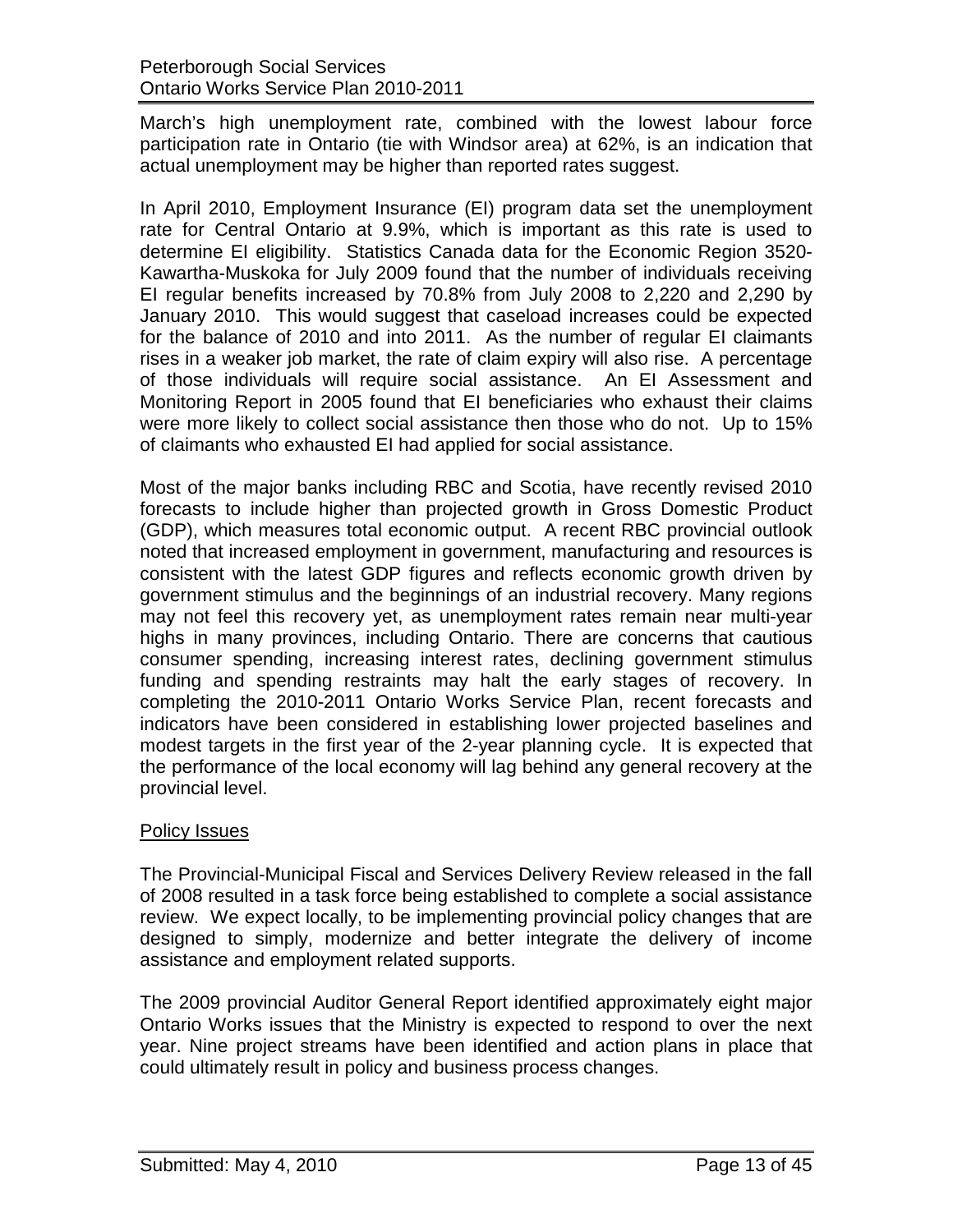The anticipated introduction of the web based intake process with its interface with SDMT will provide another service path stream for applicants. If this option proceeds, it will require changes in local business processes and re-deployment of staff.

The phasing in of full day kindergarten over the next five years is expected to change the children services delivery landscape. The recent provincial government announcement to permanently fill the childcare funding gap created by the federal government. As well some stabilization funding has also been recently announced. However the overall impact of the changes on the child care system is not fully known yet and it is possible that there will be fewer spaces and/or subsidized care which may in turn impact Ontario Works clients.

## Demographics Trends

According to Statistic Canada, the total population of the City-County in 2001 was 125,860. In the 2006 census the population increased to 133,080 (74,900 City residents and 58,180 County residents.) As of 2006, 56% of the total population lived in the City. The combined growth rate for the City-County was 5.7%, which was lower than the 6.5% increase experienced for the entire province. The median age of the population in the City-County was 43.6 as compared to the provincial median of 39.0.

Overall youth ages 0-19 declined between the 2001 and 2006 census. This may pose significant challenges in the area of education and children services. There was a loss in the age group 25 to 44 that has implications for meeting the needs of the local labour market. Finally, the increase in the pre-retirement age group of 55 to 64 will require the community to address the implications of increase demand of our aging population for housing, health and social services. (Source-Peterborough Profile, 2008 Peterborough Social Planning Council)

# <span id="page-13-0"></span>**Caseload Description**

The Ontario Works caseload is made up of various family size compositions or benefit units. A benefit unit can be a single person, a couple or a family with children as examples. Each benefit unit contains one or more members who are considered "participants" in Ontario Works for the purposes of employment service program support. The following table 4.0 provides historical data of the annual average Ontario Works caseload and participant count.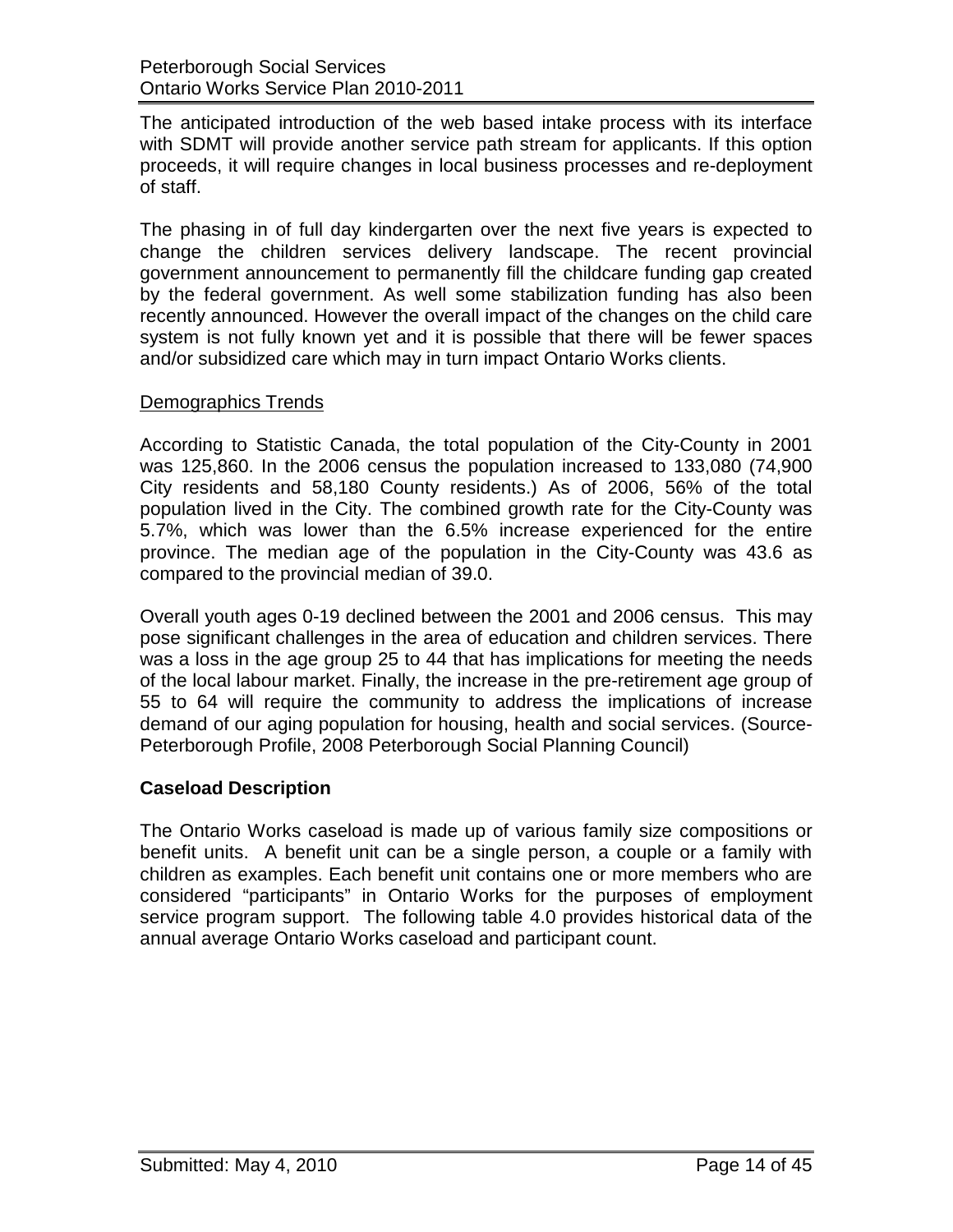|                               | 2005 | 2006 | 2007 | 2008 | 2009 |
|-------------------------------|------|------|------|------|------|
| <b>OW</b><br>Caseload*        | 2972 | 2984 | 2900 | 2942 | 3312 |
| <b>Participants</b><br>Count+ | 3113 | 3278 | 3228 | 3375 | 3798 |

Table 4.0- Historical Caseload Levels

**\*Monthly Form 5 Subsidy claim forms +Employment Outcome-YTD Summary Reports. +Individuals include applicants, spouses and dependent adults**

Prior to 2009, there was minimal change in the annual average caseload. With the onset of the economic recession in the latter half of 2008, the caseload grew sharply in 2009 and it is anticipated this upward trend will continue for the next few years as the province slowly recovers from the recession. As of Dec 2009, Peterborough's Ontario Works caseload represents 1.3% of the total provincial caseload.

During the 2008-2009 service plan period, the average OW caseload in Peterborough increased by 14.2%. Caseload increases have continued in the first three months of 2010. The number of verification interviews completed in 2008 was 3299 and 3619 in 2009, an increase of 9.5%. The number of cases granted in 2008 were 3117 and in 2009 was 3442, an increase of 10.4%. Caseload growth has resulted, as the cases granted have not been offset by terminations as 3237 were recorded in 2008 and 3171 in 2009.

In the next planning cycle, the projected average caseload is expected to be 3744 in 2010, an increase of approx 13% and for 2011- 4147, an increase of approximately 11%.

Table 5.0 and 6.0 below provide additional detail regarding caseload demographics over time.

| <b>Ontario Works Caseload Demographics</b> |                 |                 |                 |                 |                 |  |
|--------------------------------------------|-----------------|-----------------|-----------------|-----------------|-----------------|--|
| <b>Benefit</b><br><b>Units</b>             | <b>Dec 2005</b> | <b>Dec 2006</b> | <b>Dec 2007</b> | <b>Dec 2008</b> | <b>Dec 2009</b> |  |
| <b>Singles</b>                             | 1467            | 1525            | 1619            | 1717            | 2024            |  |
| <b>Sole</b><br><b>Supports</b>             | 962             | 943             | 913             | 864             | 960             |  |
| <b>Couples</b>                             | 97              | 92              | 92              | 111             | 141             |  |
| <b>Couples</b><br>with<br><b>Children</b>  | 198             | 167             | 168             | 207             | 248             |  |
| <b>Temporary</b><br>Care                   | 65              | 67              | 80              | 87              | 82              |  |
| <b>Total</b>                               | 2789            | 2794            | 2872            | 2986            | 3455            |  |

**Table 5.0 Ontario Works Caseload Demographic Trends**

\*SDMT Benefit Unit Summary Report (SAR140M)

**Table 6.0 Ontario Works Dependent Children By Age Grouping**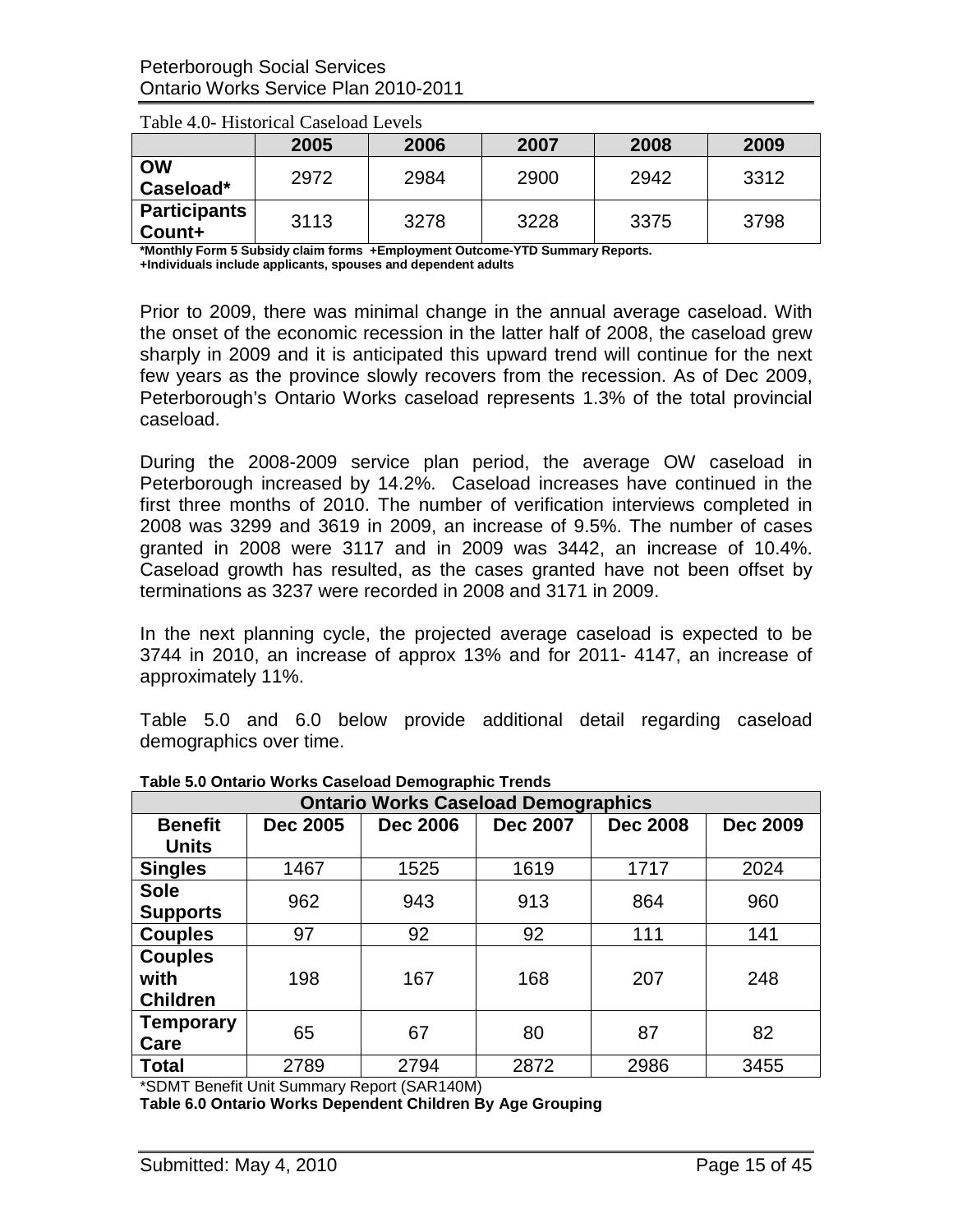Peterborough Social Services Ontario Works Service Plan 2010-2011

| <b>Ontario Works Dependent Children</b> |                 |                |                 |                 |                 |  |
|-----------------------------------------|-----------------|----------------|-----------------|-----------------|-----------------|--|
| <b>Ages</b>                             | <b>Dec 2005</b> | <b>Dec2006</b> | <b>Dec 2007</b> | <b>Dec 2008</b> | <b>Dec 2009</b> |  |
| $0$ to $6$                              | 853             | 837            | 821             | 849             | 992             |  |
| 7 to 12                                 | 625             | 596            | 563             | 560             | 592             |  |
| 13 to 17                                | 420             | 399            | 383             | 366             | 408             |  |
| Total                                   | 1898            | 1832           | 1767            | 1775            | 1992            |  |

\*SDMT Benefit Unit Summary Report (SAR140M)

Despite the increases to the Ontario Child Benefit, there was still an 11% increase in the number of families with children who required assistance since Dec 2007. The number of singles requiring assistance for the same period rose 25%.

## <span id="page-15-0"></span>**Local Labour Market**

The 2010 Integrated Local Labour Market Plan identified several factors impacting Peterborough labour market participation trends and employment opportunities including:

- An aging population in the City and County of Peterborough- Median Age 43.6 (18.6% over 65 years)
- Peterborough has a much higher proportion of people aged 45+ (retirement community)
- A declining manufacturing sector
- Out migration of youth
- Skilled trades shortage
- Modest population growth in comparison to Ontario average, 5.7% vs. 6.6%
- Significant increase in the number of employers with 5-9 employees between 2003-2007
- Owner operated businesses make up the largest proportion of all business, at 52%
- Hospitals have shown the largest increase in employment
- An increase in the number of persons receiving employment income, though there has also been an increase in persons receiving government transfers (including EI and Social Assistance)
- Peterborough County is much more dependent on Government Transfers compared to the Ontario average; especially significant are Old Age Security/Net Fed, CPP and Private Pensions.

The Greater Peterborough Area Economic Development Corporation (GPA EDC) 2006-2010 Strategic Plan has identified target markets for business attraction efforts as follows: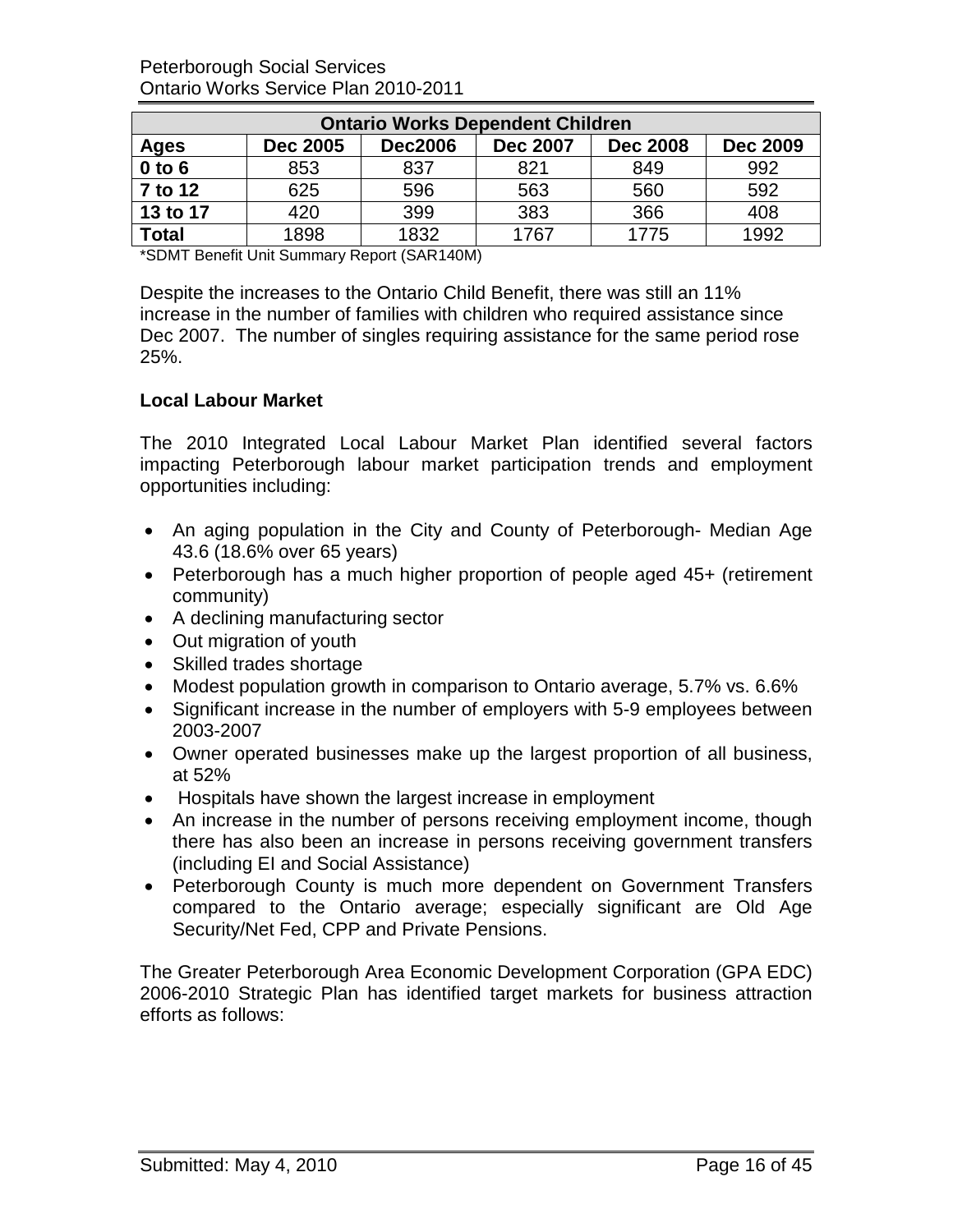- Food processing / agri-foods
- Biotech and life sciences / DNA cluster post secondary / private partnerships
- Advanced manufacturing
- Tourism and hospitality infrastructure development.

Given Peterborough area labour market conditions, these sectors are the most likely to support future economic growth.

The chart 7.0 below provides a summary from the Community Employment Resource Partnership (CERP) database in April 2010, for Peterborough area job vacancies posted by local employment agencies. The top 5 employment sectors included occupations in: Sales & Service, Trades Transport and Equipment Operators, Healthcare, Business Finance, Processing and Manufacturing.



#### **Table 7.0 Local Job Opportunities By Sector**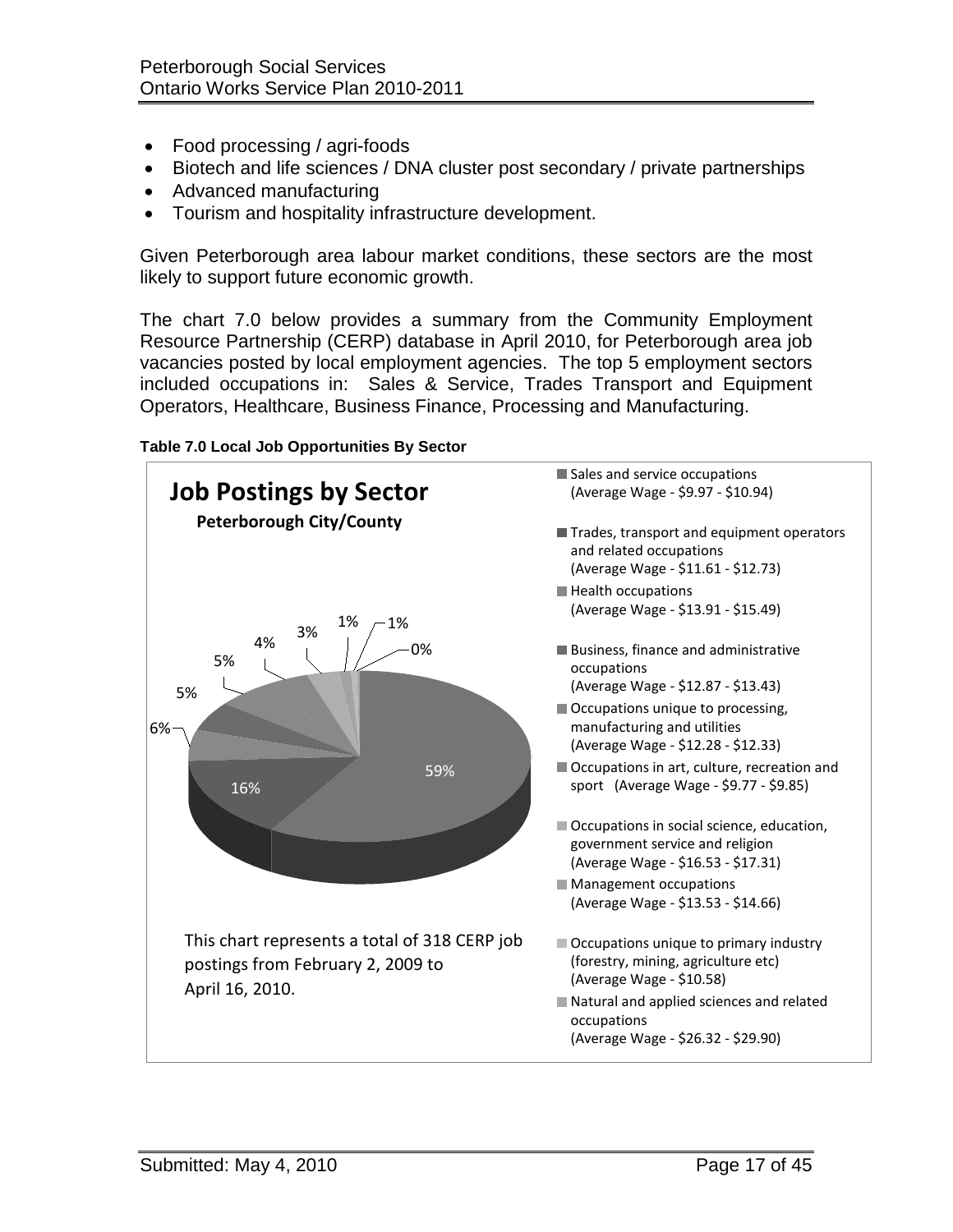It is anticipated that the top five noted occupational groups will continue to create the largest number of job opportunities in meeting the needs of an aging population. A more highly educated workforce will be necessary regardless of the employment sector, as global competition will drive the need for increased local standards. Lower educational attainment will continue to have a strong correlation to lower earnings and irregular labour force attachment. In comparison to the provincial average, the Peterborough area has a higher percentage of the population without a high school certificate, diploma or degree in all ages between 15-45. This may account for the lower median income of all private households, which in 2005 was \$48,213 or 20.2% below the provincial average of \$60,455 as per the Stats Canada, 2006 Community Profile.

The largest area employers are government organizations. In the initial stages of the recent recession this factor may have reduced the full impact of job losses in Peterborough. These organizations account for 7 of the top 10 employers and include the regional health centre, public school board, City of Peterborough, Trent University, Ministry of Natural Resources, Catholic school board and Ontario Power Generation. As economic stimulus programs end and governments cut costs to control deficits, job losses in the civil service are expected. Particularly hard may be the local hospital where a mandated peer review process has recommended the elimination of 151 jobs and 71 bed closures.

# <span id="page-17-0"></span>**Community Engagement**

Staff continue to develop community partnerships on many levels and this is evident through the following activities.

#### Immigration Integration

In 2009, individuals and organizations in the Peterborough community came together to form the" Partnership Council on Immigration Integration". The purpose of the Council is to help enhance the existing working relationships between the public, private, social services, and third sector partners in our area in order to foster integration of immigrants in our community. Social Services is one of over 40 members now actively participating in this Council. Work is underway to establish a five-year strategic plan to identify and address what is necessary to attract immigrants to live and work in our community.

# Community Employment Resource Partnership

The Social Services Division, in partnership with the WDB, undertook a Local Demonstration Project to establish a coordinated labour market plan and to increase collaboration among employment service stakeholders. The project had progressed well and ended on October 31, 2009. The Social Services Division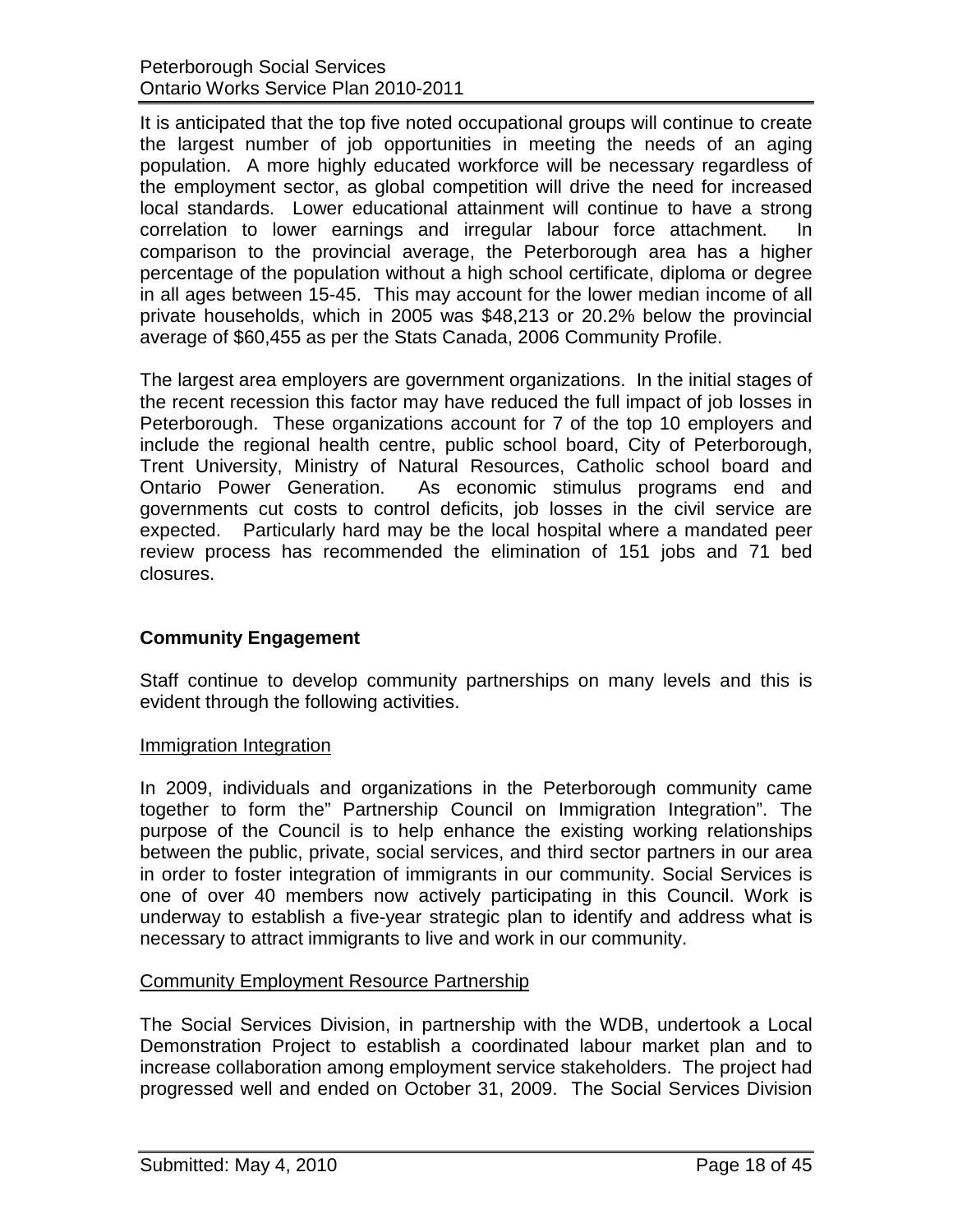took a leadership role in the development of the CERP-Peterborough committee. Demonstration Project resources were used to establish CERP committees based on the Peterborough model in Northumberland, the City of Kawartha Lakes and Haliburton.

Peterborough area CERP agencies are comprised of organizations that deliver services on behalf of OW, ODSP employment supports, Job Connect, Employment Ontario, Aboriginal employment and training services, federal Youth Link services, and Literacy & Basic Skills. CERP- Peterborough member agencies include:

- Alternatives Employment Services
- Canadian Hearing Society
- Canadian Mental Health Association
- Canadian National Institute for the Blind (CNIB)
- Community Opportunity and Innovation Network (COIN)
- Employment Planning & Counselling Peterborough
- Fleming College Job Connect –Peterborough
- John Howard Society
- Kagita Mikam Aboriginal Employment and Training
- Literacy Ontario Central South (LOCS)
- Ministry of Community Social Services Peterborough, Ontario Disability Support Program
- New Canadians Centre
- Northern Lights Canada
- Opportunity Centre
- TEACH Centre
- Watton Employment Services Inc.
- Workforce Development Board.

In January 2009, the CERP website went live. This website provides a forum for agencies and the public to access information regarding job opportunities, employment and training programs in Peterborough, Northumberland, Kawartha Lakes and Haliburton. This web-based tool is a resource to OW staff and is easily accessible from computer desktops. The website facilitates improved collaboration of service providers, particularly in job development and employer engagement. The website is a platform for collecting information regarding local employment opportunities and identifies essential skills requirements of jobs posted in the system. Through the calendar of events function, the system supports planning of employment services and promotes stronger inter-agency ties through access to a common technology. Social Services Division staff supplies much of the required administrative support and co-chair the local CERP-Peterborough committee. This arrangement increases participation by community agencies, provides an opportunity for broader based strategic planning, encourages development of employment service initiatives, and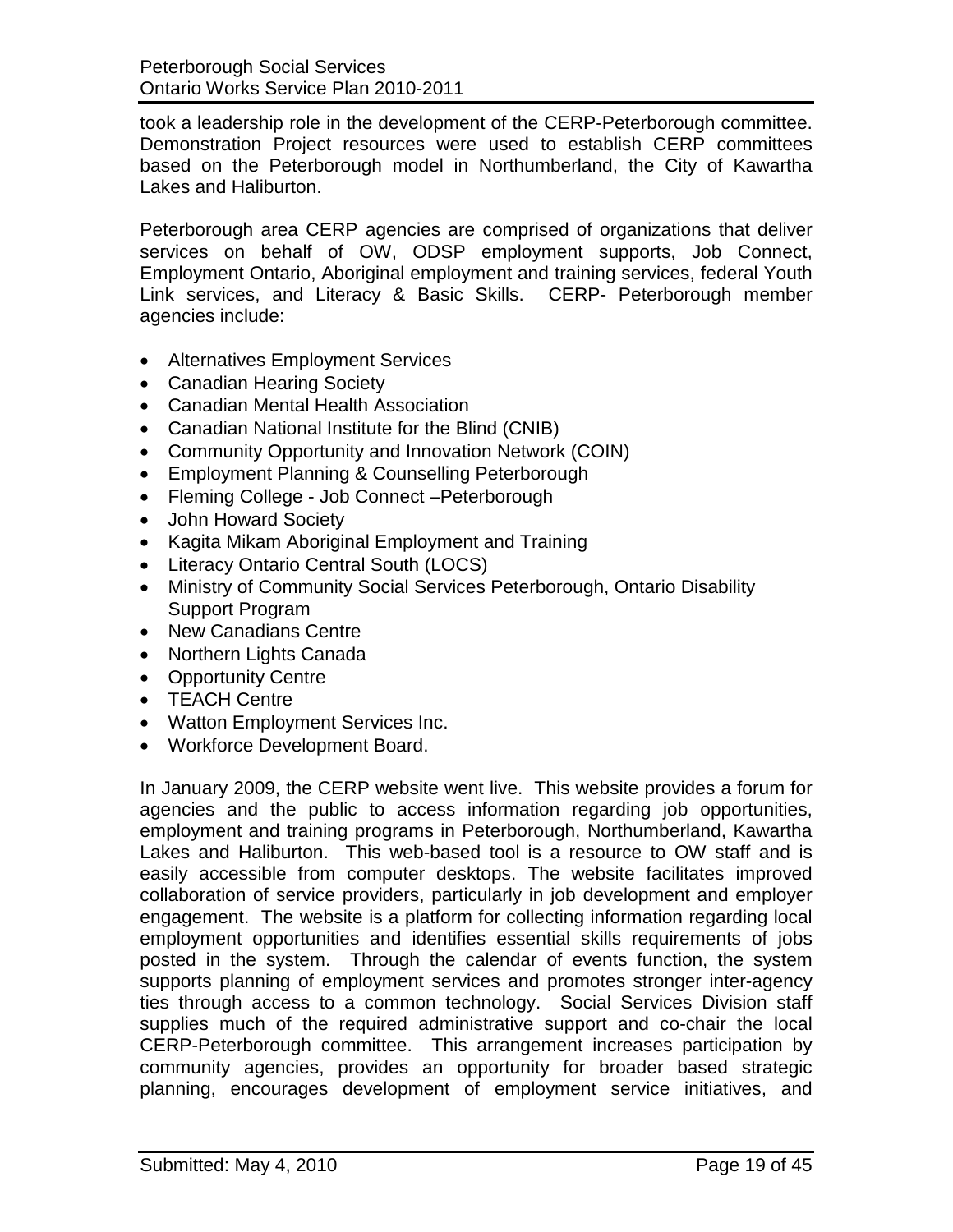improves alignment of services to meet the needs of social assistance participants and the general public.

### Homelessness

The City of Peterborough Social Services has played a key role in the development of a community "Homelessness Support Services Coordinating Committee". The Committee consists of various community partners who are key stakeholders in community programs and services around homelessness. This group meets on a regular basis to look at community capacity and planning, troubleshooting, and sharing of information. A smaller working group has also been formed to look specifically at the "hardest-to-serve" and "hardest-to-house" population in Peterborough to determine how best to coordinate programs and services to strive to meet the unique needs of this client group.

#### Addiction Services

Since 2008 the Addiction Services program in Peterborough has been operating a shelter outreach component to the program. The outreach component is meeting a need for clinical assistance in working with some hard-to-serve clients residing at the men and women's emergency shelters.

Many residents of the shelter are experiencing serious substance use issues, actively withdrawing from substances and have untreated or undiagnosed mental illnesses. A critical component of service delivery is the brief clinical screening of behaviours and symptoms combined with preliminary psychosocial assessment of history and presenting problems. Typically this presents information about numerous community collaterals that have been involved in care and support of the person over a period of time, some supports may still be in place but others need to be re-engaged. The Four Counties Addiction Services Team (FourCAST) Addiction Counsellor initiates care co-ordination with other available supports to assist with stabilization of medical, addictions and/or mental health issues.

The FourCast Addiction Counsellor provides a clinical care component to the shelters that can complement the instrumental work typically done by the hostel's Resident Care Workers. In many cases the need for establishing and coordinating care plans is vital. The shelters' resident care worker was not offering this role to residents, however the role of the FourCast Addiction Counsellor has now expanded to include clinical care planning and co-ordination. Under the previous model residents were responsible for their own care plan and having to navigate very complex health and social services systems at a time when they are not functioning optimally. This new approach includes increased accountability within the Resident Care Workers for recording and supporting the individualized plans. This program will continue to run as part of ASI and will likely be expanded by FourCAST to include non-OW clients. The presence of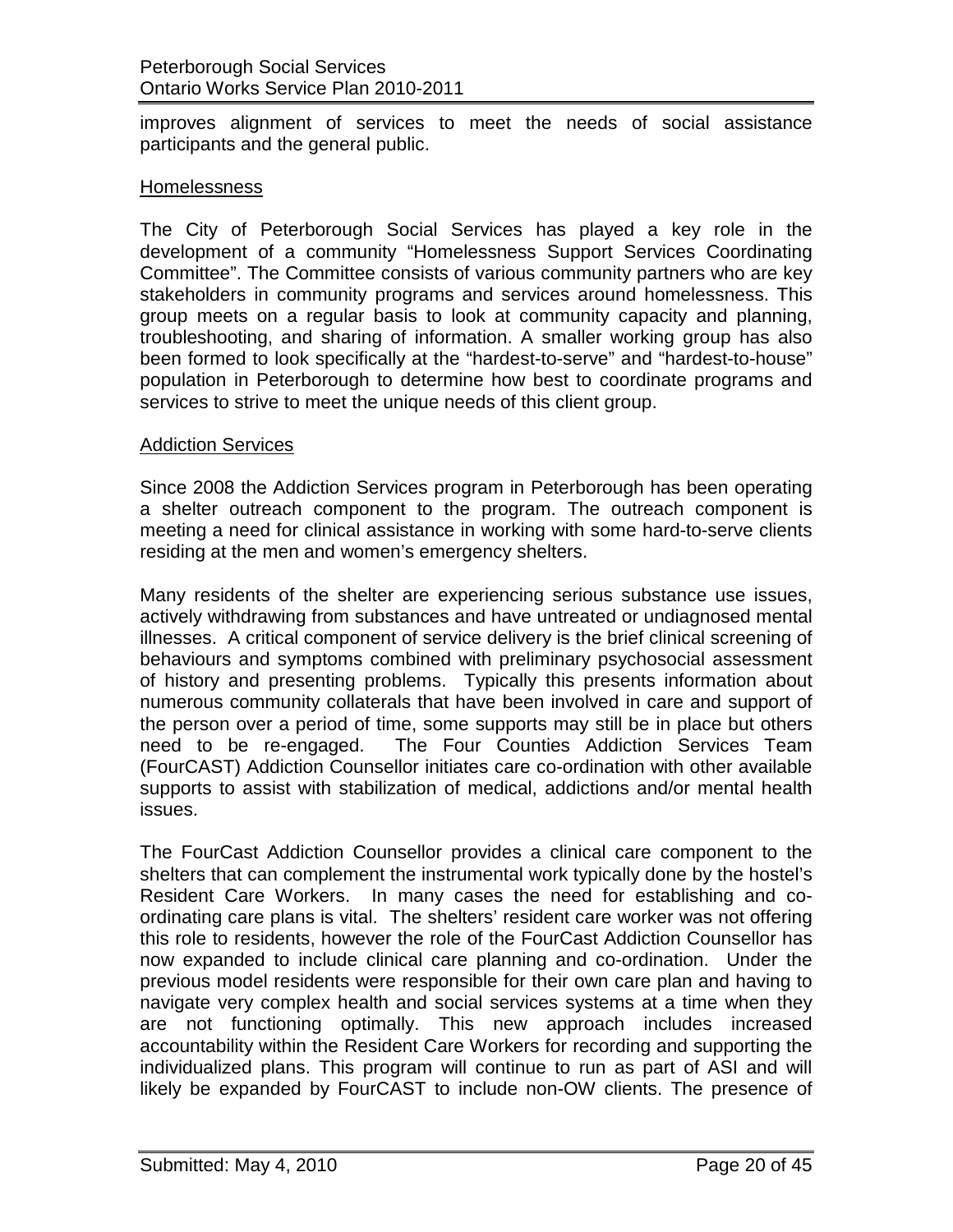clinical support has be extremely beneficial for clients and proven very helpful with shelter staff. This program is changing and looking more at case planning from the clinical worker to assist in preventing crises and averting potential shelter evictions.

## ODSP Project

The City of Peterborough has partnered with the local Legal Centre, Health Unit and the Homelessness Partnership Strategy to work with a specific group of hard –to-serve clients who could be eligible for Ontario Disability Support. Many of the clients referred to this group do not have access to medical care or medical records and need some guidance through the process including the completion of the Disability Application. The collaboration of these various organizations has proven to be successful and 9 clients have been granted Ontario Disability assistance. Some challenges exist in terms of the difficulty in securing funding to obtain historical medical records for clients.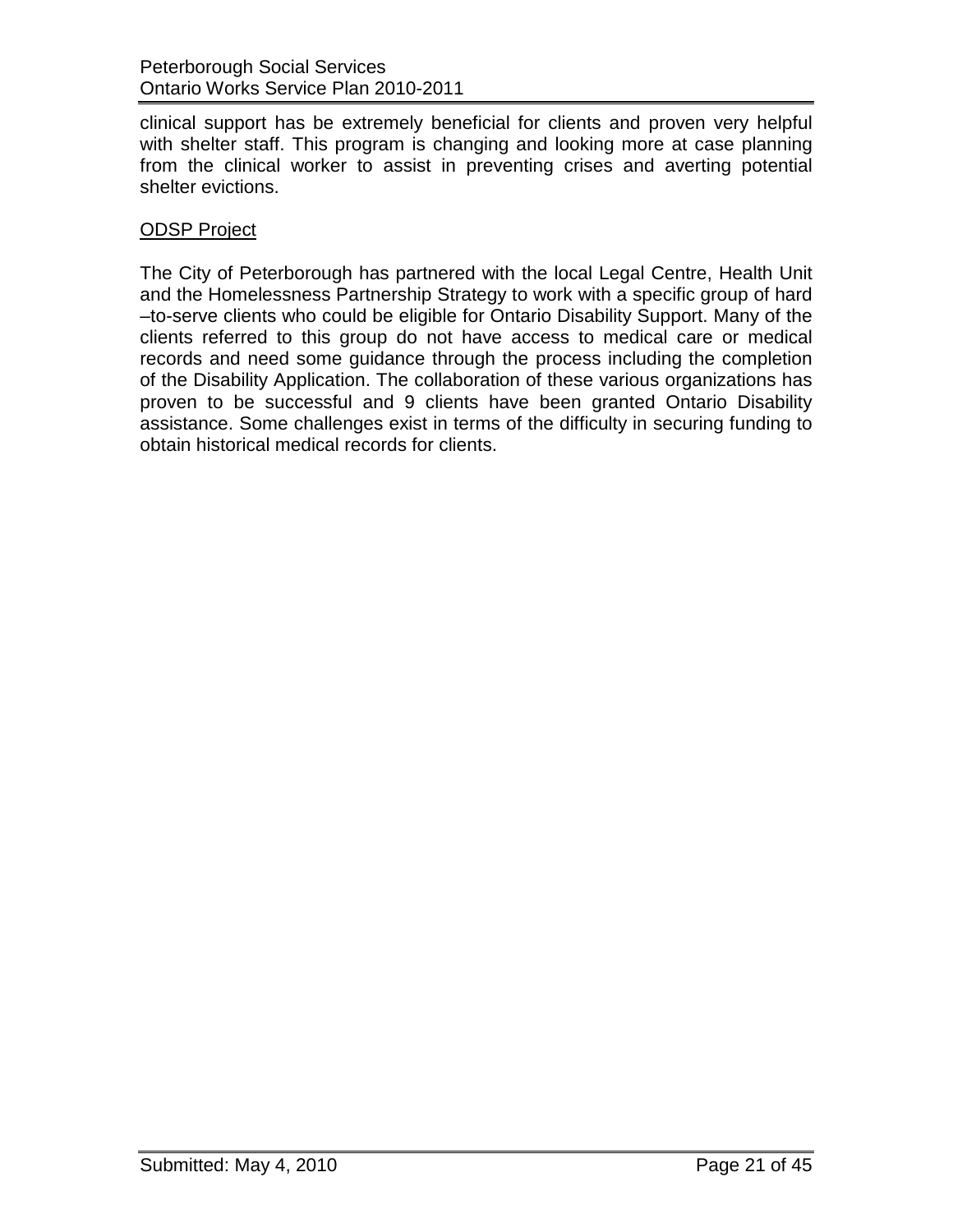# <span id="page-21-0"></span>**Section 4: Program Management**

### <span id="page-21-1"></span>**Human Services Integration**

Human Services planning within the Province of Ontario has increasingly focused on the importance of effective collaboration between community partners in the design and delivery of services. In 2009, the Social Services division established a committee comprising a cross section of Social Services staff to examine our current operations to better position our future delivery model to achieve the best possible outcomes for our staff, our clients and our community.

To that end, we developed four themes related to a "people centred service delivery." They include:

- Reduce duplication and the "telling of the story" multiple times
- Strong emphasis on youth educational achievements
- Community and neighbourhood based services
- Outcome measures, standards and targets.

By the end of 2009, the local Human Services transformation began work on the following:

- Changing the structure of the teams to better integrate Ontario Works case managers with employment counsellors and their clerical support and to strengthen the strategic alliances of Eligibility Review Officers, Family Support Workers and Child Care Case Managers with the new teams structure.
- A management restructuring to streamline the decision making process and to make efficient use of management resources. A key component of this restructuring is the shift of a management resource to a Senior Program Analyst with focus on research, policy and quality assurance.

As Ontario Works remains a key program delivered by Social Services, our planning over the next two years will consider the following areas:

- Deliver accessible high quality customer centred services
- Specialized programs working effectively with a smooth transition for those served between different staff and programs.
- Effective use of technology to enhance effectiveness and improve access to services
- Effective community and corporate partnerships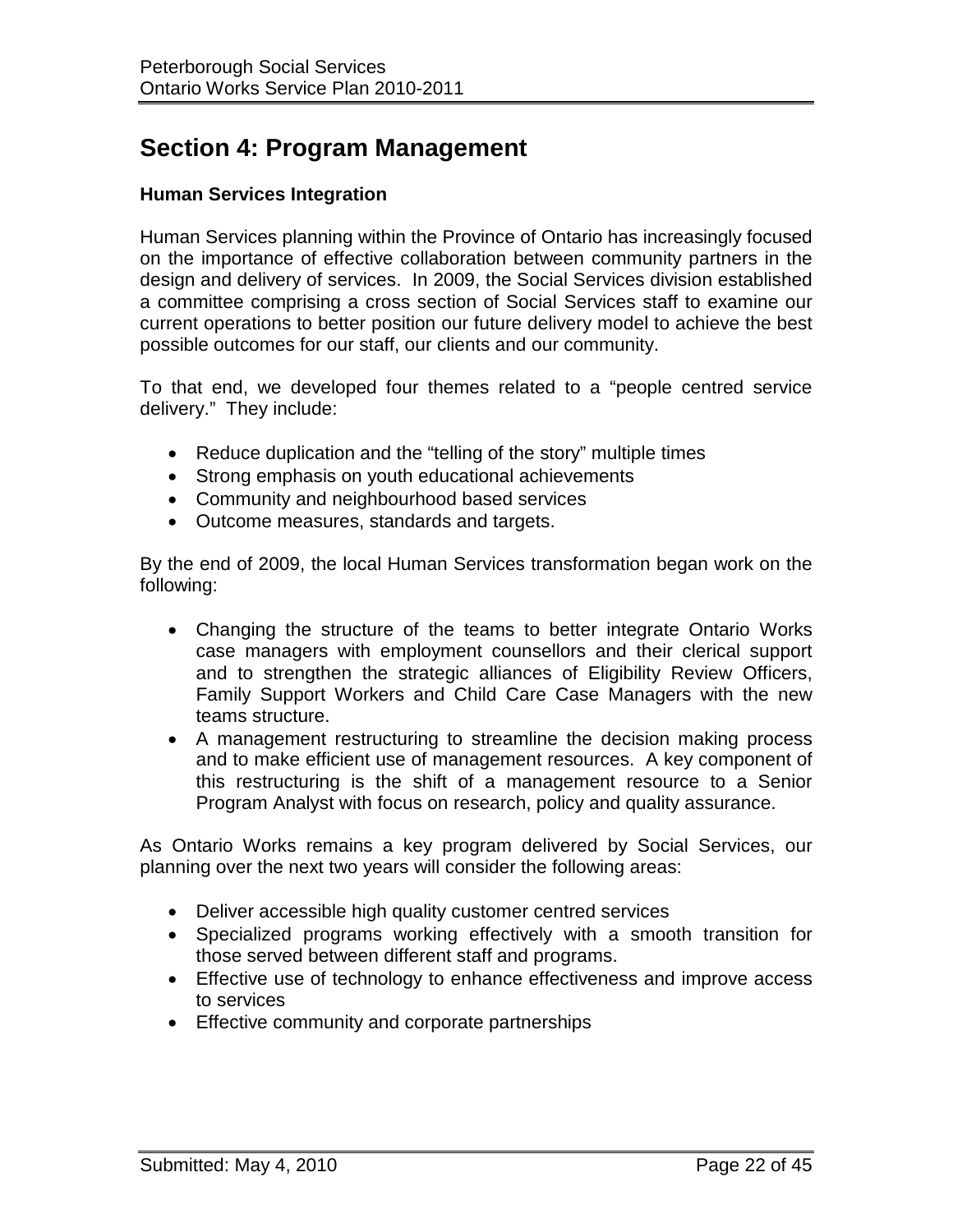### <span id="page-22-0"></span>**Service Delivery Rationale**

The case management of approximately 3,700 Ontario Works cases representing 6,500 benefit unit members is delivered using the following staff complement.

- Seven Supervisors
- Thirty three Case Managers
- Thirteen Employment Counsellors
- Eighteen Program Payment Clerks
- Three Eligibility Review Officers
- Three Family Support Workers
- Three Addiction Services Workers
- Six Administrative Support staff
- One Divisional Trainer
- Three Program Managers
- One Senior Policy Analyst
- One Division Manager

The seven integrated teams offers a mix of staff roles geared to provide a more holistic approach to meeting the needs of the client served. Some of the caseloads specialize in addictions, hostels, students, LEAP and emergency intake and those pending ODSP or requesting discretionary benefits.

The case managers complete verification interviews for all applicants and maintain a caseload of approximately 120 cases each. This number will increase based on the anticipated caseload growth. They respond daily to the reported changes in individual circumstances that may impact financial eligibility and process all requests for mandatory, discretionary and employment benefits.

Employment planning starts with the stabilization of the benefit unit through the initial application process. Eligible clients are referred to group sessions facilitated by employment counsellors to complete an assessment using the Employment Readiness Scale (ERS). The ERS is an employment tool that measures how ready a client is for employment. ERS gives feedback to the participant via their worker on areas of self-sufficiency, career decision-making, job search, job maintenance and ongoing career management. It also defines challenges facing the participant and allows comparisons of previous scales taken.

At regular intervals and at the end of an employment activity, participation agreements are updated by case managers, addiction services workers or the employment counsellors.

The program payment clerk's roles involves the following: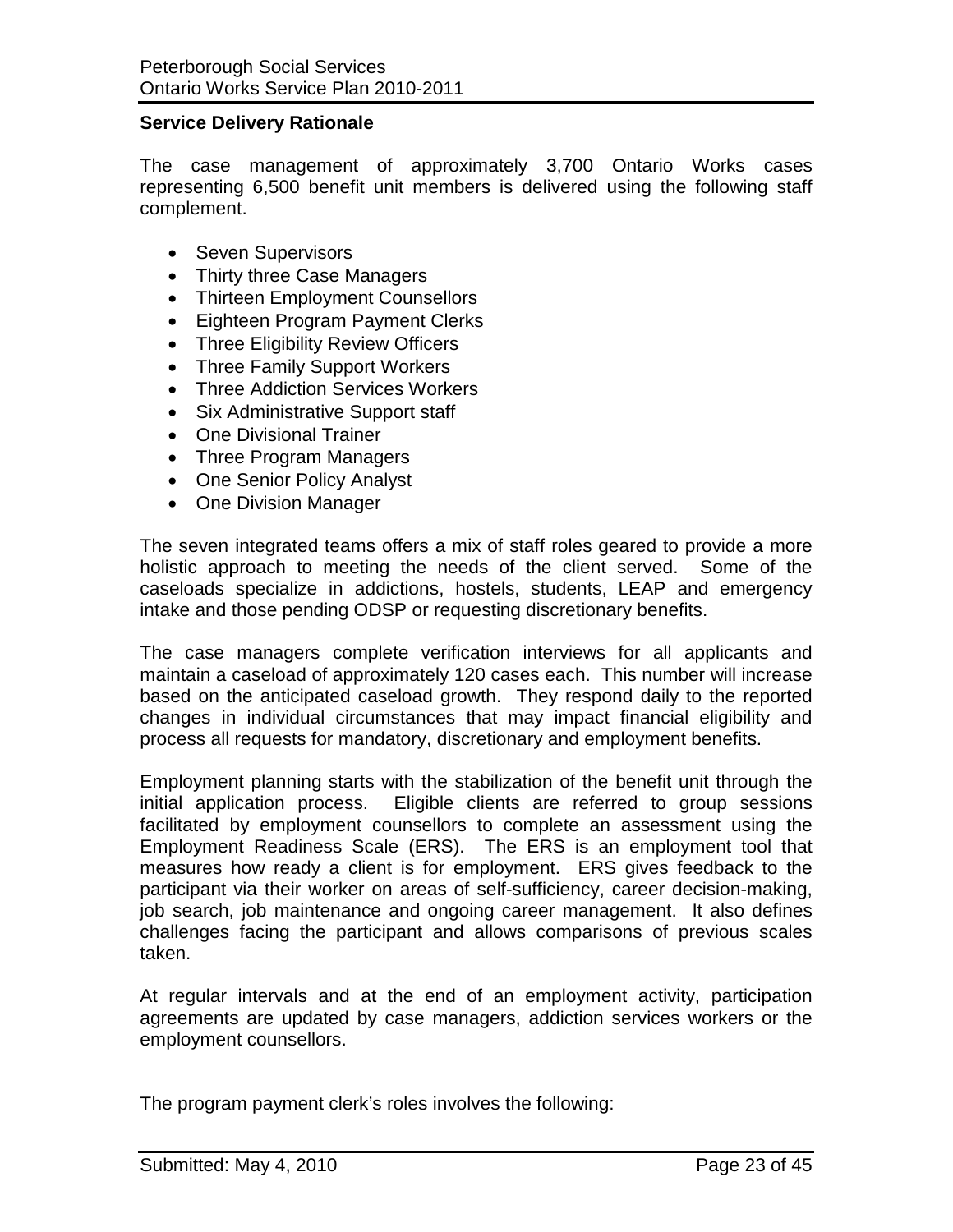- Reception
- Intake for verification interviews
- Computer room (OW payments, reports and letter production)
- Administrative and clerical support to case managers, addiction service workers, employment counsellors, eligibility review officers, family support workers.

Approximately 55% of the benefit units receive their financial assistance by direct deposit, while 62% of the benefit units meet the OW directive criteria for income reporting exemption. Since our last service plan, the number that meets this criterion has increased by 8%.

#### Intake

There are three-program payment clerks assigned to the telephone intake function. The diagram below demonstrates the intake client service path.



Table 8.0 below provides a summary of intake phone activity in 2008/2009.

| Table 6.0 Intake Call Sulfilliary<br><b>Telephony Intake Summary</b> |            |        |
|----------------------------------------------------------------------|------------|--------|
| Year                                                                 | 2008       | 2009   |
| Average Length of time to Complete Application call                  | $16.8$ min | 20 min |

#### **Table 8.0 Intake Call Summary**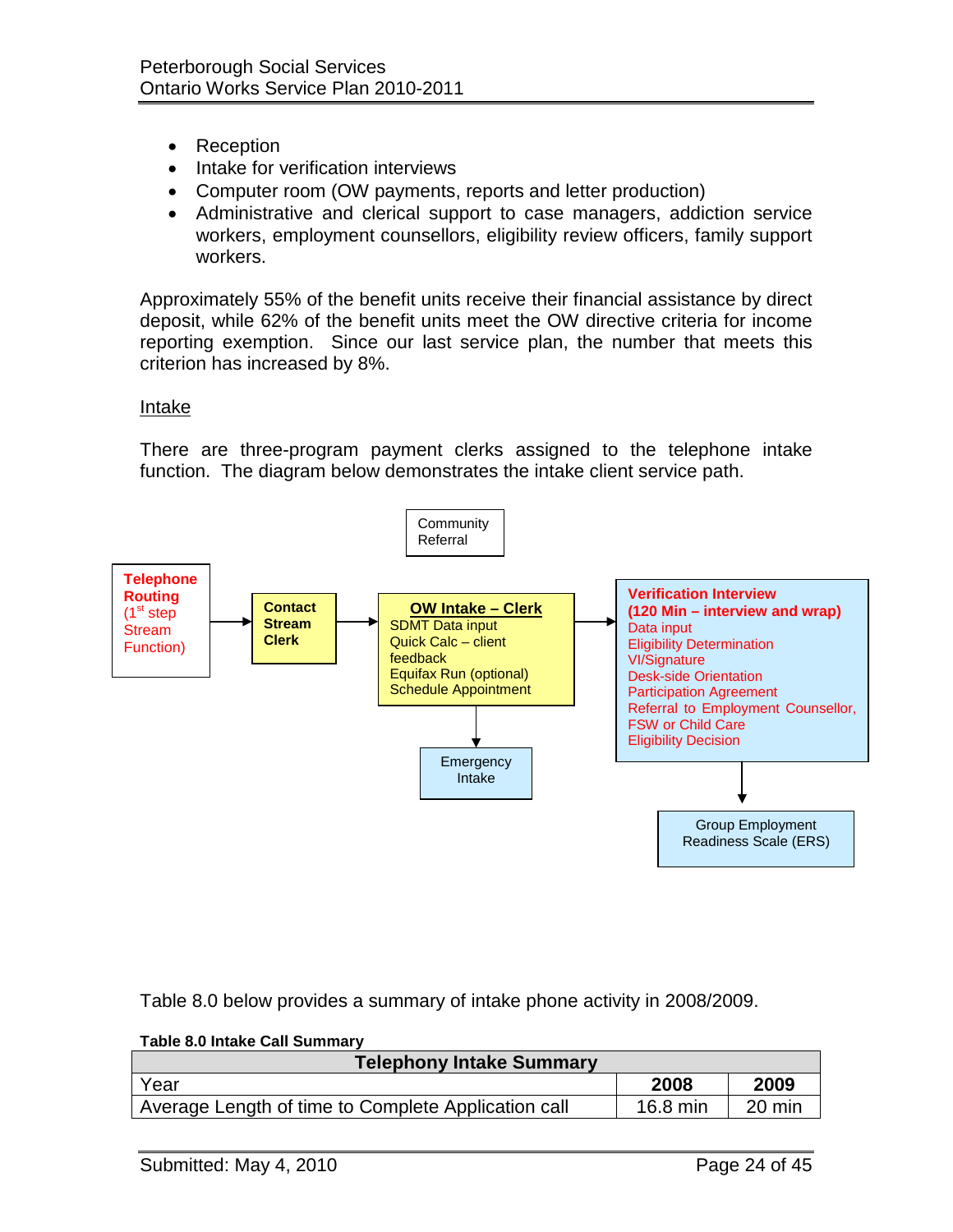Peterborough Social Services Ontario Works Service Plan 2010-2011

| Average wait time for calls answered | 90 sec | 74 sec |
|--------------------------------------|--------|--------|
| Average daily calls offered          | 184    | 161    |
| Average daily calls handled          | 182    | 159    |
| Average daily # of application calls | 11     | 13     |
| Average daily # of general inquires  | 176    | 154    |

In the fall of 2009, intake began to pilot on a very small scale the completion of telephone intake applications for new applicants who were offered and agreed to participate with this option. A brief screening takes place during the initial call and a date and time are scheduled within the next four business days, where a case manager contacts the applicant and completes the Ontario Works application by phone. A follow-up verification interview is scheduled for the applicant to come in to meet with the case manager and sign the documentation. To-date, applicants have expressed overwhelmingly positive feedback with this telephone intake option. As a result, this pilot is being extended into 2010 and expanded to increase the number of participating case managers. Staff are working through the logistical challenges to try to schedule the case manager who completes the intake to be the one who meets with the applicant for the follow-up interview.

Closely associated with the intake unit, the emergency assistance case manager processes emergency assistance requests and also acts as the point of contact for all ODSP discretionary benefit requests. The applicant must be otherwise financially eligible for Ontario Works when considering emergency assistance. Local policy states that when failure to assist will result in danger to the physical health of a member of the benefit unit, the chargeable income will be determined by prorating the monthly income for a 2-week period less the verified cost of the emergency.

Staff also assists when inquiries are made that involve services not provided through our office. Inquiries are directed to other agencies that assist with everything from housing, food banks, legal assistance and health related issues, etc. Single points of contact within the Division have been established for key agencies, such as hostels, the after hours emergency service provider, the Housing Resource Centre and ODSP.

The Social Services division contracts a service provider for "after-hours" emergency services. The service is available to potential applicants or recipients who may be in immediate crisis during non-business hours, including weekends and statutory holidays. Authorization may be given to assist with overnight accommodations, emergency food, heat and hydro, and other services deemed necessary. In 2009, there were 473 inquiries to our after hours line. Table 9.0 provides additional after hours service details.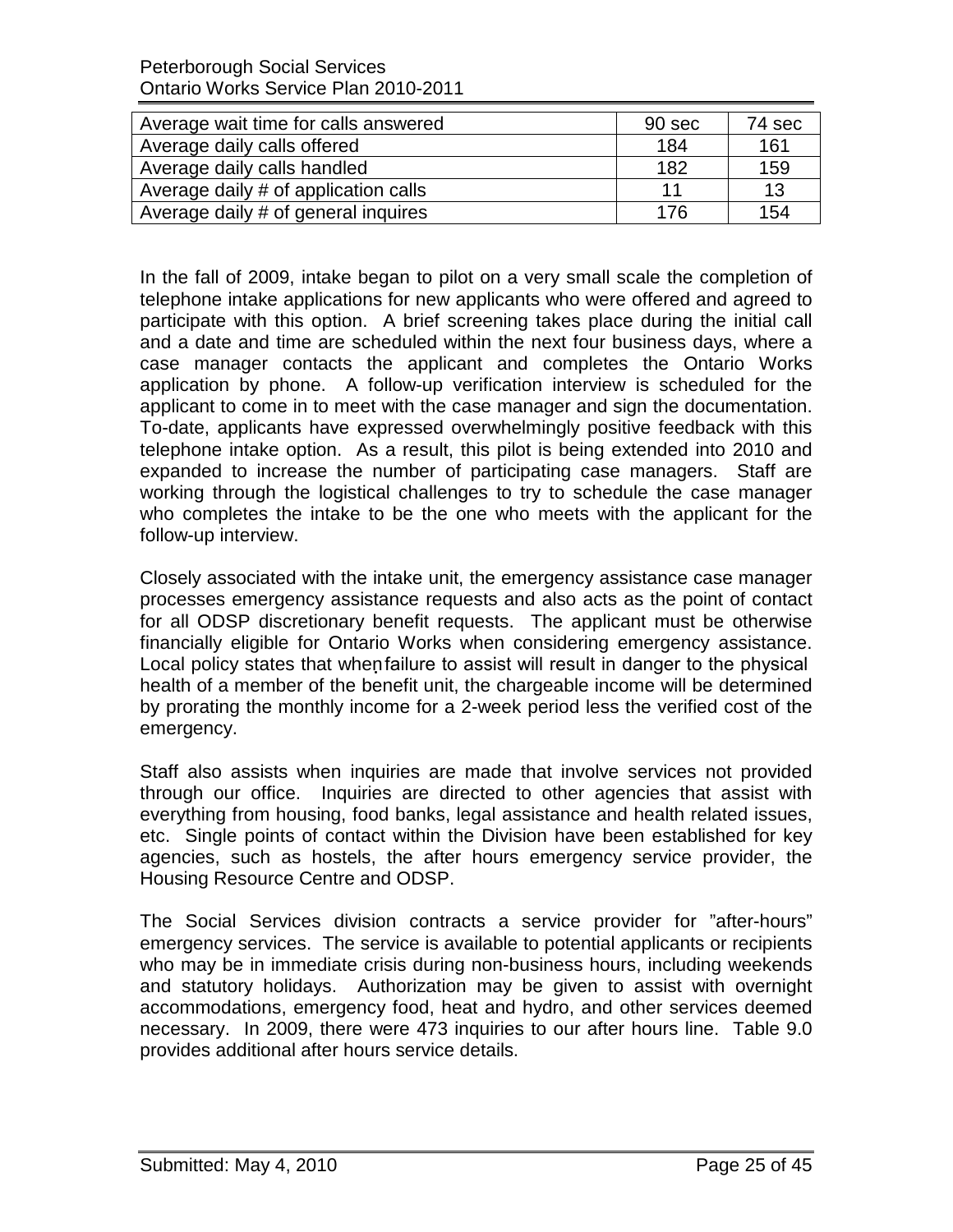| <b>Who Contacted</b>            | <b>Number of Calls</b> | % of Calls |  |  |  |  |
|---------------------------------|------------------------|------------|--|--|--|--|
| <b>OW Client</b>                | 218                    | 46%        |  |  |  |  |
| <b>ODSP Client</b>              | 150                    | 32%        |  |  |  |  |
| Non Social Assistance Recipient | 105                    | 22%        |  |  |  |  |
| Total                           | 473                    | 100%       |  |  |  |  |

#### **Table 9.0 After Hours Service Summary**

\*After Hours Tracking Sheet

During 2009, the division identified grocery stores and pharmacies throughout the County to allow the eligible residents with emergency needs to access services closer to their homes to address transportation barriers for our rural clients. Once the service provider authorizes the items, the person is directed to the closest store to obtain the approved supplies.

#### Employment Service Pathway

Following the verification interview, eligible participants will make their way through the most appropriate service path that supports their participation agreement activities. The following diagram outlines the service path.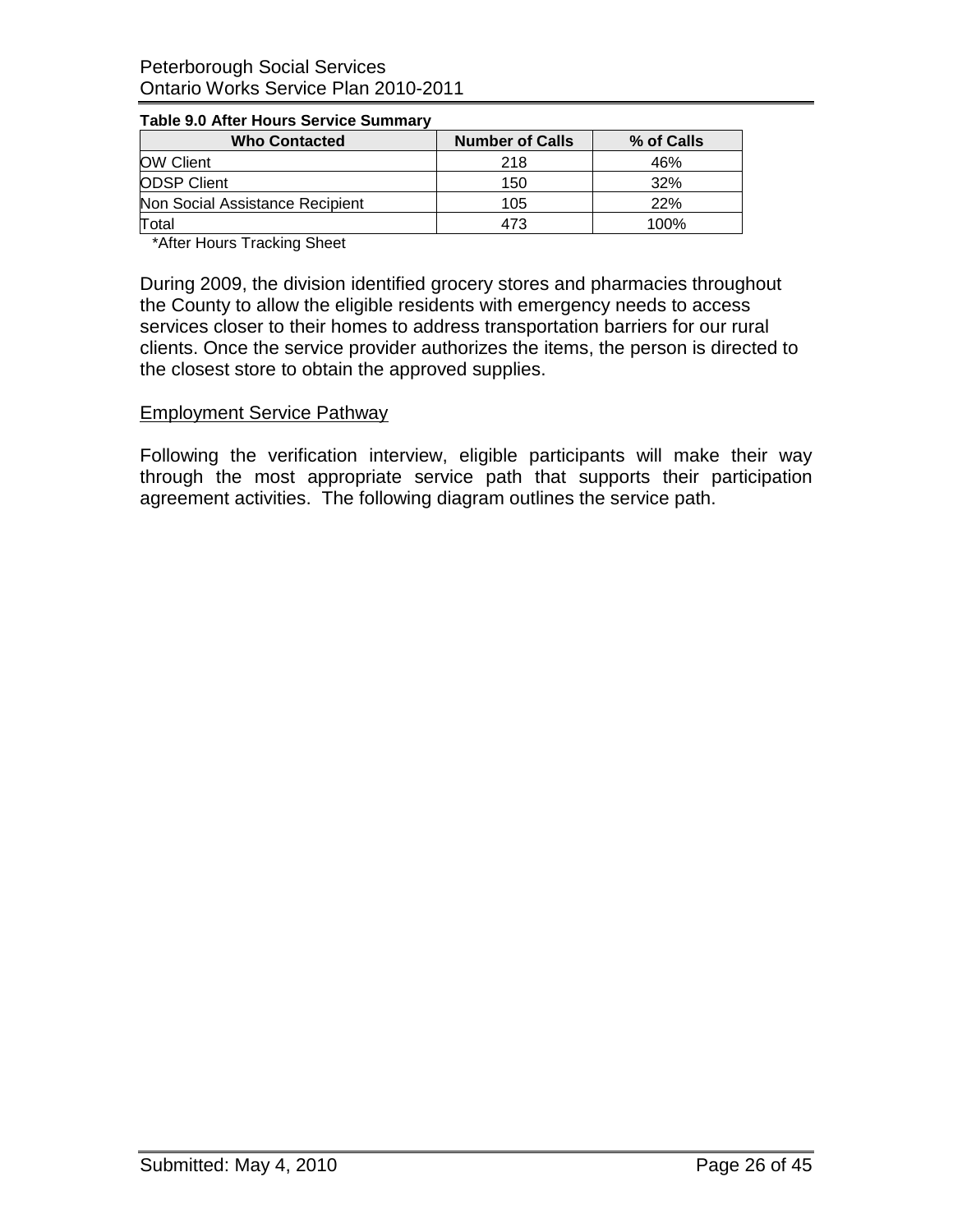

#### Family Support and Eligibility Review

The Eligibility Review Officers also act as Case Presenting Officers and are responsible for representing the division through the Social Benefit Tribunal process. Three Eligibility Review Officers investigate complaints and assess eligibility concerning current and former clients of Ontario Works, prepare submissions and participate in appeal hearings. A 0.5 FTE clerical position provides administrative support.

There are three Family Support Workers (FSW) and 0.5 FTE clerical support that deliver the Family Support Program. The Family Support program continues to assist clients to pursue spousal and child support. With a minimum 35% of the caseload potentially eligible to pursue support, our priority remains to negotiate non-court agreements. Each FSW is associated with a team of case managers to coordinate the support issues and to achieve the objectives of increasing the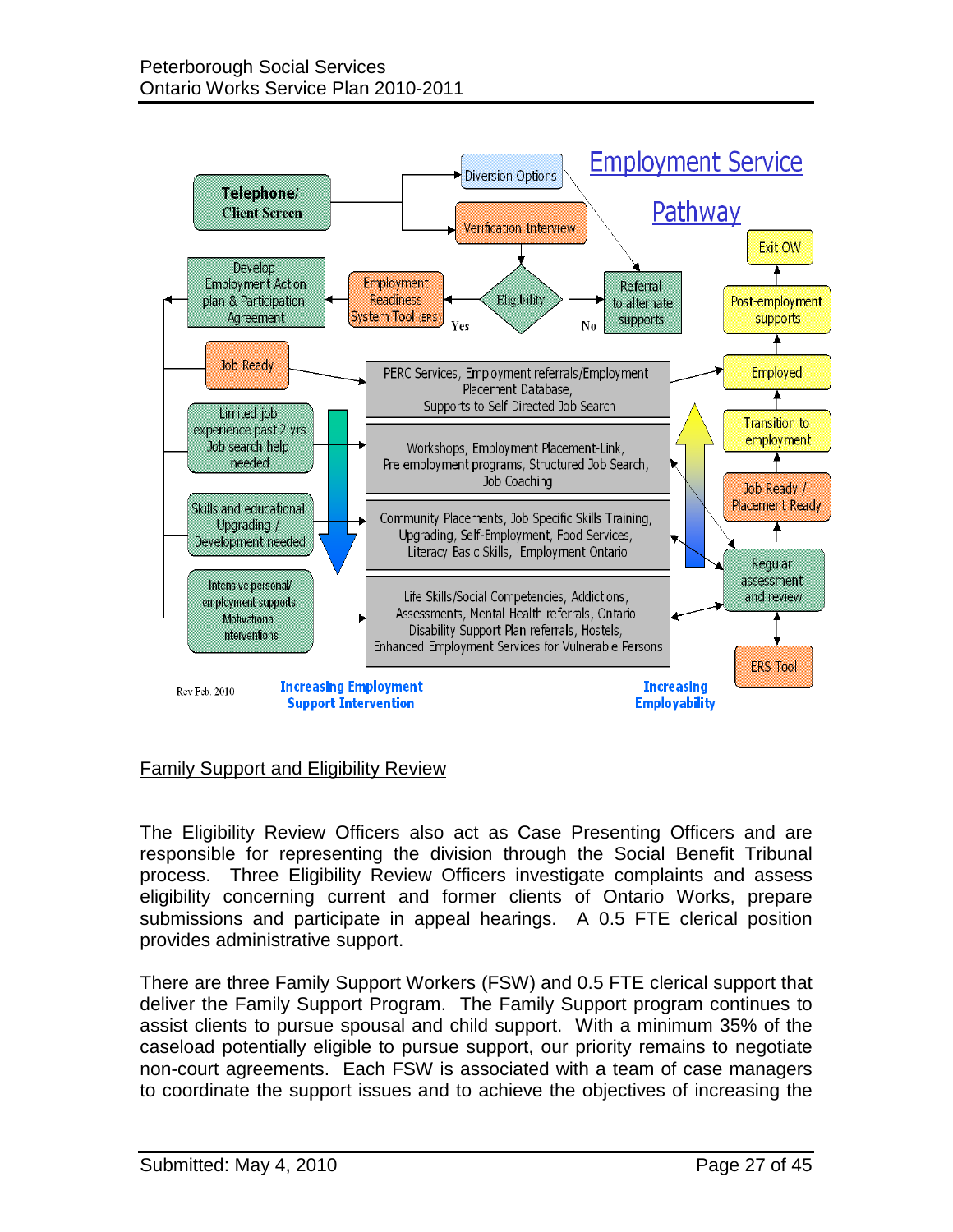amount of support in pay and to increase the percentage of support provisions in place. Due to the economic recession, there has been an increase in the number of "motions to change" as payers no longer have the ability to pay their support orders. Approximately 60% of the potential support provisions are subject to some sort of temporary waiver.

Starting in 2010, the Family Support and the Eligibility Review programs will undergo the second phase of the operational review that began in the fall of 2006 but was deferred due to operational pressures and limited management resources. The programs will develop clear program goals to guide the future direction. Staff will be engaged in a process to identify performance standards and outcomes, to review business processes to ensure efficiencies, and to put measures in place to reduce the occurrences of social assistance fraud

Tables 10.0 and 11.0 below provide a brief summary of activities of the two programs.

| <b>Eligibility Review Activity-2009</b>            |           |  |  |  |  |  |  |  |
|----------------------------------------------------|-----------|--|--|--|--|--|--|--|
| # of New Referrals                                 | 1018      |  |  |  |  |  |  |  |
| # of Closed Cases                                  | 1023      |  |  |  |  |  |  |  |
| Amount of Collectible OP Created                   | \$525,844 |  |  |  |  |  |  |  |
| Amount of change in Entitlement                    | \$159,111 |  |  |  |  |  |  |  |
| # of Cases Referred to Police                      |           |  |  |  |  |  |  |  |
| # of Criminal Convictions                          | 12        |  |  |  |  |  |  |  |
| # of Social Benefit Tribunal Submissions completed | 62        |  |  |  |  |  |  |  |
| # of Social Benefit Tribunal Hearings              | 67        |  |  |  |  |  |  |  |

#### **Table 10.0 Eligibility Review Program Summary**

#### **Table 11.0 Family Support Program Summary**

| <b>Family Support Activity-2009</b>     |          |  |  |  |  |  |  |  |  |
|-----------------------------------------|----------|--|--|--|--|--|--|--|--|
| # of New Referrals                      | 1041     |  |  |  |  |  |  |  |  |
| # of New or Varied Court Applications   | 41       |  |  |  |  |  |  |  |  |
| # of new or Varied Non-court Agreements | 69       |  |  |  |  |  |  |  |  |
| # of Assignment and Directions Actioned | 135      |  |  |  |  |  |  |  |  |
| Average Amount of support in Pay        | \$268.38 |  |  |  |  |  |  |  |  |
| % of Cases where Support in Place       | 34.51%   |  |  |  |  |  |  |  |  |

# Consolidated Verification Process (CVP)

For much of 2009, the division redirected its staffing resources from CVP after the Ministry provided policy flexibility initially to March 31, 2010 to address pressures due to rising caseloads and increased service demands. One strategy was the expansion of the policy requirement to conduct a financial eligibility review on all cases from once in a 12-month period to once in a 24-month period. Since very few cases were due for a 24-month review, case manager staff were reallocated to assist with new applications and ongoing case management duties. The extension of the 24-month full CVP review until March 31, 2011 will allow us to continue to deploy case managers to maintain caseloads. Our plan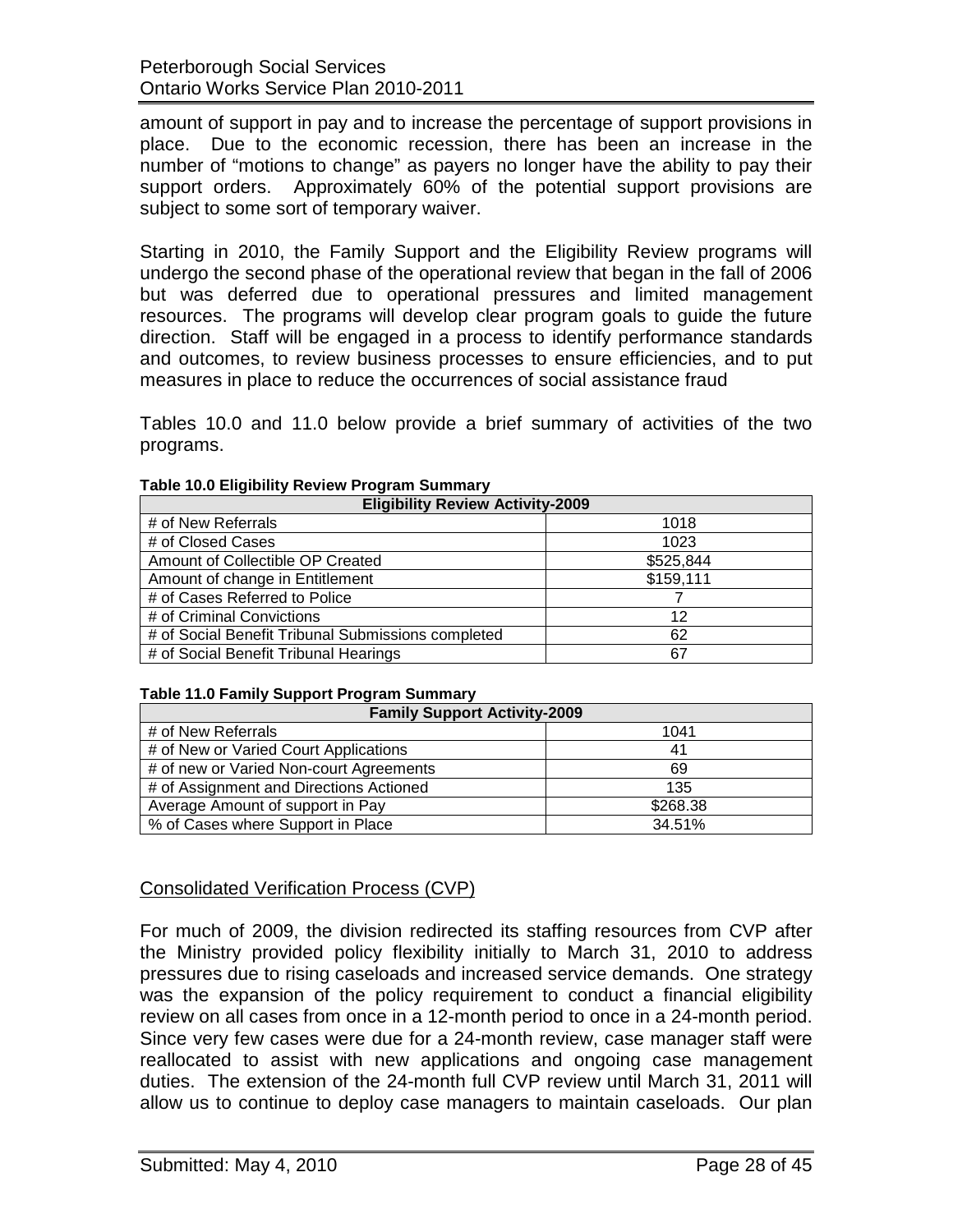Peterborough Social Services Ontario Works Service Plan 2010-2011

however, is to reinstitute the CVP case managers to complete the OW cases that are due for their 24 month full review while each one maintains at least a partial caseload. The OW Data Resource Guide indicates as of December 31, 2009 that 658 cases, representing 21% of the 2009 average caseload, have been on assistance more than 24 months. We will continue to rely on the Ad Hoc reports provided by SAMO semi annually to identify those cases with a 24-month review date.

The division is still awaiting the results of the Social Assistance Business Architecture (SABA) project with Equifax to improve the way cases are flagged for CVP. Helpdesk tickets have been logged to request that SDMT capture the date an application form is completed to increase the accuracy of which cases require a full financial review at the 24 month period.

#### Homelessness

Two hostel liaison case managers continue to be the key point of contact with the emergency shelters.

In 2009, there were 70 emergency hostel beds in the system (40 adult males, 15 youth and 15 family). Cameron House (through Brock Mission) will provide on average up to 10 beds a day for women age 24 and over, as well as the semiindependent living program that provides transitional housing for women.

The total days occupied for 2007 to 2009 are as follows:

- $2007 14.919$
- $\bullet$  2008 14,638
- $2009 16,914$

The average length of stay over the same years is as follows:

- $2007 11$  days
- $2008 13.5$  days
- $2009 12$  days

The number of hostel clients that moved from hostels to permanent housing for the same years is as follows:

- 2007 181
- $2008 185$
- 2009 252

Through the hostel review, efforts will continue to implement enhancements to the hostel program, including the implementation of a hostel database that will be shared between the emergency shelters and the CMSM.

The Peterborough Homelessness Support Services Coordinating Committee meets quarterly to look at issues of common concern and to coordinate programs and services around homelessness. This group will work together to develop protocols for working with the hard-to-serve/hard-to-house population. Part of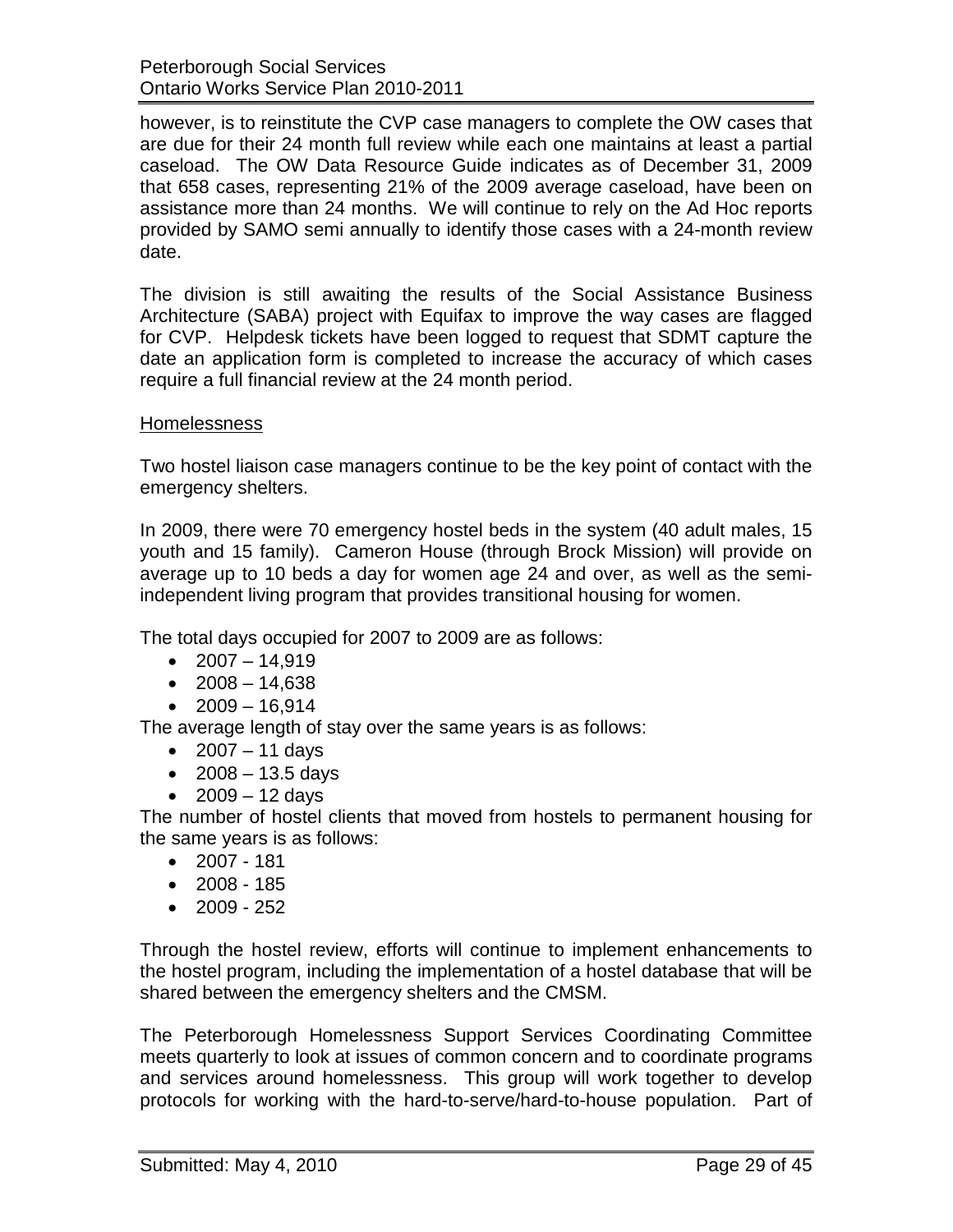this process will include having a consultant conduct a Service Capacity Assessment (look at existing programs, funding, staffing roles and qualifications, etc). A final report will come to the working group to review and determine next steps, including future homelessness program and service planning in Peterborough.

### Addiction Services

The Addiction Services program continues to provide intensive case management to an average of 150 cases. There continues to be success with the intensive case management model. As the OW caseload continues to rise, there will be challenges to continue with the intensive case management model. Should the demand for ASI continue, there may be a need to adopt strategies to manage the demand: Implement a wait list, increase the 50:1 ratio with the ASI worker or defer part of the case management back to the OW case manager.

#### Ontario Works Child Care

Participants who access OW child care have an active participation agreement and have been identified as requiring funding to support a broad range of employability activities from pre-employment to employment. For those who are employed and have child care costs, staff ensure that the amounts are considered as part of the earnings exemption calculation. Table 12.0 provides a summary of Ontario Works formal and informal childcare cases in 2008/2009.

| $14000$ $1400$ $0411111141$ $101$ $01$ $01110110$ $1101110$ $0111100010$ |            |            |            |            |  |  |  |  |  |  |  |
|--------------------------------------------------------------------------|------------|------------|------------|------------|--|--|--|--|--|--|--|
| <b>OW Child Care</b>                                                     |            |            |            |            |  |  |  |  |  |  |  |
|                                                                          | 2008       |            | 2009       |            |  |  |  |  |  |  |  |
|                                                                          | # Families | # Children | # Families | # Children |  |  |  |  |  |  |  |
| <b>LEAP-Formal</b>                                                       |            |            | 12         | 12         |  |  |  |  |  |  |  |
| <b>LEAP-Informal</b>                                                     | 18         | 19         | 16         |            |  |  |  |  |  |  |  |
| <b>OW-Formal</b>                                                         | 108        | 139        | 181        | 246        |  |  |  |  |  |  |  |
| <b>OW-Informal</b>                                                       | 14         |            | 15         | 20         |  |  |  |  |  |  |  |

#### **Table 12.0 Summary of Ontario Work Childcare Cases**

\*OCCMS cumulative unduplicated children by funding type Report R018

Going into 2010, the childcare subsidy wait list for OW/ODSP participants was approximately ten families.

#### <span id="page-29-0"></span>**Overview of Learning Supports**

The City of Peterborough is committed to continuous improvement and staff development. Beginning in 2009, the City of Peterborough partnered with Northumberland County and City of Kawartha Lakes to implement the Supportive Approaches through Innovative Learning (SAIL) program. The first module was completed in 2009. In 2010, the learning plan is to have the entire SAIL curriculum delivered to all of the City of Peterborough, Northumberland and City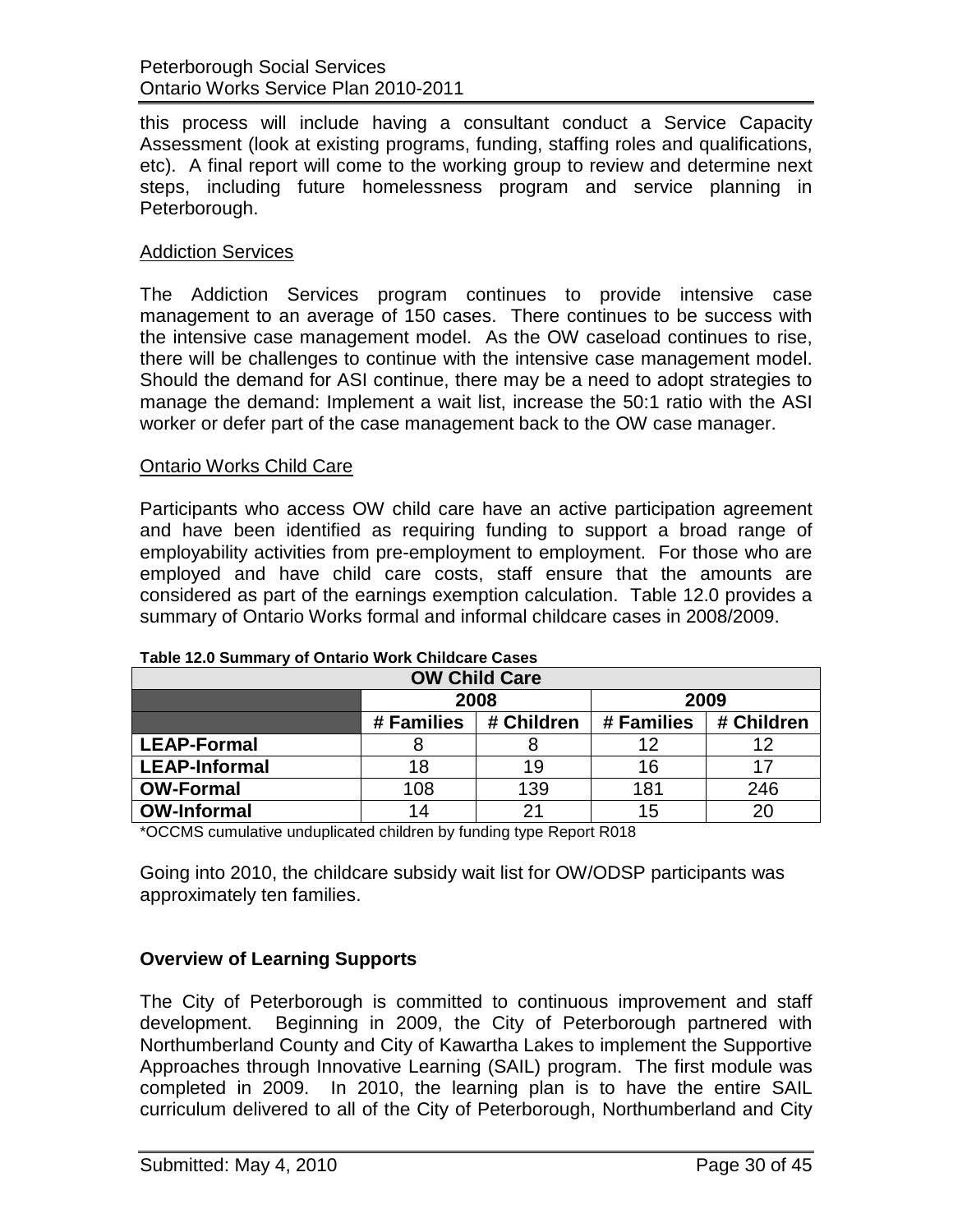of Kawartha Lakes Social Services staff. Each of the CMSM's has engaged community partners and other CMSM divisions in the SAIL training modules. Community partners have attended all of the SAIL modules. The focus of training and development budget for 2010 will be on the SAIL training modules and normalizing the concepts of the SAIL training into daily operation of programs and services.

## <span id="page-30-0"></span>**Best Practices**

## Operational Practices

Through much of 2009, the local Ontario Works policies and procedures were reviewed in light of the most recent revisions to the Ontario Works directives. In 2010, we will complete the writing of local Ontario Works operational practices to support the local interpretation of various Ministry directives. A training plan to roll out the approved policies and procedures is planned for 2010-2011. This training is critical to our commitment to provide staff with updated resources to ensure timely decision-making to support continued compliance with Ministry standards and appropriate customer based use of discretion by staff.

#### Scheduling Tool Project

The division presently uses scheduling software that has been in place for over eight years. There is now a need to replace our Centralized Booking System with a new system that ensures the scheduling and notification of appointments and resources for clients and staff. In 2009, a needs analysis was conducted and a project definition document was completed. In 2010, the purchasing process and project development will be conducted, with the implementation and training of the new system completed in 2011.

#### Hostel Database

The City of Peterborough Social Services Division has been working closely with Peterborough Technology Services to develop a database to be used by the emergency shelters and the CMSM. The purpose of the database is to collect basic information on residents of emergency shelters for use by the shelters and the CMSM. The database is intended to provide a more automated, quicker billing process, client data collection and some statistical reporting. It is the intent of the Social Services office to provide a sample of this database in May 2010 to the Homelessness Network Group that is chaired by OMSSA.

Remote SDMT Access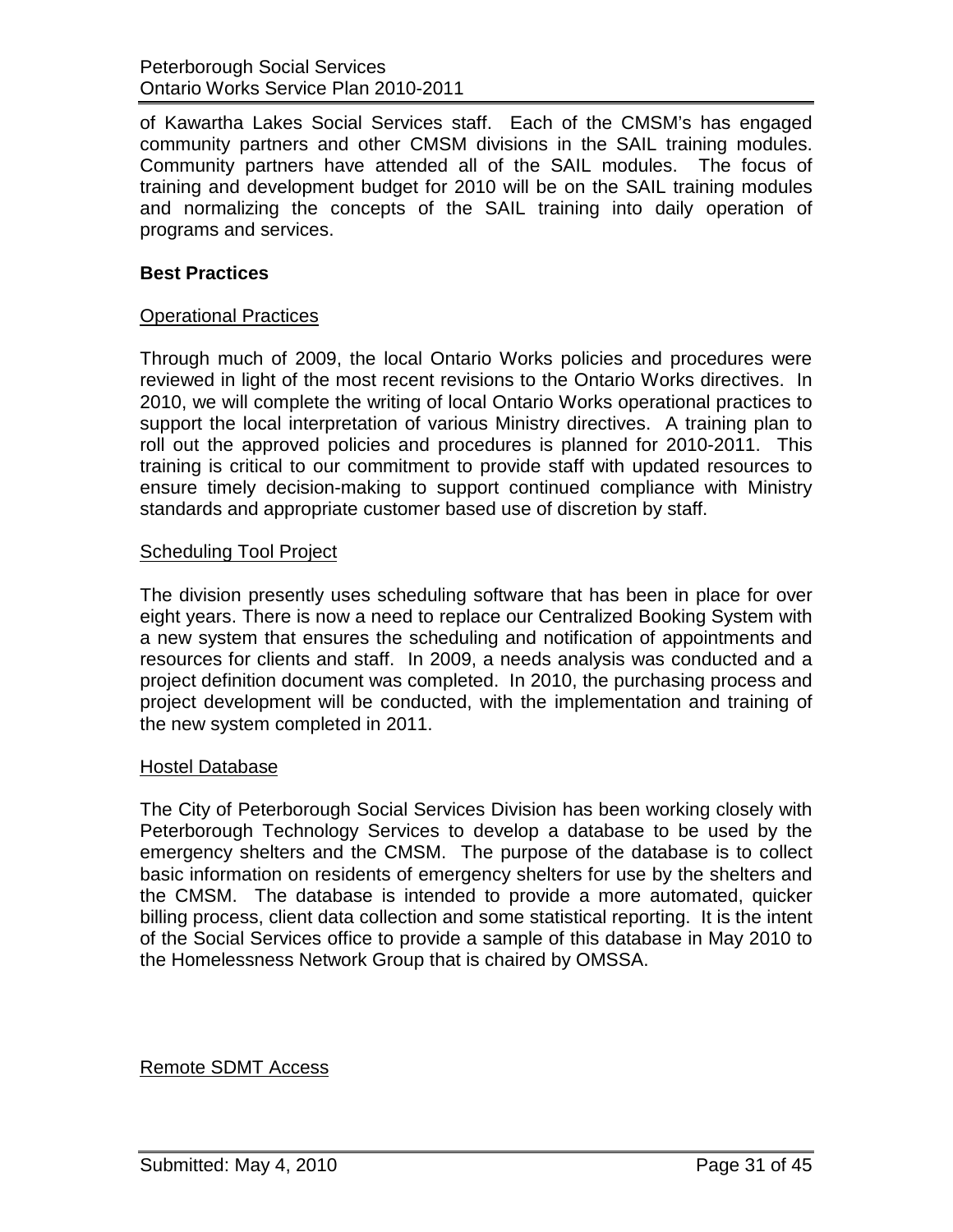A key part of having the hostel database is to have remote access to the database as well as other programs. The Social Services Division has developed processes to have remote access to SDMT. This permits staff to take a laptop with them out into the field and be able to complete off-site applications, notes, file changes, Participation Agreements, etc. in SDMT. Remote Internet access is also being piloted as part of the Division's Business Continuity Planning. The hostel database will also be able to be accessed remotely in order for staff to keep information up-to-date electronically. The intent is to have this remote access expanded in order to meet the needs of clients where they are at, as opposed to primarily an office-based service.

# Community Based Neighborhood Service Hub

One of the initiatives of the local Community Action Committee on Poverty is the establishment of a community based service hub located at Prince of Wales Public School in the City of Peterborough. The Division's participation in the endeavor is to provide a staff resource in the school to families, school officials and other agencies, regarding Ontario Works issues. This trial will be launched in the first quarter of 2010 for a few hours each week and will be monitored to determine effectiveness and demand. This trial is being used to allow us to consider structuring an Ontario Works caseload based on geographical proximity to this school.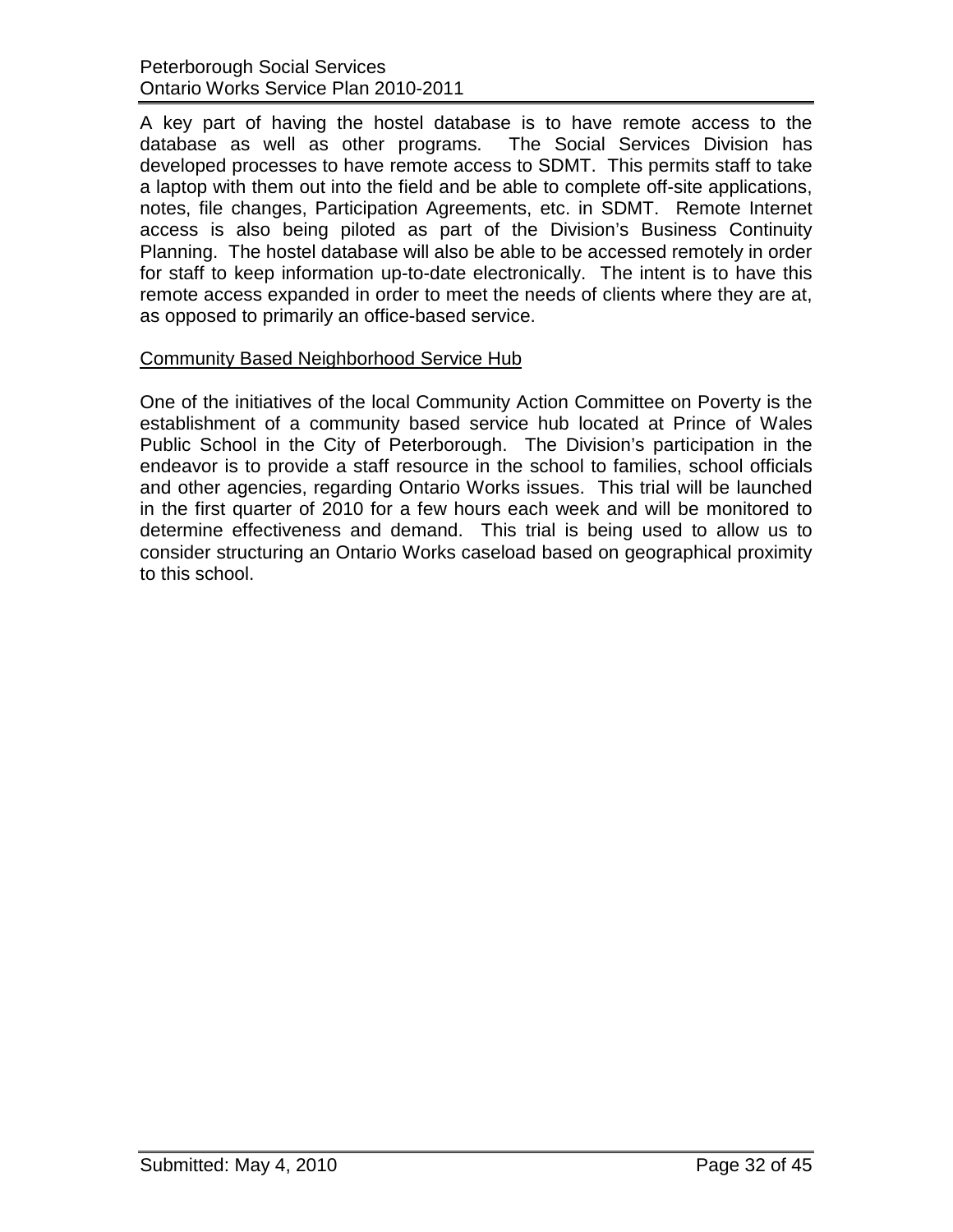# <span id="page-32-0"></span>**Section 5: Strategies and Outcomes**

# <span id="page-32-1"></span>**Service Strategy Rationale**

During the 2008/2009 planning cycle declining local labour market conditions in the later half of 2008 and throughout 2009 required adjustments in employment services to support participants in tough economic times. These strategies will continue to be the focus of our service delivery through the next service plan period. The current mix of supports offers a full range of program activities to assist participants with varied employment needs and abilities. In order to achieve earnings and employment targets, service planning and delivery will continue to focus on the following areas:

## **1) Continued emphasis on quality client centred service and individual employment action planning**

The use of Employment Readiness Scale (ERS) is incorporated into daily case planning and continues to be beneficial in identification of the barriers faced by participants. It assists in developing individualized action plans based on participants' circumstances. This tool supports an analytical approach to continuous improvement (client pathway to employment or increased employability), program development and measurement. The ERS offers a unique combination of benefits. It provides a quick, comprehensive employability assessment with a detailed feedback report and an action-planning tool. These reports assist staff to identify individual service needs, measures improvement over time, and generates objective input for program planning and accountability reporting.

# **2) Community engagement and capacity building**

The MTCU-Employment Ontario (EO) transition continues to affect the CMSM. The City of Peterborough is an EO service delivery agent responsible for the Peterborough Employment Resource Centre (PERC). PERC is funded through a 100% provincial grant. MTCU made the first announcements regarding the new EO service model in late January 2010. The transformation of employment and training services will be fully planned and implemented by April 2012. The Ministry has selected Employment Planning and Counselling, Northern Lights Vocational Services and Fleming College as service providers in this model. Each organization will provide job search, job matching, employer incentives, job retention, client service planning, resource information and referrals to the residents of the City and County of Peterborough. The January announcements did not address service providers that assist persons with disabilities such as the Canadian National Institute for the Blind, Canadian Hearing Society and Canadian Mental Health Association, or stand-alone Employment Resource Centres such as PERC. MTCU is continuing to develop service strategies for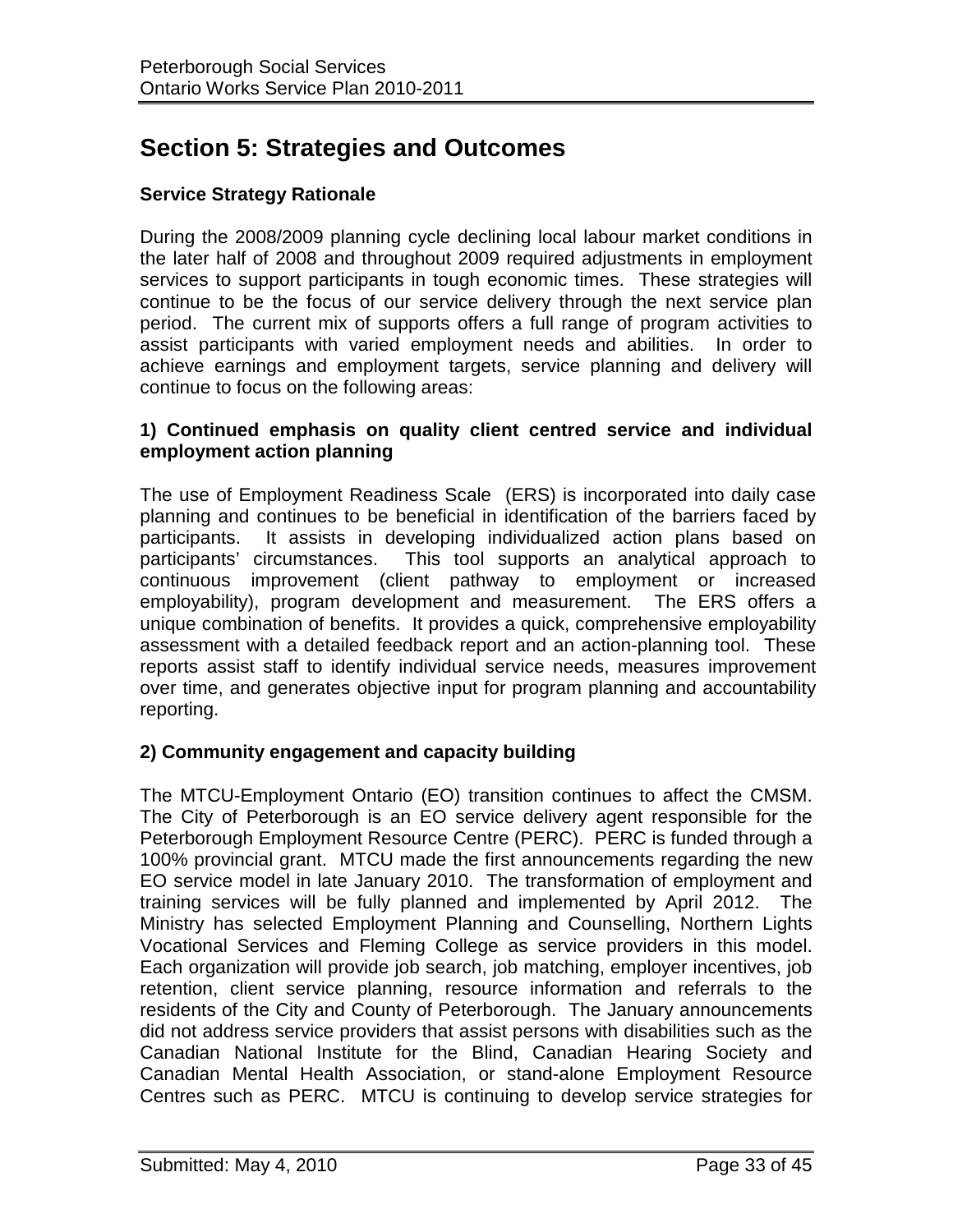stand-alone Employment Resource Centres and services for persons with disabilities. While MTCU considers strategies for the remainder of the service network, an invitation was offered to the City to enter into an additional 12-month extension for the period from April 1, 2010 until March 31, 2011. Should the contract not be renewed, there will be a number of negative consequences for the CMSM affecting staffing and services. PERC and OW staff collaborate to plan and deliver numerous community based employment events including career fairs, job advertising, job search workshops and outreach services in rural areas. These events have been highly effective in supporting employment outcomes for social assistance participants and the general public, and are valued by area employers in meeting their recruitment goals.

The MTCU-EO transition has been one of the biggest challenges to the expansion of the strategic employment services network (CERP). The rationalization of local service providers will result in the closure of some community based training and employment organizations as early as April 2010. The financial vibrancy of those remaining organizations is also of concern, as initial indications are that MTCU funding will be reduced, while service providers will be expected to deliver an expanded range of services in the new model. The "spirit" of collaboration under these circumstances has at times been difficult in the 2008/2009 planning cycle. The planning of new activities has slowed as a result. Although there is much support from stakeholders including City and County Councils, economic development organizations, CMSMs and the Workforce Development Board, the participation of member organizations is voluntary. The level of commitment varies by agency and in the uncertainty caused by the EO transition.

The strength of relationships established through the CERP network supported participant employment successes despite the difficult economic conditions experienced during the planning cycle. There is a common desire to improve employment outcomes in the community and assist those with tenuous labour force attachment. Social Services division staff is currently meeting with the successful full suite EO service providers to improve community service approaches to assist unemployed and underemployed area residents. This collaborative approach to planning will minimize potential service disruptions as the MTCU implementation moves foreword.

## **3) Strengthen linkages between OW sponsored training programs and employers**

The Social Services Division provides a number of pre-employment skills training programs to link participants with jobs in healthcare/ home support, food service, hospitality/ tourism, office administration and child development. These programs have been successful in increasing employability and assisting participants to move directly to paid employment. In partnership with community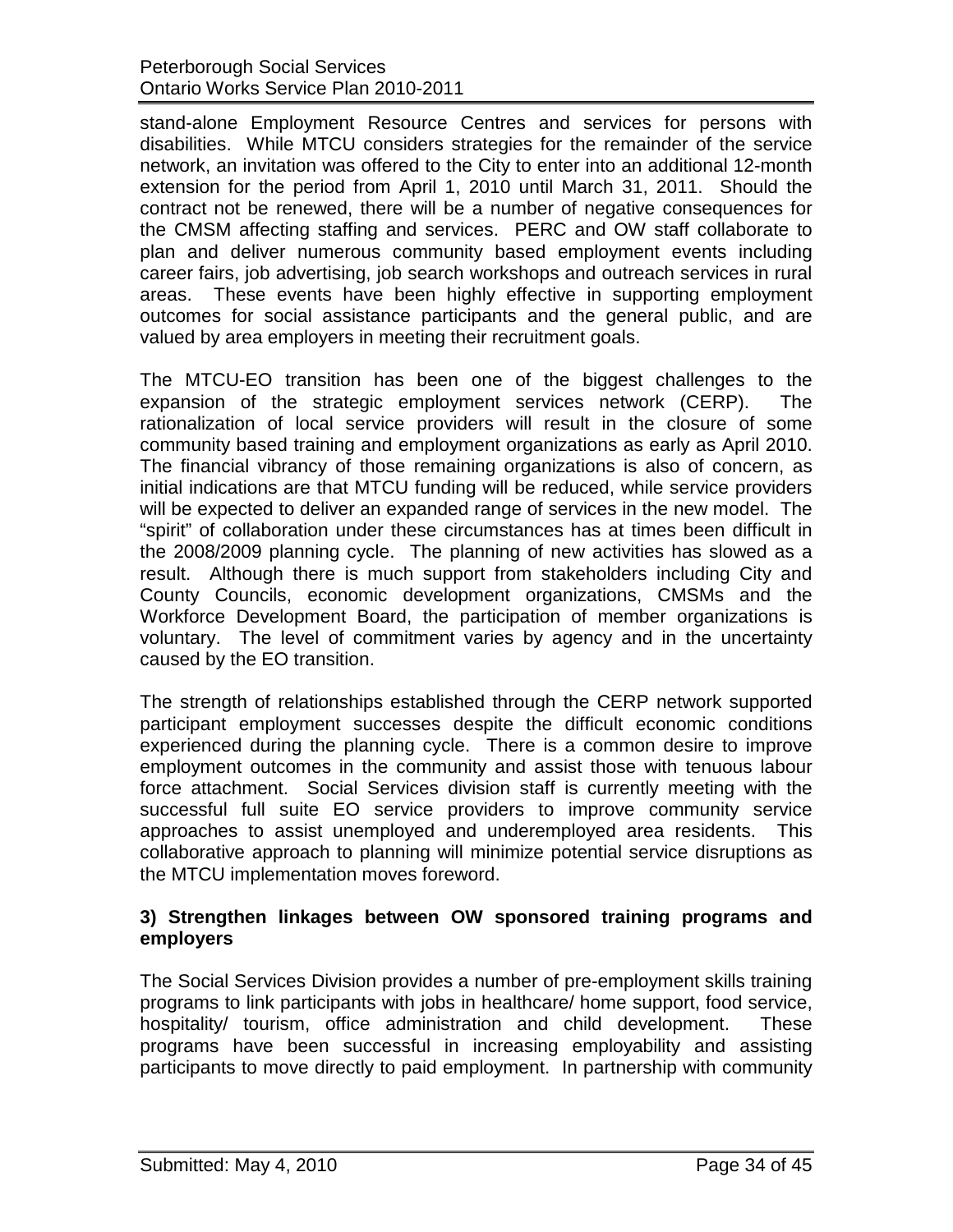based service providers, detailed monitoring of participant outcomes and course content evaluation ensures continuous improvement of program curriculum.

Where possible, job specific training includes private sector placement opportunities and job coaching by agency staff. In a challenging labour market, this strategy has increased paid employment and improved job retention for participants. For those successfully completing the Personal Support Worker and Food Services programs, 70-75% have commenced employment.

# **4) Maintain employer engagement through Employment Placement program**

As the local labour market conditions decline, it has been increasingly important to maintain strong employer ties in order to identify and fill job opportunities that arise. The Social Services Division has made considerable gains in this regard over the past few years. Several employers use the OW Employment Placement (EP) program exclusively to fill existing vacancies. The services provided have been of particular interest to smaller employers that make up the highest percentage of area businesses. In the Peterborough area, 88% of businesses have fewer than 10 employees (Integrated Local Labour Market Plan, Workforce Development Board 2010).

Despite local economic uncertainties, by continuing to provide value-added human resource support to area employers, the EP program has continued to experience successes. Some sectors have seen rapid declines in employment levels, while others are expecting to hire both seasonal and permanent staff. EP activities have focused on those employment sectors most likely to be hiring such as tourism, sales and service. In-paper hiring fairs, sector specific career fairs and coordinated job development activities are in use to improve employment outcomes for participants.

# **5) Increase the number of Community Placement opportunities available for participants**

As local labour market conditions declined, an increase in the number of job ready applicants was observed, based on initial ERS employability assessments aggregate scores. It was anticipated that the majority of these new applicants/ participants would require some degree of skills enhancement in order to access existing job opportunities when faced with increased competition for employment. By providing additional Community Placement opportunities with area non-profit organizations and expanding the range of placement options, participants will learn new skills, keep resumes current, and restore confidence after a recent job loss. As a strategy to improve outcomes, a community placement will develop specific skills to enable participants to access employment with a broader range of businesses to move to paid employment where possible, despite the slow down in the local economy.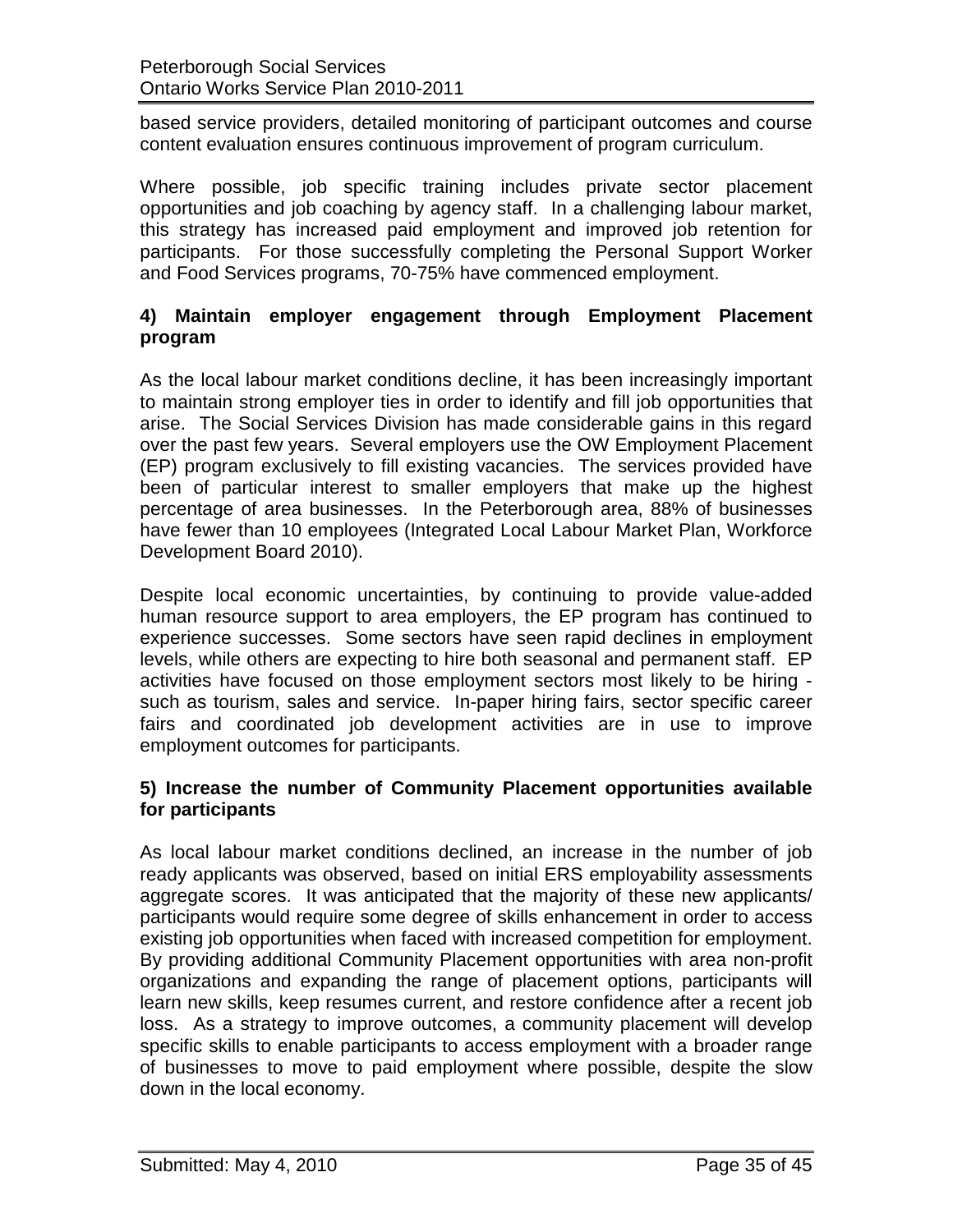# <span id="page-35-0"></span>**Strategy Links to Outcome Measures**

The CMSM continues to use additional measuring tools such as SDMT local data extracts, SDMT-Service Contract Report Data and Employment Readiness Scale aggregate reports, in order to better understand the factors influencing outcomes. In establishing forecasted baselines and improvement targets the following local conditions and rationale have been considered.

In 2009, a decrease in the number of participants finding employment and exiting social assistance had been expected. It is likely that high unemployment rates will continue to present challenges for at least the balance of this current year, and next year. A review of Service Contract Report data revealed that OW participant employment starts have continued to be lower in the first 3 months of 2010, a combined 317 as compared to 345 in 2009, a year over year decrease of approximately 9%. The OW caseload has continued to grow in the first quarter of 2010. It appeared that local job losses in certain sectors, such as manufacturing, were being partially offset by expanding retail, food services, and health care in 2008-2009. As the recession continued, these sectors have slowed as consumer confidence and spending decreased. Statistics Canada's *Spring 2010 Perspectives on Labour and Income* found that the current economic downturn continues to be difficult for low wage/ low family income groups, including individuals with no high school diploma, recent immigrants, unattached individuals and female single parents. These same groups make up a large percentage of social assistance participants. Improvements in employment outcomes will be challenging, as job losses are likely to have a disproportionate impact on this group.

Table13.0 provides a summary of Employment Assistance Outcome Measures relative weighting, forecasted baselines and targeted improvements in 2010.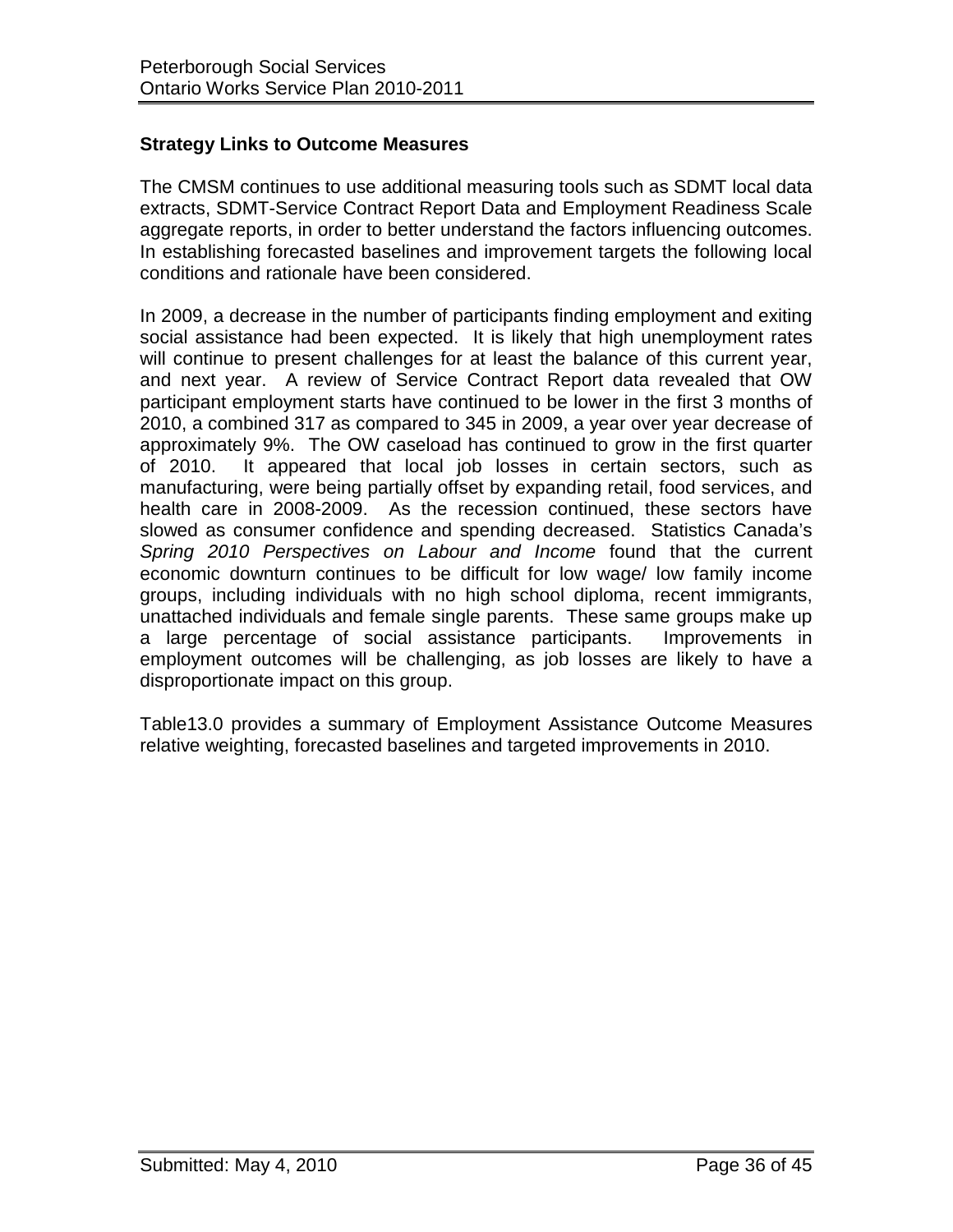| 2010                          | <b>Earnings</b><br>1A (-3%Decrease)<br>2009 Baseline (3.5%) Target<br>1B (- 3%Decrease)<br>(2009 Baseline (3.5%) Target | <b>Employment</b><br>2A, 2B, 2C, 2D, 2E<br>(-3% Decrease)<br>2009 Baseline (2%) Target |                   |                |                 |                   |                 |  |  |
|-------------------------------|-------------------------------------------------------------------------------------------------------------------------|----------------------------------------------------------------------------------------|-------------------|----------------|-----------------|-------------------|-----------------|--|--|
| <b>Measure</b>                | <b>1A SI</b>                                                                                                            | $1B \,$ \$                                                                             | 2A %              | $2B\%$         | $2C$ #          | 2D%               | 2E #            |  |  |
| <b>Prior Year 2009</b>        | 716.41                                                                                                                  | 1136.65                                                                                | 13.3              | 21.9           | 9.2             | 10.3              | 7.2             |  |  |
| <b>Adjusted Baseline</b>      | 694.91↓                                                                                                                 | 1102.55↓                                                                               | 12.9 $\downarrow$ | $21.2\sqrt{ }$ | $8.9\downarrow$ | 10.6 $\downarrow$ | $7.4\downarrow$ |  |  |
| <b>Targeted Improvement</b>   | 24.32                                                                                                                   | 38.59                                                                                  | 2.0               | 2.0            | 2.0             | 2.0               | 2.0             |  |  |
| Target                        | 719.23                                                                                                                  | 1141.14                                                                                | 14.9              | 23.2           | 9.1             | 8.6               | 7.3             |  |  |
|                               |                                                                                                                         |                                                                                        |                   |                |                 |                   |                 |  |  |
| <b>Proportional Weighting</b> | 200                                                                                                                     | 300                                                                                    | 100               | 100            | 100             | 100               | 100             |  |  |

#### **Table 13.0 Employment Assistance Outcome Measures 20010 Baselines and Forecasts**

## <span id="page-36-0"></span>**Earnings**

#### 1A-Average amount of employment earnings for participants with earnings

The targeted improvement will be based on the 2010 adjusted baseline, which is 3% below the 2009 actual. Proportional weighting of this measure has been reduced to 200 points from 300. The target is +3.5% or \$719.23 above the adjusted baseline data.

#### Rationale

- 1. Expect losses of higher paying jobs and increased concentration in lower paying service sector.
- 2. Increase in minimum wage will not be fully realized in this outcome as working participants will continue to see reduced hours due to declining employment conditions.
- 3. Expect the majority of part-time employed participants to see fewer hours of work, or some reduction in total hours worked.

#### 1B- Average amount of employment earnings at exit

The targeted improvement will be based on the 2010 adjusted baseline, which is 3% below the 2009 actual. This target is +3.5% or \$1,141.14. Measure 1B continues to be assigned 300 points.

**Rationale**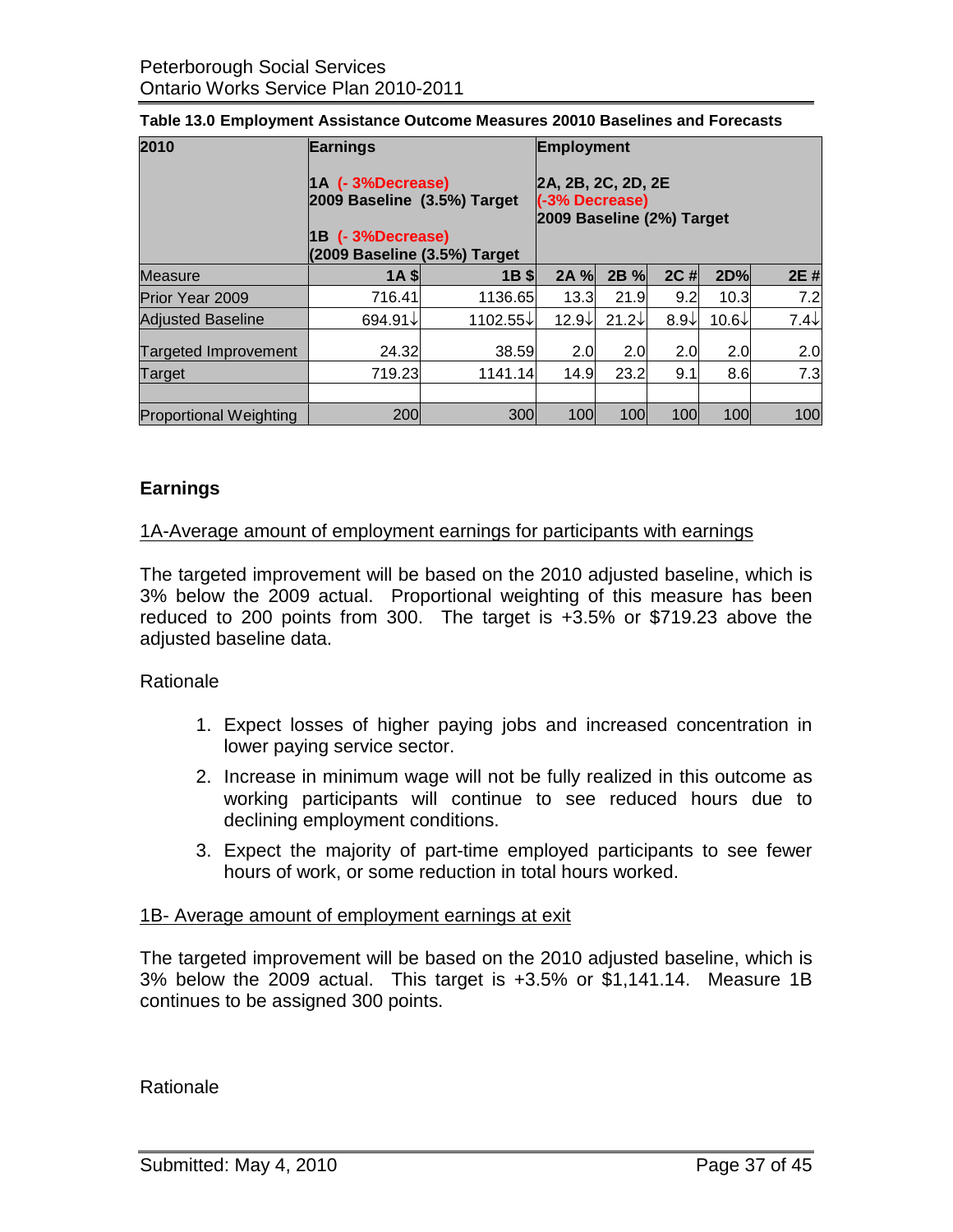- 1. Fewer participants will exit social assistance to employment in 2010. Modest improvements in earnings are expected against the forecasted baseline.
- 2. An increase in minimum wage may negatively affect additional hiring by local businesses. The total number of hours worked may be reduced which may lead to benefit units exiting OW with less income relative to 2009.
- 3. A shift in the caseload demographics has seen an increase in single person benefit units. These families exit the system with less earned income. Statistics Canada data supports that single persons and youth have been particularly hard hit by the recession.

## <span id="page-37-0"></span>**Employment**

#### 2A- Percentage of caseload with earnings

#### 2B- Percentage of caseload exiting to employment

2C- Job retention rate determined by average length of time from exit due to earnings and/or employment to re-entry to social assistance

2D- Job retention rate determined by the percentage of participants who exit social assistance due to earnings and/or employment and return

#### 2E-Average length of time to employment

All employment measures will be based on the 2009 actual baseline data less 3% and assigned a total of 500 points. Relative weighting of measures have been evenly split between all five measures. Targets are set at 2% above the adjusted baseline data.

#### Rationale

- 1. Caseload will increase.
- 2. Local labour market will produce fewer job opportunities.
- 3. Participant employment starts will continue to decline.
- 4. Continued job losses are expected current forecasts anticipate labour market declines.
- 5. Outcome experience from 2008/2009 showed that in a declining economy, participants who managed to commence employment and exit the system were more likely to retain those jobs than those in pre-recessionary times. This is likely due to the fact that those who exited social assistance tended to have higher levels of overall employability, shorter length of time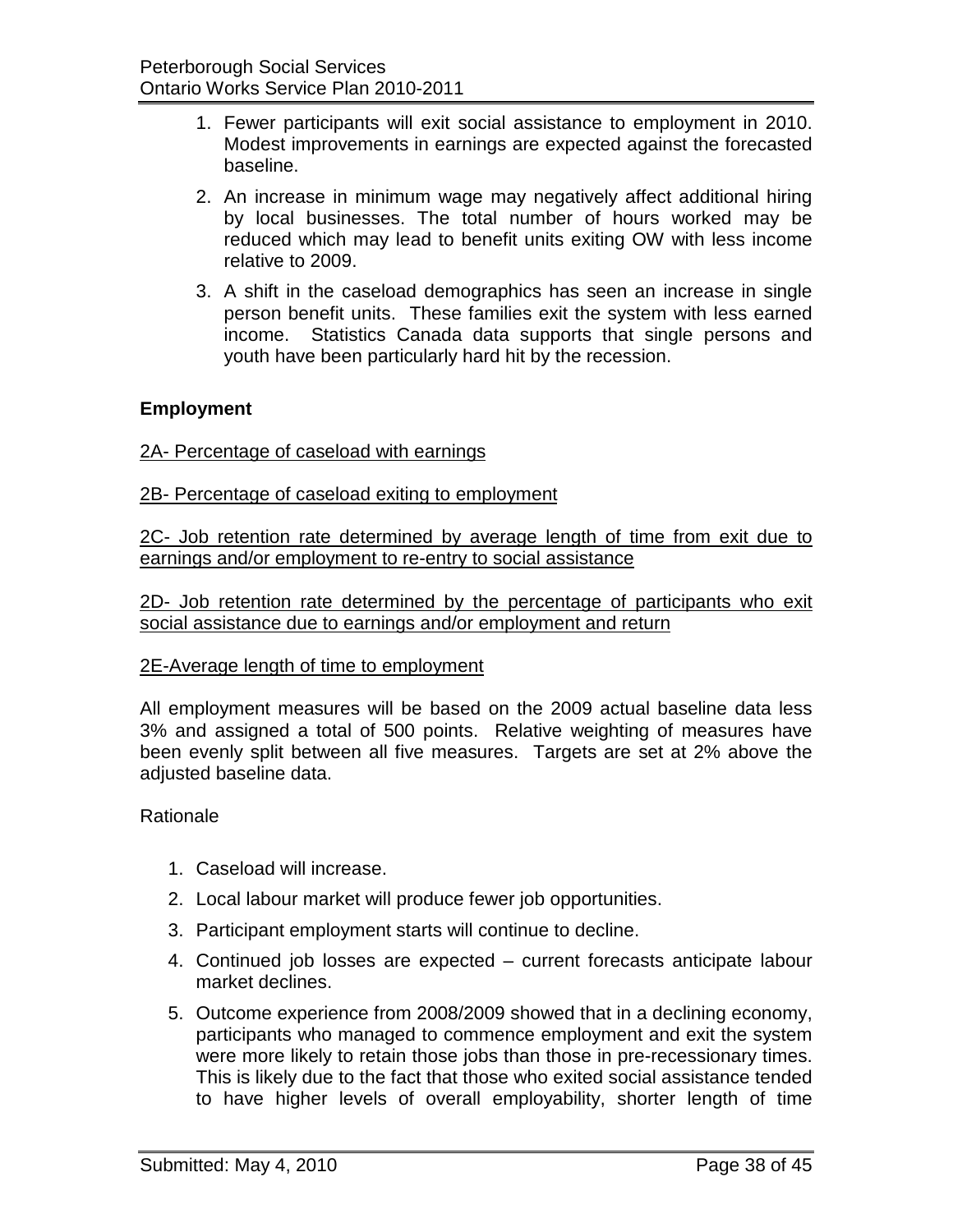receiving benefits, with stronger work histories. This trend is likely to continue if local job creation fails to improve.

A reduction in the Earnings and Employment baselines is required as the local economy is expected to lag behind the general conditions at the provincial level. Modest targets reflect the uncertainty of the recovery and resulting employment growth in the Peterborough area. Peterborough area labour force participation rates are consistently lower than the provincial average, while unemployment levels fluctuated, at times exceeding the provincial average and at others, below. Caseload growth is expected in 2010/2011.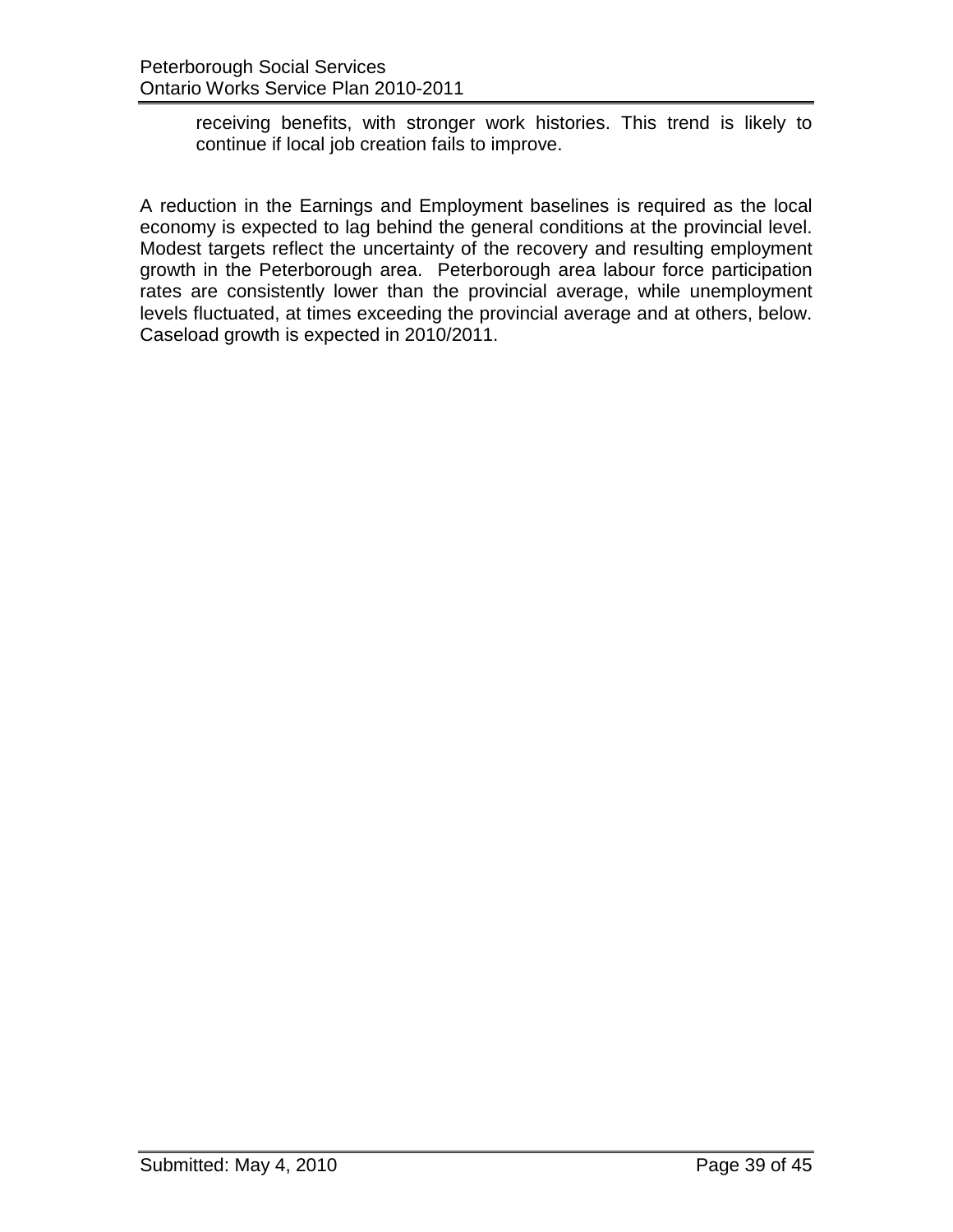# <span id="page-39-0"></span>**Section 6: Enhanced Employment Services for Vulnerable Persons (EES)**

## <span id="page-39-1"></span>**Enhanced Employment Services Strategies**

The Social Services Division partners with a number of community agencies to deliver pre-employment skills training linking clients to entry level jobs in healthcare/ home support, food service, hospitality/ tourism, office administration and child development. Feedback from existing stakeholders, including social services participants, employers, staff and community agencies through the local CERP network was collected to determine the types of EES supports to be initiated. Based on this input a number of program enhancements are being offered to prepare vulnerable populations for labour market success such as: life skills, emotional/ personal coping strategies, post employment job coaching and Essential Skills development. For participants with multiple barriers to employment, including perceived disabilities, rigorous vocational assessment services are available. These assessments will help individuals where insufficient information regarding a diagnosis of a disability, or the degree to which it would affect a participant's employability is not clearly established. Assessment supports will assist long term unemployed participants by creating detailed return to work action plans or, in some cases, documenting a disability to aid in an Ontario Disability Support Plan application. It has been difficult to offer these types of supports through the existing Employment Assistance funding envelope. Through the provincial funding allocation, a larger number of participants with minimal attachment to the labour market will be supported through EES activities.

#### <span id="page-39-2"></span>**Increased Employment and Employability Strategies / Monitoring Service Strategies**

Enhanced Employment Services have a strong focus on emotional abilities, life skills, understanding workplace expectations and building personal support strategies. These program elements are incorporated along with more traditional employment training such as job search skills and career decision-making. This approach has proved to be successful in assisting some participants to move into paid employment, or in increasing employability and progress towards this goal. EES funded activities will assist in improving the confidence of participants to engage in additional job specific pre-employment training or to move directly to paid employment.

An increase in the number of employment outcomes for participants of EES and OW is expected in 2010/2011, provided improvements in the general economic conditions result in increased local job opportunities.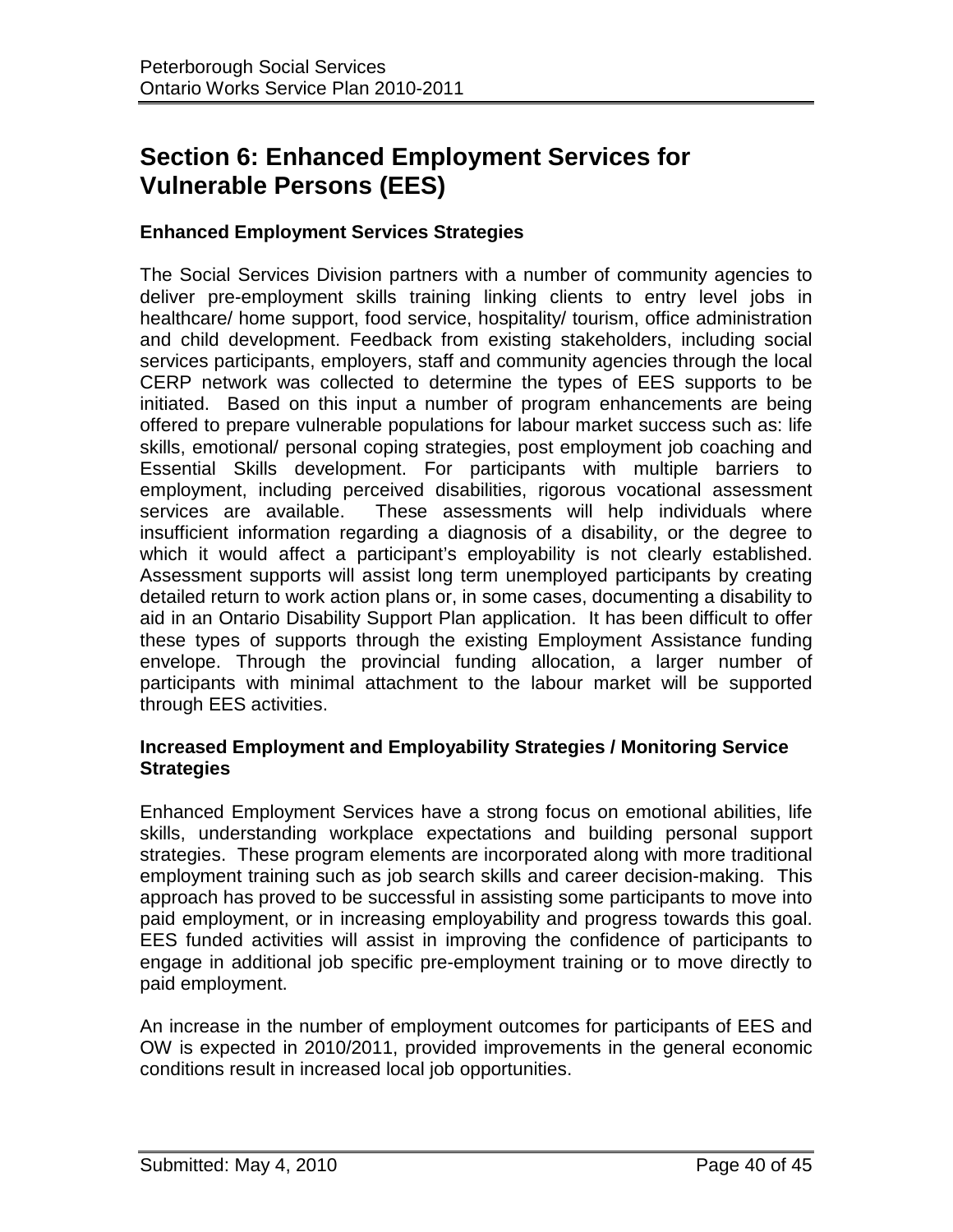Planned service enhancements will augment the full range of employment supports available to participants through OW Employment Assistance activities. EES services will increase local capacity to support enrolment in employment activities, improve retention in pre-employment training programs, and increase participation and completion.

# <span id="page-40-0"></span>**EES Program Coordination and Support**

Given the time-limited nature of the EES program, Peterborough's approach to establishing EES services will focus on coordination of activities supporting community-based organizations, rather than directly delivering programs inhouse. This approach will minimize disruptions to client services when the funding ends. Working collaboratively with employment and training partners, service enhancements will build on existing relationships to improve outcomes for participants and ensure a maximum number of social assistance participants can be served. Service providers and CERP member agencies will assist in identifying and referring social assistance recipients. EES services will be available to ODSP recipients voluntarily participating in Ontario Works through the existing ODSP Joint Implementation Protocol and referral processes. In early December 2009, OW staff presented an information session at the local ODSP office in order to market EES activities and encourage referrals. An outline of planned EES activities has also been forwarded to First Nations OW Administrators in Curve Lake and Hiawatha for information purposes, and to promote collaboration and referral of Aboriginal community members.

Within existing OW staff allocations, leads have been assigned to each program being initiated in order to assist service providers with marketing, referrals, participant case coordination and case management. An information session will be co-facilitated by agency and social assistance staff leads before the commencement of each planned session. Following the information session, participants will be enrolled. The intake process will include individual ERS assessment before and on completion of the activity in order to measure any change in overall employability. EES participant demographic statistics will be collected, including age, sex, educational level and equity group membership (e.g. Aboriginal person, person with a disability, visible minorities). Participant satisfaction will be assessed using a local EES program assessment card. Additionally, the Social Services Division, along with a limited number of CMSMs, has agreed to participate in an EES participant survey and monitoring process lead by the Ontario Works Branch.

EES program marketing will clearly indicate the time sensitive nature of planned service enhancements. Intake activities will be set in order to complete participant services by March 31, 2011, in anticipation of project wrap up. OW staff assigned to EES projects will continue to provide employment case management to participants on completion of enhanced programs and services. It is expected that this arrangement will help to minimize client service disruptions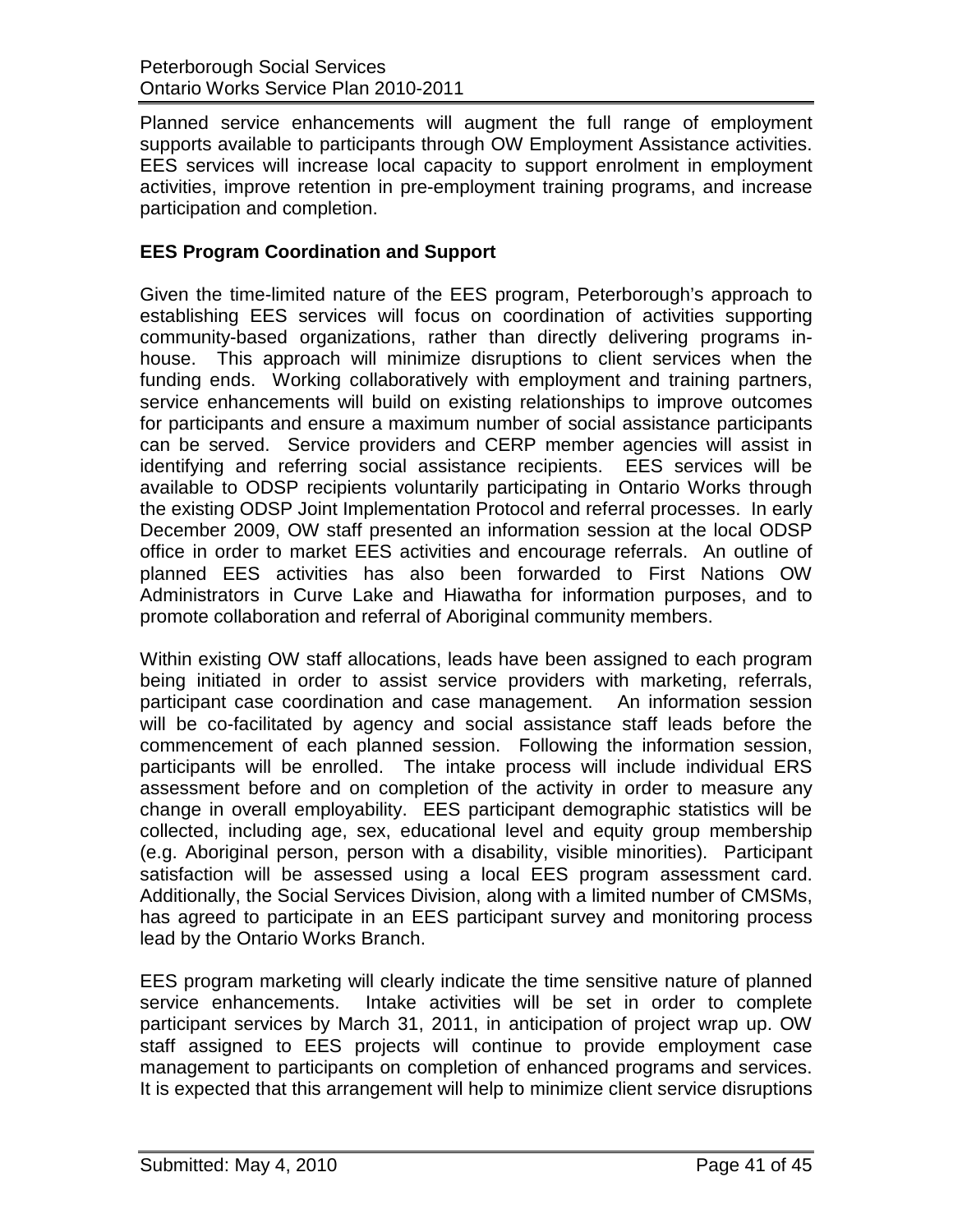at the end of the program, build on momentum established through EES activities and ensure continuity of individual employment service planning.

# <span id="page-41-0"></span>**Summary - Enhanced Employment Supports**

EES funding will be used to provide transitional employment assistance and will support vulnerable populations by increasing their readiness to obtain and maintain training, education and/or employment. As per MCSS guidelines, the training and employment needs of particular groups including persons with disabilities, at risk youth, older workers, Aboriginal persons, newcomers to Canada, persons fleeing domestic violence and homeless persons, have been considered in the planning of these expanded services.

The EES service plan outlines 9 new or expanded programs that will assist approximately 300 OW/ODSP participants. This will include 54 individual vocational assessments, and enrolment of approximately 247 individuals in training programs, with 188 (76%) of participants successfully completing the training. It is expected that, of the 300 EES participants, roughly 147 (49%) will start activities with less than a high school diploma, 135 (45%) with high school or equivalent, and 18 (6%) with incomplete post secondary graduation diplomas/ degrees or trade certificates. Through the additional program supports provided, 45 (15%) EES participants will commence employment or exit social assistance to employment.

Table 14 below is a summary of EES activities, including maximum anticipated expenditures by program. The total maximum per project allocations include agency start-up costs, such as required staffing, infrastructure, marketing and per participant program fees. The City of Peterborough is proposing a total EES program budget of \$656,050 with \$326,737 in Year 1 and \$329,313 in Year 2. A total of \$2,738 has not been allocated.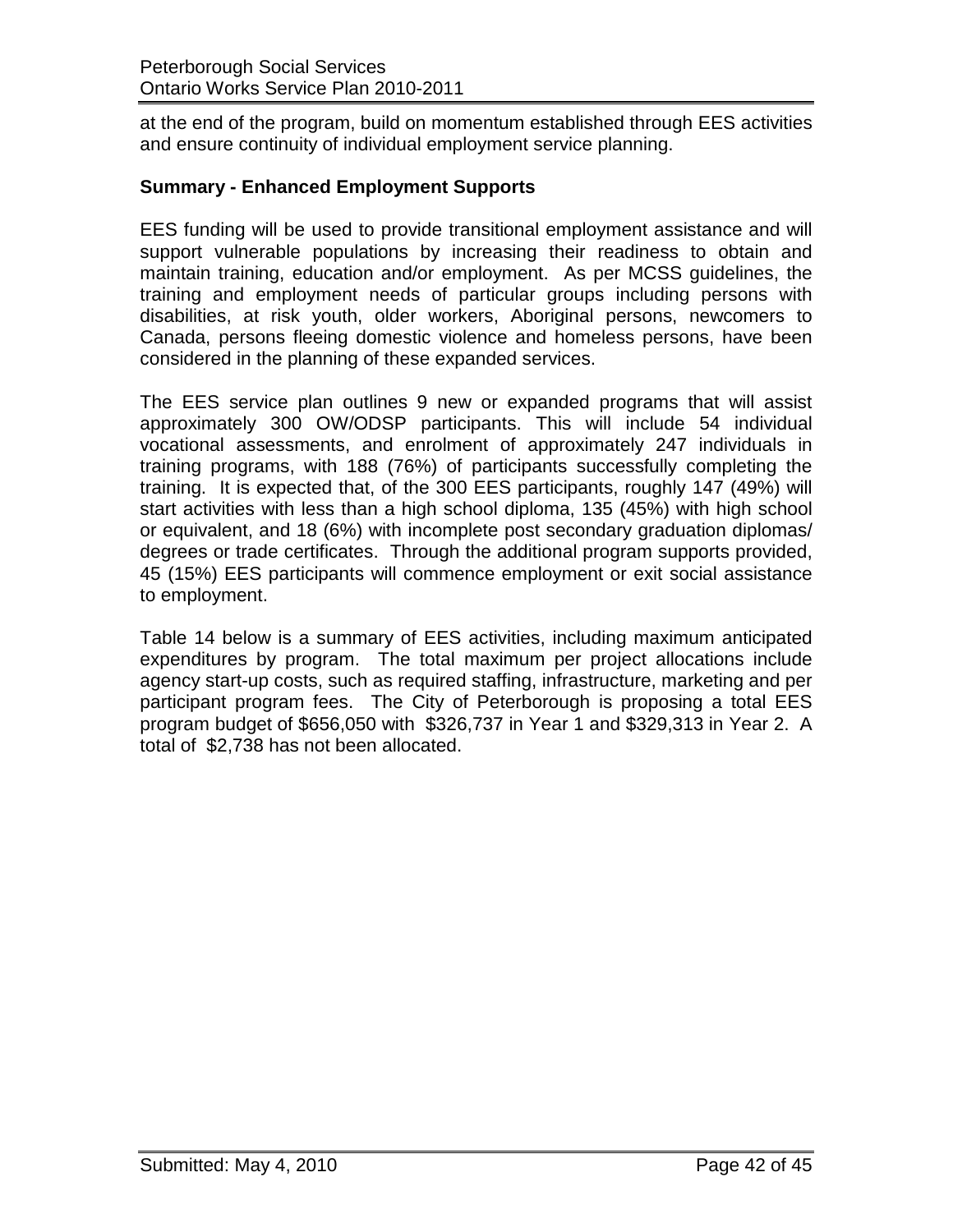#### Table 14.0 – Summary of EES Activities

|              | <b>ACTIVITY</b>                                                                                                                                                                                                                                                                                         | <b>Target Group</b>                                                                                            | Lead<br>Agency(s)                                         | <b>Participating</b><br>Agency(s) | Program<br>Length | <b>Estimated</b><br># Sessions          | <b>Estimated</b><br>Cost | <b>Estimated #</b><br><b>Participants</b><br>/ Session | <b>Total</b><br>Max. | Year 1   | Year <sub>2</sub> |
|--------------|---------------------------------------------------------------------------------------------------------------------------------------------------------------------------------------------------------------------------------------------------------------------------------------------------------|----------------------------------------------------------------------------------------------------------------|-----------------------------------------------------------|-----------------------------------|-------------------|-----------------------------------------|--------------------------|--------------------------------------------------------|----------------------|----------|-------------------|
|              | <b>Career Makeover /</b><br><b>Women's Advantage</b><br>Program - A series of<br>modules covering life skills<br>& employability (sessions in<br>county & city) in order to<br>build self esteem, reduce<br>social isolation and improve<br>ability to manage personal<br>and employment<br>challenges. | Mature<br>women (ages<br>30-50) who<br>are<br>unemployed<br>or under<br>employed in<br>rural or urban<br>areas | <b>CTDC</b>                                               |                                   | 5 weeks           | 4 Sessions<br><b>Start</b><br>Jan. 2010 | $517,000$ per<br>session | Min. 40<br>Yr1-20/<br>Yr2-20                           | \$68,000             | \$34,000 | \$34,000          |
| $\mathbf{2}$ | <b>Preparing for Success</b><br><b>Life Skills Program-</b><br>expanded existing program<br>supporting those with<br>multiple barriers including<br>mental health and limited<br>essential skills/<br>employability.                                                                                    | Persons with<br>disabilities /<br>mental health<br>challenges                                                  | <b>CMHA</b>                                               |                                   | 6 weeks           | 4 Sessions<br><b>Start</b><br>Nov. 2009 | \$16,500 per<br>session  | Min.48<br>Yr1-36/<br>$Yr2-12$                          | \$66,000             | \$49,500 | 16,500            |
|              | 3 Transitional Life Skills<br><b>Program for Youth at</b><br>Risk- Supports young<br>people in their efforts to<br>establish housing stability,<br>employment, education and<br>positive social networks<br>within the community.                                                                       | Homeless &<br>at-risk youth<br>age16-30                                                                        | <b>YES Shelter</b>                                        |                                   | 12 weeks          | 5 Sessions<br><b>Start</b><br>Jan. 2010 | \$16,767 per<br>session  | <b>Min.50</b><br>$Yr1-10/$<br>$Yr2-40$                 | \$83,835             | \$16,767 | \$67,068          |
|              | <b>Job Fit- Employment</b><br><b>Skills Development for</b><br>the Learning Disabled -<br>Supports employment<br>preparedness to address<br>the needs and challenges<br>of unemployed learning<br>disabled individuals.                                                                                 | Youth 18-30 &<br>$30+$<br>Unemployed,<br>learning<br>disabled<br>individuals                                   | Peterborough<br>Learning<br><b>Disabilities</b><br>Centre |                                   | 6 weeks           | 4 Sessions<br>Start<br>Nov. 2009        | \$7,994 per<br>session   | Min.24<br>$Yr1-12/$<br>$Yr2-12$                        | \$31,976             | \$15,988 | \$15,988          |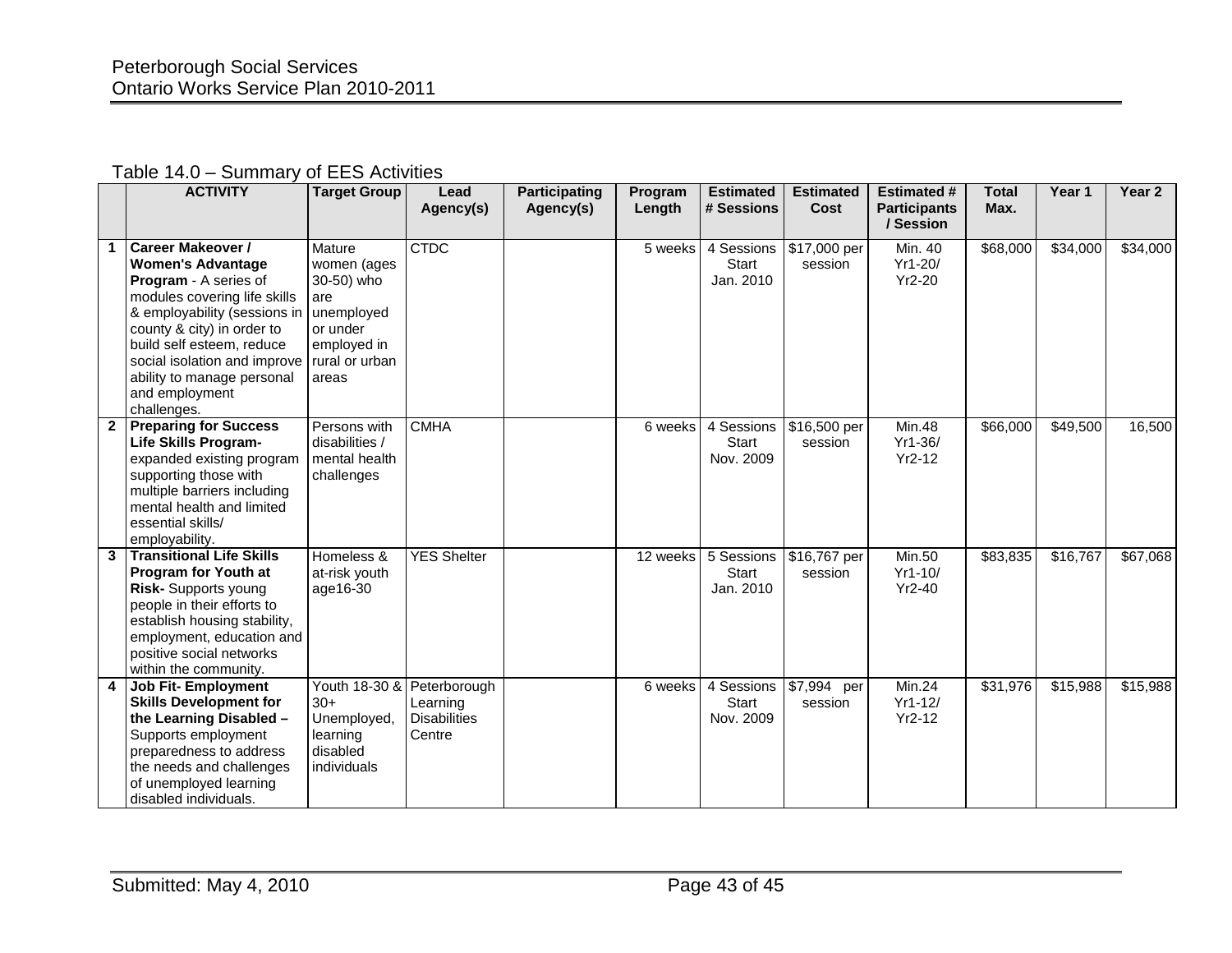|   | <b>ACTIVITY</b>                                                                                                                                                                                                                               | <b>Target Group</b>                                                               | Lead<br>Agency(s)                                    | <b>Participating</b><br>Agency(s)                                                                                                                                                    | Program<br>Length | <b>Estimated</b><br># Sessions          | <b>Estimated</b><br>Cost | <b>Estimated #</b><br><b>Participants</b><br>/ Session | <b>Total</b><br>Max. | Year 1   | Year 2   |
|---|-----------------------------------------------------------------------------------------------------------------------------------------------------------------------------------------------------------------------------------------------|-----------------------------------------------------------------------------------|------------------------------------------------------|--------------------------------------------------------------------------------------------------------------------------------------------------------------------------------------|-------------------|-----------------------------------------|--------------------------|--------------------------------------------------------|----------------------|----------|----------|
| 5 | <b>COIN Customers Service</b><br><b>Food Service Training-</b><br><b>Job Retention Support /</b><br><b>Job Trial Placement</b><br>Support-<br>Work placement training<br>and coaching program<br>based in a social enterprise<br>business.    | Focus on new<br>comers.<br>mature<br>workers,<br>youth                            | <b>COIN</b>                                          |                                                                                                                                                                                      | 6 weeks           | 2 Sessions<br><b>Start</b><br>Jan. 2010 | $312,960$ per<br>session | Min.12<br>$Yr1-3/$<br>$Yr2-9$                          | \$25,920             | \$6,480  | \$19,440 |
|   | <b>WELL Women's</b><br><b>Employment, Learning</b><br>and Livelihoods Project -<br>Supports employment<br>preparedness to<br>find/maintain employment<br>and increase assets &<br>resources to reduce<br>vulnerability to poverty &<br>abuse. | Women<br>fleeing<br>domestic<br>violence &<br>women at risk<br>of abuse           | <b>YWCA</b>                                          |                                                                                                                                                                                      | 8 weeks           | 2 Sessions<br>Start<br>Jan. 2010        | \$49,500 per<br>session  | <b>Min.30</b><br>$Yr1-15/$<br>$Yr2-15$                 | \$99,000             | \$49,500 | \$49,500 |
|   | <b>Women Learning, Women</b><br>Leading, Women<br>Working-<br>Supports increased<br>employability and emotional<br>security through agency<br>lead peer-support groups,<br>individualized employment<br>training & placement<br>support.      | Disadvantage<br>d women                                                           | <b>COIN</b>                                          | LLNWA, YWCA,<br>Kawartha<br>Sexual Assault<br>Centre,<br>E. Fry Society of<br>Peterborough,<br>New Canadians<br>Centre.<br>Niijkiwendidaa<br>Anishnaabe<br>Kwewag<br>Services Circle | 12 weeks          | 4 Sessions<br>Start<br>Apr. 2010        | \$15,590 per<br>session  | Min. 20<br>Yr <sub>2</sub>                             | \$62,360             |          | \$62,360 |
|   | <b>Literacy and Essential</b><br><b>Skills in Industrial Arts</b><br>(L.E.S.I.A.)-<br>Supports development of<br>workplace essential skills<br>(WES) utilizing a                                                                              | Open to all<br>who need<br>support with<br>literacy<br>essential<br>skills- Focus | LOCS-<br>Literacy<br>Ontario<br><b>Central South</b> | John Howard<br>Society                                                                                                                                                               | 65-70 hrs         | 4 Sessions<br>Start<br>Dec. 2009        | \$9,360 per<br>session   | Min.32<br>$Yr1-16/$<br>$Yr2-16$                        | \$37,440             | \$18,720 | \$18,720 |